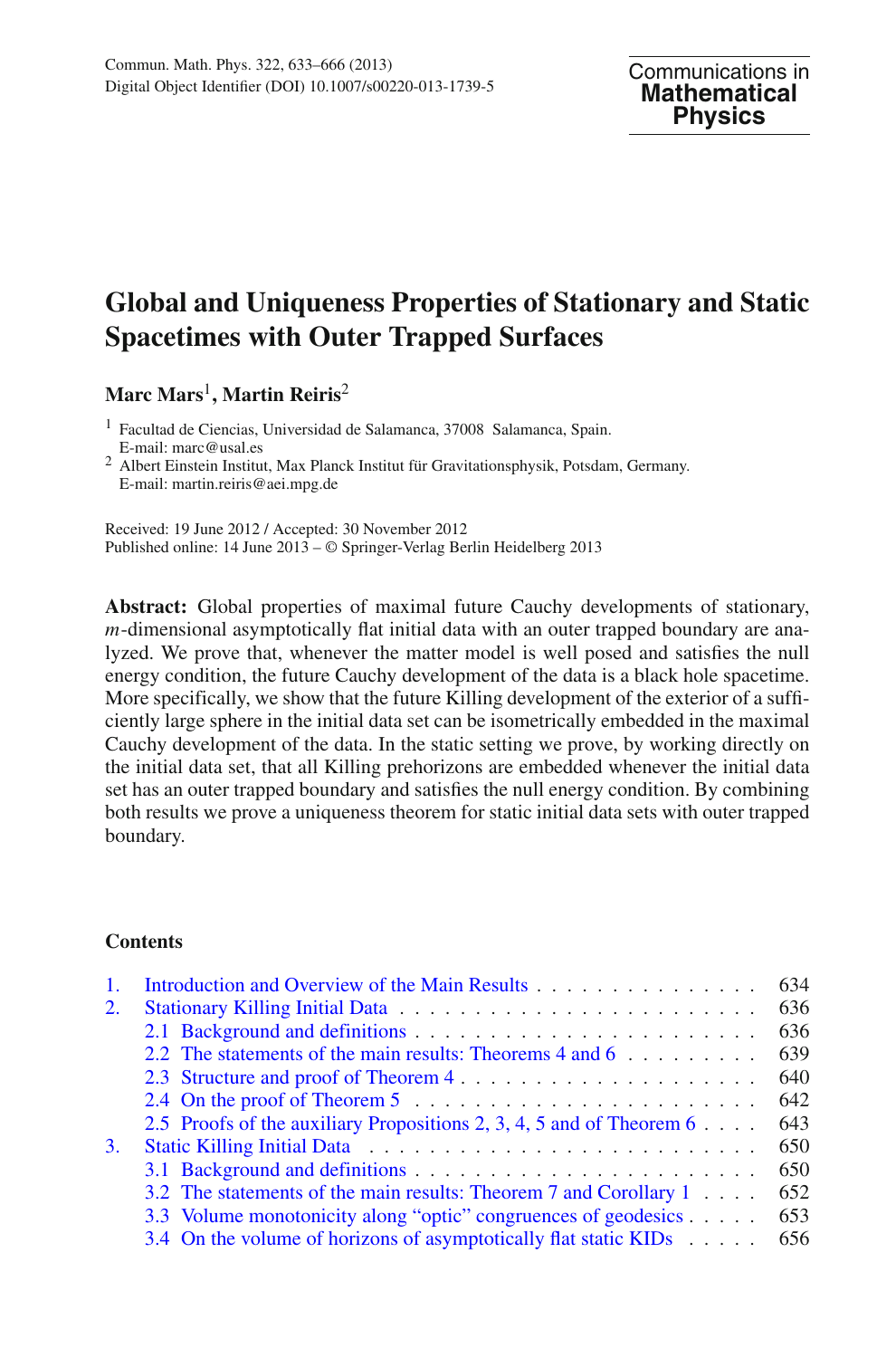| 4. Uniqueness of Static, Vacuum, Asymptotically Flat Initial Data Sets with Outer |  |
|-----------------------------------------------------------------------------------|--|
|                                                                                   |  |
|                                                                                   |  |
|                                                                                   |  |

#### <span id="page-1-0"></span>**1. Introduction and Overview of the Main Results**

In this paper we investigate the relationship between asymptotically flat stationary initial data sets with outer trapped boundary and black holes. By the Penrose singularity theorem [\[21](#page-33-0)] initial data configurations with an outer trapped boundary lead to maximal Cauchy developments which are geodesically incomplete. On the other hand, physical arguments of predictability lead to the weak cosmic censorship conjecture (see e.g. [\[26](#page-33-1)]) which asserts that, generically, any singularity that forms during a process of gravitational collapse must lie inside the event horizon of a black hole space-time. Black hole space-times (from now on simply *black holes*) satisfy strong global properties (see below) and it is a very difficult task in general to determine whether the global properties will be satisfied knowing only the initial configuration of the spacetime. In the stationary setting, where to a certain sense there is no evolution at all, the problem must necessarily be much simpler. At first sight one might even think that, in fact, determining whether the maximal Cauchy development of a stationary initial configuration with trapped boundary is a black hole should be direct because one would only need to propagate the initial information by the isometry. The problem is not nearly as simple because even being able to carry over the development by the isometry no global information, for example global hyperbolicity, is a priori evident.

There exist at least two different approaches to show that the maximal globally hyperbolic development of a stationary initial data set is a black hole. The first approach tries to prove directly that the maximal globally hyperbolic development of the data enjoys sufficient global properties to qualify as a black hole. This is the approach we follow in the first part (Sect. [2\)](#page-3-0) of this paper.

There exist several definitions of black hole, a priori non equivalent, but following the same underlying principle. In a stationary setting, a convenient definition, which we adopt, requires the existence of an asymptotically flat  $(m + 1)$ -end with the property that its causal past does not cover the whole space-time manifold. An asymptotically flat (*m* + 1)-end is the natural generalization to higher dimensions of the usual notion of asymptotically flat four-end, which can be found e.g. in [\[1](#page-32-1)]. In essence, the definition demands that the  $(m + 1)$ -end is topologically the product of a real line times the exterior of a closed ball in  $\mathbb{R}^m$ , i.e.  $\mathbb{R} \times (\mathbb{R}^m \setminus B)$ . The spacetime metric is required to be invariant by translations along the R factor and the initial data on  $\{0\} \times (\mathbb{R}^m \setminus B)$ to be asymptotically flat in the standard sense which we explain in Definition [1.](#page-4-0) Since we are interested only in the future of a Cauchy surface, we restrict the topology of the  $(m+1)$ -end to be  $\mathbb{R}^+$  times the exterior of a closed ball in  $\mathbb{R}^m$ . Under suitable conditions, this definition is equivalent to the definition using conformal compactifications (see e.g. the Appendix of [\[15](#page-33-2)] for the vacuum, four dimensional case or Proposition 1.9 in [\[10\]](#page-32-2) for electrovacuum).

<span id="page-1-1"></span>Concerning stationary initial data and black holes we will prove in Sect. [2](#page-3-0) (see Definition [1](#page-4-0) for the notion of initial datum *D*):

**Theorem 1.** *Let D be an m-dimensional (m* ≥ 3*) asymptotically flat stationary initial data with well posed matter model satisfying the null energy condition Suppose that*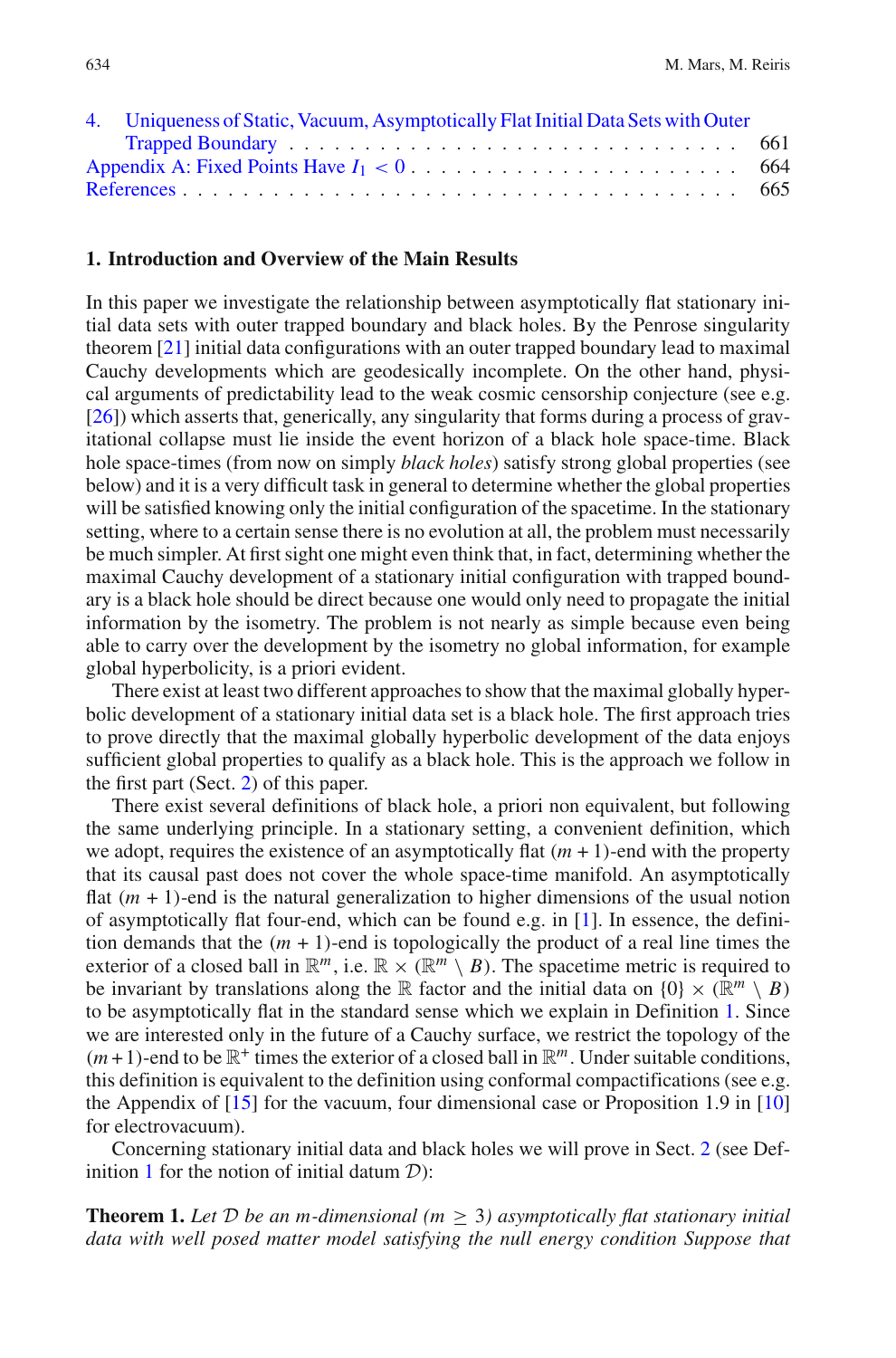A more precise statement is given in Theorem [4](#page-6-0) in Sect. [2.2,](#page-6-1) where we prove that the Killing development of the data outside a sufficiently large sphere can be isometrically embedded into the maximal globally hyperbolic spacetime generated by the whole data.

The second approach to prove that equilibrium initial configurations lead to black holes is via uniqueness theorems. In the stationary setting, black hole space-times satisfy uniqueness theorems, in particular for arbitrary dimension in the static case and in dimension four in the non-static electrovacuum case under suitable hypotheses [\[12](#page-32-3)]. Thus, if one expects that certain stationary initial data develops well behaved black-hole space-times then such data should be embeddable in one of the stationary/static black holes allowed. In other words the data (inside some region) should be one among those data endowed on sections of the listed black holes. The hope is that, somehow, such information should be extractable from the initial data itself to deduce, a fortiori, that the given initial data gives rise to a black-hole space-time.

This strategy has been successfully applied in the past under suitable restrictions. The first result along these lines is due to P. Miao [\[23\]](#page-33-3) who proved a uniqueness result for asymptotically flat, three-dimensional vacuum and time-symmetric static Killing initial data having an outermost minimal boundary. More precisely, Miao proved that the data must be isometric to the  $\{t = \text{const.}\}\$  slice of the Schwarzschild spacetime for some mass  $M > 0$ . A related result was found by Carrasco & Mars [\[5,](#page-32-4)[6\]](#page-32-5) for data with outer trapped boundary in the case of non-zero second fundamental form and for more general matter models, provided a number of conditions were satisfied. The generalization to a non-vanishing second fundamental form is relevant because, in the absence of global information about the spacetime generated by the initial data, globally defined timesymmetric slices may simply not exist in the spacetime under consideration. Although of interest, the results in [\[5](#page-32-4)[,6](#page-32-5)] are not fully satisfactory because they required a number of hypotheses that were basically dictated by the method of proof, with no fundamental reason to believe that they should be necessary. One such hypothesis excluded the presence of so-called non-embedded Killing prehorizons. Recall that a Killing horizon is a null embedded hypersurface where the Killing vector is null, nowhere zero and tangent. A Killing prehorizon is a null *immersed* hypersurface where the Killing vector is null, nowhere zero and tangent (see  $[12]$  $[12]$ ). When the surface gravity vanishes, it is a priori possible that the Killing prehorizon is not embedded (see the discussion in the Addendum of [\[9\]](#page-32-6)). In a black hole context (more precisely, assuming that the domain of outer communications is globally hyperbolic) Chrusciel and Galloway [\[8](#page-32-7)] have proved that all prehorizons contained in the domain of outer communications must be embedded. Therefore, in the light of the discussion above, one expects to be able to rule out non-embedded prehorizons at the initial data level.

Our second aim in this paper, developed in Sect. [3,](#page-17-0) is precisely to exclude the existence of non-embedded Killing prehorizons in the exterior region of a static Killing initial data set. Note that since our global statement in the first part of the paper is only to the future, we cannot rely on the results by Chrusciel and Galloway mentioned above. This has the advantage that not even the existence of a spacetime containing the initial data needs to be assumed. This means, in particular, that no field equations whatsoever are required for this part of the work. The only requirement we make is that the matter model satisfies the null energy condition. In this part of the paper, however, we restrict ourselves to static Killing initial data. It is an interesting open question whether the method extends to the stationary (non-static) setting as well.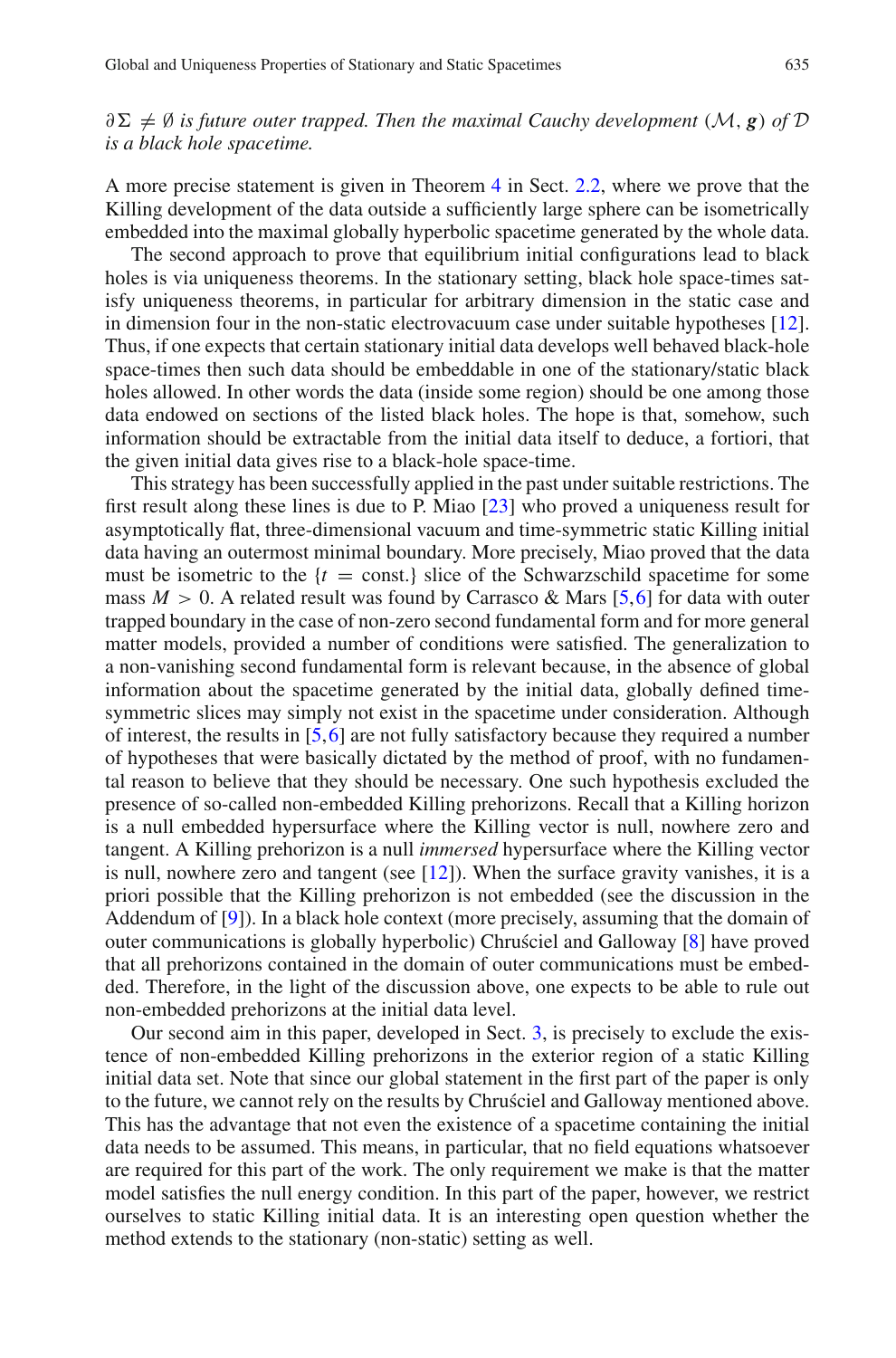Concerning the relation between static Killing initial data and Killing prehorizons we will be proving in Sect. [3](#page-17-0) (see Definition [8](#page-18-0) for the precise notion of horizon we use in this work).

**Theorem 2.** Let  $D$  be an m-dimensional ( $m \geq 3$ ) asymptotically flat static Killing initial *data set satisfying the null energy condition. Suppose that the closure of the exterior, connected region where the Killing vector is timelike lies in the interior of*  $\Sigma$ *, then each degenerate horizon is a compact embedded submanifold.*

Combined with Theorem [1,](#page-1-1) this result implies the non-existence of non-embedded Killing prehorizons in static, asymptotically flat spacetimes with Cauchy surface having an outer trapped boundary.

The third, and final, part of the paper, developed in Sect. [4,](#page-28-0) is an application of the previous two and establishes a uniqueness theorem for static, asymptotically flat initial data with outer trapped boundary for suitable matter models. In the vacuum case, the statement is as follows

<span id="page-3-2"></span>**Theorem 3.** *Let D be a static, vacuum three-dimensional asymptotically flat Killing initial data with non-empty future outer trapped boundary. Then, the initial data restricted to the exterior, connected region where the Killing vector is timelike can be isometrically embedded in a Schwarzschild four-dimensional spacetime of mass M* > 0*.*

The non-vacuum case is treated in Theorem [8](#page-29-0) in Sect. [4.](#page-28-0) This statement gives a satisfactory answer to the problem of uniqueness for static initial data sets with an outer trapped boundary.

#### <span id="page-3-0"></span>**2. Stationary Killing Initial Data**

<span id="page-3-1"></span>*2.1. Background and definitions.* In this paper manifolds are defined to be smooth, Hausdorff, connected and paracompact (hence second countable). Fields on manifolds are assumed to be smooth. For manifolds with boundary  $\Sigma$  we use  $\partial \Sigma$  for the boundary and  $\Sigma^{\circ}$  (=  $\Sigma \setminus \partial \Sigma$ ) for the usual notion of interior of a manifold with boundary. For arbitrary subsets  $U$  in a manifold we use  $U$  for the topological closure,  $Int(U)$  for the interior and  $\partial^T U$  for the topological boundary.

We work with  $(m+1)$ -dimensional spacetimes  $(M, g)$   $(m \ge 3)$ . For a subset  $U \subset M$ we define the *null boundary*  $\partial^N U$  as the subset of points  $p \in \partial^T U$  such that there exists a future directed null geodesic segment  $\gamma(s)$  of  $(M, g)$  starting at *p* and fully contained in  $\partial^T U$ . The causal past of a set *U* is denoted by  $J^-(U)$  and the future domain of dependence of *U* is denoted by  $D^+(U)$ . The conventions we use for these objects, and for causality notions in general, follow [\[32\]](#page-33-4). In particular, a spacetime  $(M, g)$  is globally hyperbolic if it admits a Cauchy hypersurface  $\Sigma$ . We denote by  $\mathcal{M}^+$  the future domain of dependence of  $\Sigma^{\circ}$ . Note that  $\mathcal{M}^{+}$  is a manifold with the smooth boundary  $\Sigma^{\circ}$ . Let *n* be the space-time future directed unit normal to  $\Sigma^{\circ}$ . The induced metric on  $\Sigma^{\circ}$  will be denoted by *g* and the second fundamental form by *K* (in the direction of *n*). If  $\Sigma$  has boundary we assume it is compact and that both *g* and *K* extend smoothly to  $\partial \Sigma$ .

Let **G** be the Einstein tensor of *g*, namely **G** :=  $Ric - \frac{1}{2}Rg$ , where  $Ric$  denotes the Ricci tensor of the metric  $g$  and  $R$  is the curvature scalar (our sign conventions are such that the Ricci tensor and curvature scalar of a round sphere are positive)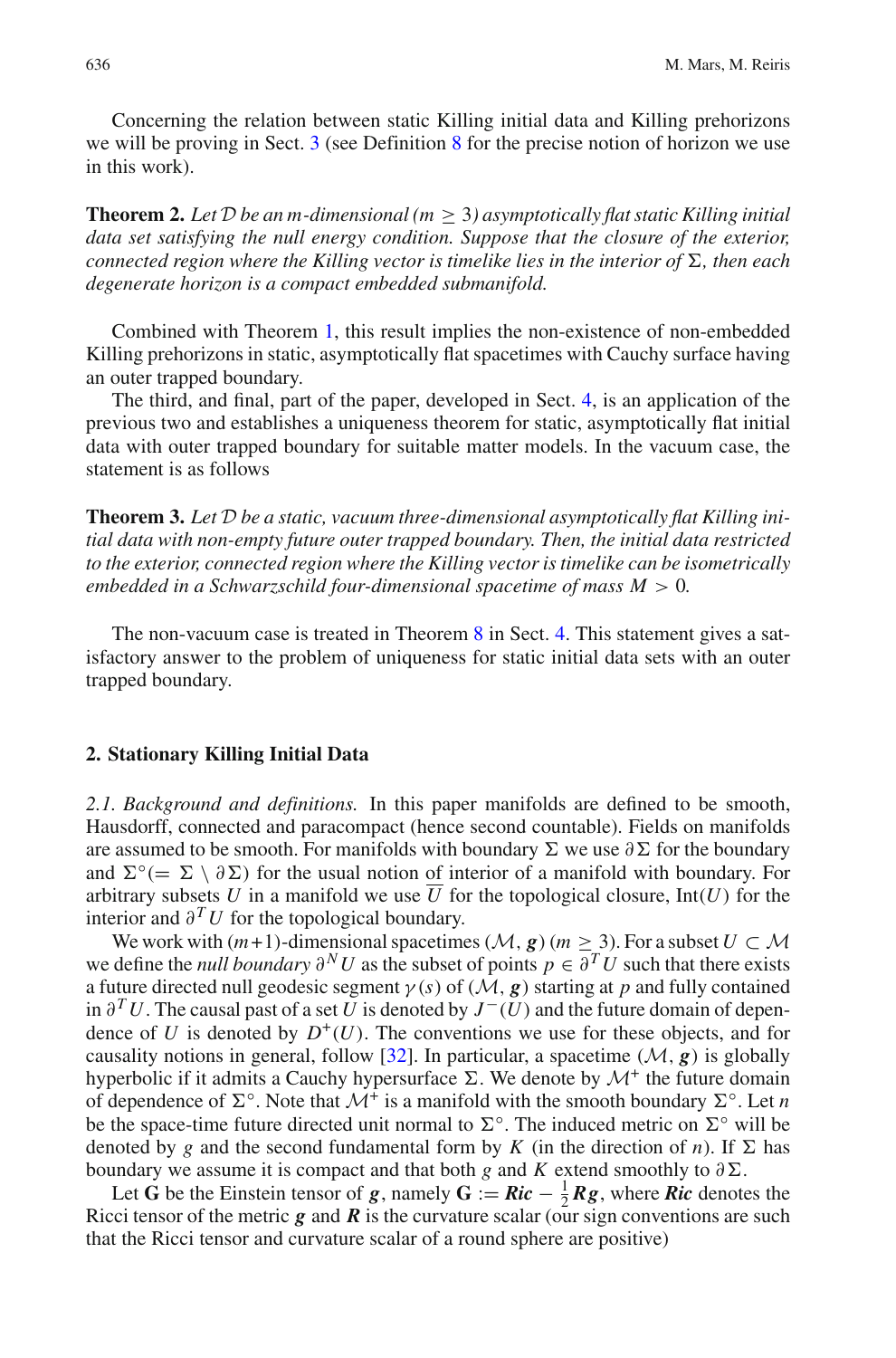We define  $\rho$ , *J* (1-form) and *T* (symmetric two-tensor) at  $p \in \Sigma$  according to

<span id="page-4-4"></span>
$$
\rho = \mathbf{G}(n, n),
$$
  
\n
$$
J(v) = -\mathbf{G}(n, v), v \in T_p \Sigma,
$$
  
\n
$$
\mathcal{T}(v, w) = \mathbf{G}(v, w), v, w \in T_p \Sigma.
$$
\n(1)

*Remark 1.*  $\rho$ *, J, T* are defined in terms of the Einstein tensor, and not as components of any energy-momentum tensor because we will not assume any specific field equations relating the Einstein tensor with the energy-momentum tensor of the matter fields. Neither the matter model nor the field equations will be of concern to us except that we will require a *well posedness property* defined later.

<span id="page-4-1"></span>The data  $(\Sigma; (g, K); (\rho, J))$  satisfies the *energy* and *momentum constraint equations* 

$$
R_g - |K|_g^2 + k^2 = 2\rho,\tag{2}
$$

$$
\text{div}_g (K - kg) = -J,\tag{3}
$$

where  $k = \text{tr}_g K$  and div<sub>g</sub> is the divergence with respect to the metric *g*.

<span id="page-4-3"></span>The boundary of  $\Sigma$  (if any) is said to be *future outer trapped* if it is compact and

$$
\theta^+(\partial\Sigma) := \text{tr}\big|_{\partial\Sigma} K + h < 0,\tag{4}
$$

where  $tr|_{\partial \Sigma} K$  is the trace of *K* restricted to  $\partial \Sigma$  and *h* is the mean curvature of  $\partial \Sigma$  in the inventigation to  $\Sigma$ the inward direction to  $\Sigma$ .

We will assume that we have a Killing vector field  $\xi$  on  $(\mathcal{M}, g)$  having the decomposition  $\xi = Nn + Y$  along  $\Sigma$ . (*N*, *Y*) will be part of the initial data. Because  $\xi$  is Killing we have, over  $\Sigma$ , the equations (see e.g. [\[13](#page-33-5)])

<span id="page-4-2"></span>
$$
\mathcal{L}_Y g = -2NK,
$$
  
\n
$$
\mathcal{L}_Y K = -\text{Hess}_g N + N \left( Ric_g + k K - 2K \circ K \right) - N \left( T - \frac{1}{m-1} (\text{tr}_g T - \rho) g \right),
$$
  
\n(6)

where  $\mathcal L$  denotes Lie derivative, Hess<sub>*g*</sub> is the Hessian with the metric *g*,  $Ric_g$  is the Ricci tensor of *g* and  $K \circ K$  is the tensor obtained from  $K \otimes K$  by tracing with *g* the second and fourth indices. Concerning the data we make the following definition (cf. [\[13\]](#page-33-5)):

<span id="page-4-0"></span>**Definition 1** (AF-KID). *The data*  $\mathcal{D} := (\Sigma; (g, K); (\rho, J, \mathcal{T}); (N, Y))$  *is said to be a* 

- *1. Killing initial data (KID) if it satisfies [\(2\)](#page-4-1)-[\(3\)](#page-4-1) and [\(5\)](#page-4-2)-[\(6\)](#page-4-2),*
- <span id="page-4-5"></span>*2. and stationary asymptotically flat (AF) if there is a compact set whose complement*  $\Sigma^{\infty}$  *is diffeomorphic to*  $\mathbb{R}^{m+1} \setminus \{closed\ ball\}$  *and, in the Euclidean coordinates*  $\bar{x} = (x^1, \dots, x^{m+1})$  *on*  $\Sigma^{\infty}$  *defined by the diffeomorphism we have*

$$
g_{ij} - \delta_{ij} = O^2 \left( 1/r^{m-2} \right),
$$
  $K_{ij} = O^2 \left( 1/r^{m-1} \right),$  (7)

$$
N - N_{\infty} = O^2 \left( 1/r^{m-2} \right), \qquad Y_i - Y_{\infty} = O^2 \left( 1/r^{m-2} \right). \tag{8}
$$

*and with*  $r = |\bar{x}| := \sqrt{(x^1)^2 + \cdots + (x^m)^2}$ , where  $N_\infty$ ,  $Y_{\infty}$  *i* are constants satisfying  $N_{\infty} > |Y_{\infty}|$ .

*Under these conditions we will say simply that D is a stationary asymptotically flat initial data.*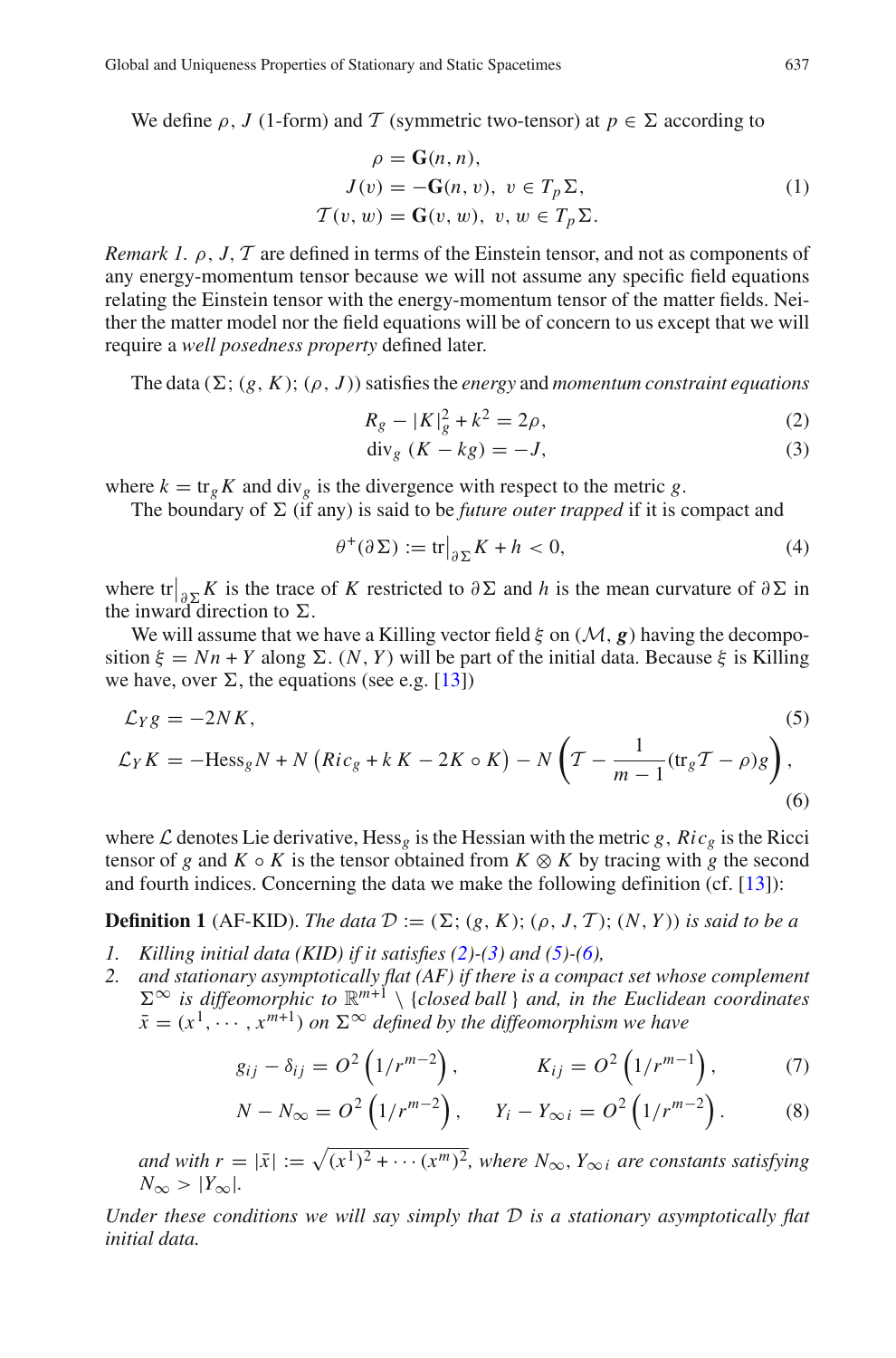Let  $\lambda := N^2 - |Y|_g^2$ . Since  $\lambda \to N_\infty^2 - |Y_\infty|^2 > 0$  at infinity, we can assume (after restricting  $\Sigma^{\infty}$  if necessary) that  $\lambda > 0$  on the asymptotically flat end  $\Sigma^{\infty}$ . We denote by  $\Sigma^T$  (*T* from time-like) the connected component of {λ > 0}  $\subset \Sigma$  containing  $\Sigma^{\infty}$ .

The *Killing development* of subregions of  $\Sigma^T$  is defined as follows (cf. [\[13\]](#page-33-5))

<span id="page-5-1"></span>**Definition 2** (Killing developments). Let  $\Omega$  be a connected open subset of  $\Sigma^T$ . Then the *infinite Killing development of the data at is defined as the space-time*

$$
\mathcal{K}(\Omega) := \left( \Omega \times (0, \infty), g_D = -\lambda dt^2 + \mathsf{Y} \otimes dt + dt \otimes \mathsf{Y} + g \right),\tag{9}
$$

<span id="page-5-0"></span>*where*  $Y := g(Y, \cdot)$ *. The restriction of*  $K(\Omega)$  *to*  $t \in (0, \bar{t}]$   $(\bar{t} > 0)$  *is denoted by*  $K(\Omega, \bar{t})$ *.* 

The Killing development is a space-time with Killing field  $\xi = \partial_t$  and Einstein tensor **G** as defined above from  $\rho$ , *J* and *T*.

In this paper we will also use a related notion of Killing development of hypersurfaces *V* (with or without boundary) embedded in a spacetime  $(M, g)$  admitting a Killing vector ξ. The only requirement is that *V* is everywhere transverse to ξ. If we denote by *g* the first fundamental form of *V*, by Y the pull-back of the one-form obtained by lowering the index to  $\xi$  and  $\lambda := -\langle \xi, \xi \rangle$  (where  $\langle , \rangle$  denotes scalar product with the spacetime metric  $g$ ) then, the Killing development  $K(V)$  is defined as the spacetime  $V \times (0, \infty)$  with the metric  $g_D$  defined exactly as in [\(9\)](#page-5-0). It is immediate to see that,  $\xi$ being transverse to *V* everywhere,  $g_D$  is a metric of Lorentzian signature. There is no restriction on the causal character of *V*, which in particular is allowed to be null. We emphasize that the Killing development  $K(V)$  is an abstract spacetime defined on its own which, a priori, has nothing to do with the original spacetime (*M*, *g*).

Given  $(M, g)$  with a Killing vector  $\xi$ , let  $\beta_q(\lambda)$ ,  $\lambda \geq 0$ , be the Killing orbit starting at  $q \in M$  (i.e.  $\beta_q(\lambda = 0) = q$ ). For any  $W \subset \mathcal{M}$  and  $0 \leq a \leq b$  satisfying the property that all the Killing orbits  $\beta_q(\lambda), q \in W$  extend to all values  $\lambda \in [a, b]$  we will denote by  $O_{[a,b]}(W)$  the set

$$
O_{[a,b]}(W) := \{ \beta_q(\lambda) \in \mathcal{M}/q \in W, a \leq \lambda \leq b \}.
$$

If  $a = b$  we will simply write  $O_{[a]}(W)$  for  $O_{[a,a]}(W)$ . In the following it will be convenient to use two different notations for Killing orbits:  $\beta_q(\lambda)$  when the orbit satisfies  $\beta_q(\lambda = 0) = q$  and  $\lambda$  takes positive values and  $\alpha_p(\mu)$  when the orbit satisfies  $\alpha_p(\mu = 0) = p$  and  $\mu$  takes negative values.

**Definition 3** (Well posed matter models). *Let D be a Killing initial data. We say that the matter model is well posed if the field equations are such that a Killing initial data generates a unique maximal globally hyperbolic space-time* (*M*, *g*) *having a Killing*  $\left| \int_{\Sigma} f(x) \right| \leq C$  *k extending*  $\left| \xi \right|_{\Sigma} = Nn + Y$ .

As usual, we will refer to the maximal globally hyperbolic spacetime (*M*, *g*) as *maximal Cauchy development*. The simplest example of well posed matter model is vacuum, i.e. when the field equations are  $\mathbf{G} = 0$ . In this case, the Cauchy problem is well posed and the maximal Cauchy development admits a Killing vector [\[25](#page-33-6)]. The same is true e.g. in electrovacuum [\[10](#page-32-2)] and for many other matter models [\[28](#page-33-7)[,29](#page-33-8)].

We will say that a matter model satisfies the null energy condition if all Cauchy developments  $(M, g)$  solving the field equations satisfy  $G(l, l) \geq 0$  for any null vector *l*.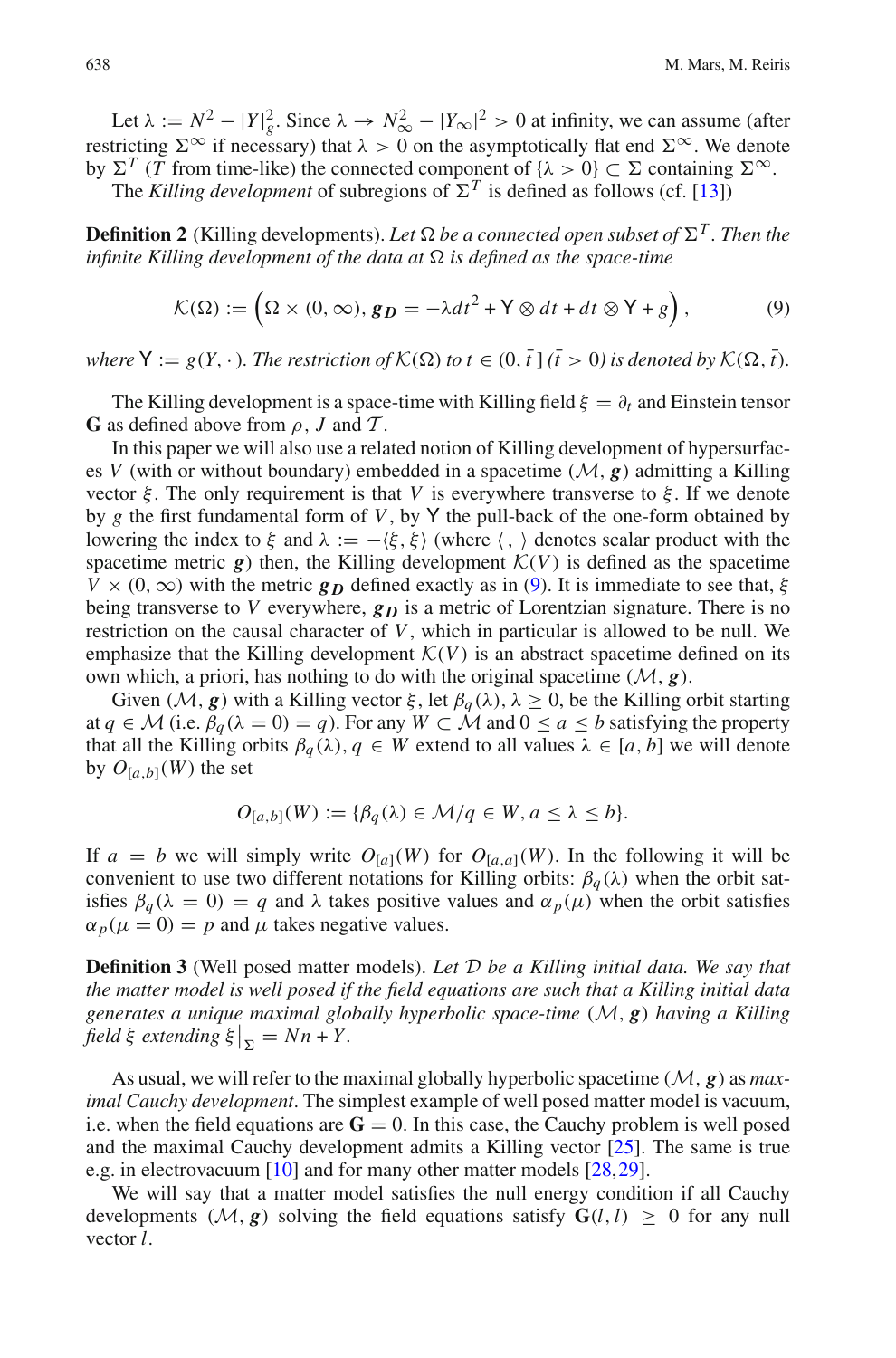We need some observations on isometric embeddings.<sup>[1](#page-6-2)</sup> Let  $(N_i, g_{N_i}), i = 1, 2$  be approached Let antique or Biometric monifolds (possibly with emoch boundary) two connected Lorentzian or Riemannian manifolds (possibly with smooth boundary). Let  $W_i \subset \mathcal{N}_i^{\circ}$ ,  $i = 1, 2$  be two sets such that  $W_i \subset \overline{\text{Int}(W_i)}$ ,  $i = 1, 2$  and  $\text{Int}(W_i)$ ,  $i = 1, 2, \dots, n$ 1, 2 are connected and non-empty. Let  $p_i \in \text{Int}(\mathcal{W}_i)$ ,  $i = 1, 2$ . Let  $\phi : T_{p_1} \mathcal{N}_1 \to T_{p_2} \mathcal{N}_2$ be a linear isometry between the tangent space to  $\mathcal{N}_1$  at  $p_1$  and the tangent space to  $\mathcal{N}_2$ at  $p_2 = \phi(p_1)$ . Then we will write  $(\mathcal{N}_1, \mathcal{W}_1) \subseteq_{\phi} (\mathcal{N}_2, \mathcal{W}_2)$  if there is an open set  $U_1$ of  $\mathcal{N}_1$  containing  $\mathcal{W}_1$  and a smooth map  $\varphi : U_1 \to \mathcal{N}_2$  such that  $\varphi|_{\text{Int}(\mathcal{W}_1)}$  is an isometric embedding of Int(*W*<sub>1</sub>) into Int(*W*<sub>2</sub>) and  $d\phi|_{p_1} = \phi$ . In such case  $\phi|_{W_1}$  is unique (and determined only by  $\phi$ ). In the rest of the work we will simply write  $W_1 \in W_2$ and it should be understood that this also entails the existence of companion manifolds  $\mathcal{N}_1, \mathcal{N}_2$  and map  $\phi$ . The companion objects will be understood from the context. Note the transitivity property:  $W_1 \in W_2$ ,  $W_2 \in W_3 \Rightarrow W_1 \in W_3$ . When  $W_1 \in W_2$  we will say that  $W_1$  *lies* in  $W_2$ .

The uniqueness of the maximal future globally hyperbolic space-time  $M^+$  implies that any future globally hyperbolic space-time  $(N, g<sub>N</sub>)$  with Cauchy hypersurface *C* =  $\partial$ *N* isometric to a particular connected open subset of (Σ, *g*), lies uniquely inside  $(\mathcal{M}^+, g)$ . In other words  $\mathcal{N} \subseteq \mathcal{M}^+$ . This fact will be of fundamental importance.

We will denote by  $S_r$  the coordinate sphere of coordinate radius  $r$  in the asymptotically flat end  $\Sigma^{\infty}$ . *S<sub>r</sub>* separates  $\Sigma$  into two closed parts (i.e. including their boundaries),  $\Sigma^{E}(r)$  ("E" from "External") and  $\Sigma^{I}(r)$  ("I" from "Internal"). Note that  $S_r \subset \Sigma^{T}$  and  $\Sigma^E(r) \subset \Sigma^T$ . For  $d \ge 0$ , we also define  $T(\partial \Sigma, d) := \{p \in \Sigma / \text{dist}_g(p, \partial \Sigma) \le d\}$  and  $\Sigma_d := \{ p \in \Sigma / \text{dist}_g(p, \partial \Sigma) \geq d \}.$ 

**Definition 4.** Let  $(M, g)$  be a globally hyperbolic space-time with Cauchy surface  $\Sigma$ *and asymptotically flat stationary data*  $\mathcal{D}$ *. Suppose*  $\mathcal{K}(\Sigma^E(r)) \subseteq \mathcal{M}^+$ *. Then we define the future event horizon (over*  $\Sigma$ ) as the topological boundary of  $J^-(\mathcal{K}(\Sigma^E(r))) \cap \Sigma$ *(as a subset of*  $\Sigma$ *).* 

The Killing development  $\mathcal{K}(\Sigma^E(r))$  is a future asymptotically flat  $(m + 1)$ -end as described in the Introduction.

<span id="page-6-1"></span>*2.2. The statements of the main results: Theorems [4](#page-6-0) and [6.](#page-7-0)* The following theorem is a precise version of Theorem [1](#page-1-1) in the Introduction.

<span id="page-6-0"></span>**Theorem 4.** *Let D be an asymptotically flat, stationary initial data set with well posed matter model satisfying the null energy condition. Suppose that*  $\partial \Sigma$  *(if non-empty) is future outer trapped. Then the maximal Cauchy development* (*M*, *g*) *of D satisfies*

- <span id="page-6-4"></span><span id="page-6-3"></span>*1. There is*  $r > 0$  *such that*  $K(\Sigma^E(r))$  *lies in*  $\mathcal{M}^+$ *.*
- *2. There is d* > 0*, such that*  $T(\partial \Sigma, d) \cap J^{-}(\mathcal{K}(\Sigma^{E}(r))) = \emptyset$ *.*

In basic terms, if the boundary of  $\Sigma$  is future outer trapped, then the future event horizon over  $\Sigma$  exists, is computable or constructible from the data and does not intersect  $\partial \Sigma$ . Therefore  $\partial \Sigma$  lies inside the future black hole region.

The constant  $r$  in Item [1](#page-7-3) is introduced in Proposition 1 later. The constant  $d$  is any positive constant satisfying the property that  $\partial \Sigma_{d}$ ,  $0 \le d' \le 2d$ , is diffeomorphic to  $\partial \Sigma$  and  $\theta^+(\partial \Sigma_{d'}) < 0$ .

<span id="page-6-2"></span><sup>&</sup>lt;sup>1</sup> We warn the reader that the exposition in this paragraph, which at first sight may seem unnecessarily complicated, is for some technical requirements which will become evident as soon as the proofs evolve. The main urgency faced is to have a framework able to deal with causal sets "*J*−(−)" with sufficient flexibility. Besides that, nothing new is described.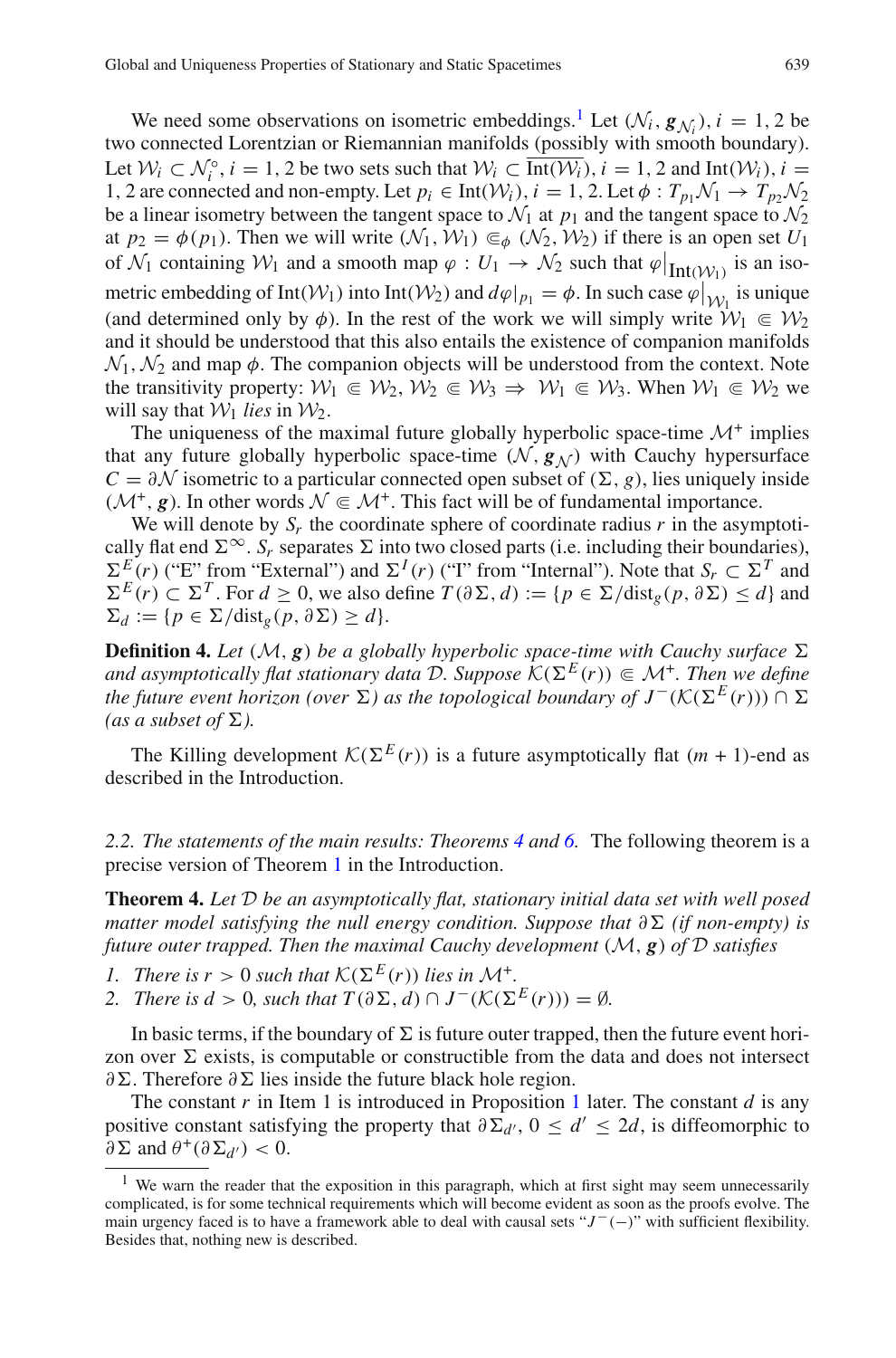We have a similar theorem as Theorem [4](#page-6-0) for initial data sets with marginally trapped boundary provided the stationary state can be extended beyond its boundary. Besides stationary the nature of the extension is entirely arbitrary. In particular the "new boundary" can be arbitrarily close to the "old boundary". We state the theorem in the following way, where a *marginally outer trapped surface*  $H \subset \Sigma^{\circ}$  *enclosing* ∂  $\Sigma$  is, by definition, a compact, embedded (not necessarily connected) hypersurface of  $\Sigma$  which, together with  $\partial \Sigma$ , are the boundary of a region Ω. Moreover, the outer null expansion  $\theta^+$  of *H*, defined as in [\(4\)](#page-4-3), vanishes identically when calculated with respect to the normal pointing outside .

<span id="page-7-2"></span>**Theorem 5.** *Let D be an asymptotically flat, stationary initial data set with a well posed matter model satisfying the null energy condition. Suppose that* ∂ *is non-empty and that there is a marginally outer trapped surface*  $H \subset \Sigma^{\circ}$  *enclosing*  $\partial \Sigma$ *. Then the maximal Cauchy development* (*M*, *g*) *of D satisfies*

*1. There is*  $r > 0$  *such that*  $K(\Sigma^E(r))$  *lies in*  $\mathcal{M}^+$ *.* 2.  $H \cap J^{-}(\mathcal{K}(\Sigma^{E}(r))) = \emptyset$ .

We also have

<span id="page-7-0"></span>**Theorem 6.** *Let D be an asymptotically flat stationary initial data with well posed matter model satisfying the null energy condition. Suppose that*  $\partial \Sigma \neq \emptyset$  *is future outer trapped. Then, the exterior of the event horizon, i.e.*  $J^-(\mathcal{K}(\Sigma^E(r)))$ *, contains*  $\Sigma^T$ *. In particular,*  $\overline{\Sigma^T} \cap \partial \Sigma = \emptyset$ .

<span id="page-7-1"></span>*2.3. Structure and proof of Theorem [4.](#page-6-0)* The proof is constructive. We define first the future globally hyperbolic region  $E_0^+$ . The definition will come out from the following proposition which we leave without proof.

<span id="page-7-3"></span>**Proposition 1.** *Consider the domains of dependence*  $D^+(\Sigma^E(r))$  *depending on r, as sets inside the Killing development*  $K(\Sigma^E(r))$ *. Then, if r is big enough the null boundary* ∂ *<sup>N</sup> D*+(*<sup>E</sup>* (*r*)) *is a smooth null hypersurface foliated by future complete null geodesic rays starting at S<sub>r</sub>. Moreover*  $D^+(\Sigma^E(r)) \subseteq \mathcal{M}^+$ .

With one such *r* fixed we will denote from now on  $E_0^+ := D^+(\Sigma^E(r))$  and its Cauchy surface  $\Omega_0 = \Sigma^E(r)$ . Now, starting from  $E_0^+$ , we will construct inductively a sequence  $E_0^+ \in E_1^+ \in E_2^+ \in \ldots \in E_{\infty}^+ = \cup_{i \geq 0} E_i^+$ , such that  $E_i^+ \setminus \partial^N E_i^+$  are globally hyperbolic spacetimes with Cauchy surfaces  $\overline{\Omega}_0 \subseteq \Omega_1 \subseteq \Omega_2 \subseteq \ldots \subseteq \Omega_\infty := \cup_{i \geq 0} \overline{\Omega}_i \subseteq \Sigma^\circ$ . Using crucially that  $\partial \Sigma$  is outer trapped, it is proved that none of the sets  $\Omega_i$  touch the tubular neighborhood  $T(\partial \Sigma, d)$  for some  $d > 0$ , namely having  $\Omega_{\infty} \cap T(\partial \Sigma, d) = \emptyset$ . This is the content of item **C2** in Proposition [5](#page-9-2) and there is the only place where the condition of  $\partial \Sigma$  being outer trapped is used. From the uniqueness of the maximally globally hyperbolic development  $\mathcal{M}^+$  we conclude that  $E_i^+ \in \mathcal{M}^+$  for all *i* and therefore that  $E^+_{\infty} \in \mathcal{M}^+$ . Moreover we show explicitly along the construction that  $\mathcal{K}(\Sigma^E(r)) \Subset E^+_{\infty}$ . This, together with  $E^+_{\infty} \in \mathcal{M}^+$ , gives  $\mathcal{K}(\Sigma^E(r)) \in \mathcal{M}^+$  which is the claim [\(1\)](#page-6-3) in Theorem [4.](#page-6-0) On the other hand  $J^-(\mathcal{K}(\Sigma^E(r))) \cap T(\partial \Sigma, d) \subset E^+_{\infty} \cap T(\partial \Sigma, d) =$  $\Omega_{\infty} \cap T(\partial \Sigma, d) = \emptyset$  which is the claim [\(2\)](#page-6-4), and last, in Theorem [4.](#page-6-0) We present now progressively the main definitions and propositions (auxiliary Propositions [2-](#page-8-0)[5\)](#page-9-2) leading to the construction of the sequence  ${E_i}$ . The construction, together with the proof of Theorem [4,](#page-6-0) is explained after the statement of Proposition [5](#page-9-2) which is the main statement of this section and which in itself structures the inductive procedure.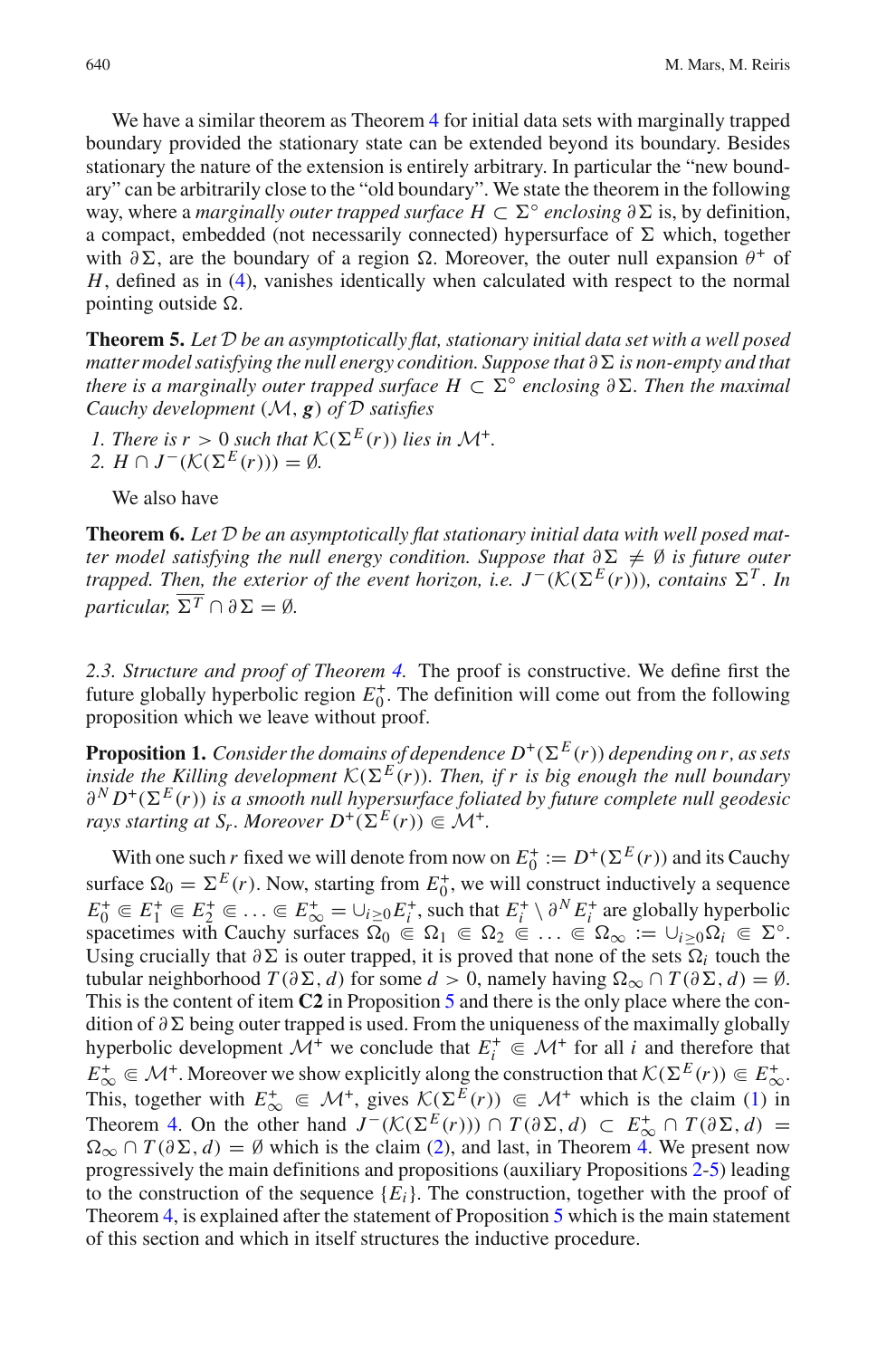An important collection of regions for the proof are  $W_t$ ,  $t > 0$  defined as

$$
\mathcal{W}_t := \mathcal{K}(\partial^N E_0^+, t) \cup E_0^+ \subset \left(\Sigma^E(r) \times [0, \infty), g_D\right). \tag{10}
$$

Note that  $W_t$  is a Lorentzian manifold with smooth boundary and corners. Suppose that  $W_t \in \mathcal{M}^+, t \geq 0$ . We consider the sets

$$
E_t := J^-(\mathcal{W}_t),
$$
  

$$
E_t^+ := E_t \cap \mathcal{M}^+,
$$

<span id="page-8-0"></span>where here and in the following  $J^-$  is taken in the spacetime ( $M$ ,  $g$ ). When  $t = 0$  then  $E_t^+ = E_0^+$  and  $\partial^N E_0^+$  is, as we said, smooth. Moreover we will prove

**Proposition 2.**  $\xi$  *points strictly outwards from*  $E_0^+$  *at*  $\partial^N E_0^+$ *.* 

Crucially, this property is generalizable to the sets  $E_t$ ,  $t \geq 0$  which could fail to have smooth boundaries (although their boundaries are Lipschitz manifolds). We prove that  $\xi$ *points strictly outwards* from  $E_t$  at  $\partial^N E_t$  in the sense of the following definition which generalizes the standard sense that we understood in Proposition [2.](#page-8-0)

<span id="page-8-2"></span>**Definition 5.** Suppose that  $W_t \\\in \mathcal{M}^+$ . Let  $E_t = J^-(W_t)$ . Then, we say that  $\xi$  points *strictly outwards to*  $E_t$  *at*  $\partial^N E_t$ *, if for every*  $p \in \partial^N E_t$ *, there is*  $\mu_p < 0$  *such that* 

- **D1-1.**  $\alpha_p(\mu) \in \text{Int}(E_t)$ , for all  $\mu$  with  $\mu_p \leq \mu < 0$ , where  $\alpha_p(\mu)$  is the Killing orbit *passing through p at*  $\mu = 0$ ,
- **D1-2.** *there is an m-manifold*  $V_p \subset \text{Int}(E_t)$ *, transversal to*  $\xi$  *at*  $\alpha_p(\mu_p)$  *such that, if we denote by*  $\beta_q(\lambda)$ ,  $\lambda \geq 0$  *the Killing orbit passing through*  $q \in V_p$  *at*  $\lambda = 0$ *then*

**D1-2-(a).** *there is a first*  $\lambda > 0$ , *denoted by*  $\lambda_q$ , *for which*  $\beta_q(\lambda_q) \in \partial^N E_t$ , **D1-2-(b).** *the map*  $q \to \beta_q(\lambda_q)$  *from*  $V_p$  *into*  $\partial^N E_t$  *is continuous,* **D1-2-(c).** *for every*  $q \in V_p$ *,*  $\beta_q(\lambda) \in (\mathcal{M} \setminus E_t)$  *if*  $\lambda > \lambda_q$  *but close to it.* 

In other words  $\xi$  points strictly outwards to  $E_t$  at its boundary if every Killing orbit starting at Int( $E_t$ ) either remains inside Int( $E_t$ ) or crosses  $\partial^N E_t$ . An obvious consequence of the definition is that if an orbit starts in  $Int(E_t)$  and crosses  $\partial^N E_t$ , then it never returns to  $E_t$ .

Recalling, we will prove

<span id="page-8-1"></span>**Proposition 3.** Suppose that  $W_t \subseteq M^+$ . Let  $E_t = J^-(W_t)$ . Then  $\xi$  points strictly *outwards from*  $E_t$  *at*  $\partial^N E_t$  *in the sense of Definition [5.](#page-8-2)* 

On the other hand if  $\xi$  points strictly outwards from  $E_t$  at  $\partial^N E_t$  in the sense of Definition  $5$ , then we prove that one can abstractly extend  $E_t$  "along the Killing" any time  $\bar{t} > 0$  in the sense of the following definition which generalizes the notion of Killing development introduced in Definition [2](#page-5-1) before.

**Definition 6.** Suppose that  $W_t \in \mathcal{M}^+$ . Let  $E_t = J^-(W_t)$ . The infinite abstract Kill*ing development of*  $E_t$ *,*  $K(E_t)$ *, is defined as the manifold formed by the open sets*  ${\rm Int}(E_t)$ ,  $\mathcal{K}(V_p)$ ,  $p \in \partial^N E_t$  *endowed with their respective metrics and subject to the following identifications:*

**D2-1.** *the points* 
$$
x_1 = (q, \lambda) \in \mathcal{K}(V_p) = V_p \times (0, \infty)
$$
 *and*  $x_2 \in \text{Int}(E_t)$  *are identified iff*  $\lambda < \lambda_q$  *and*  $\beta_q(\lambda) = x_2$ ,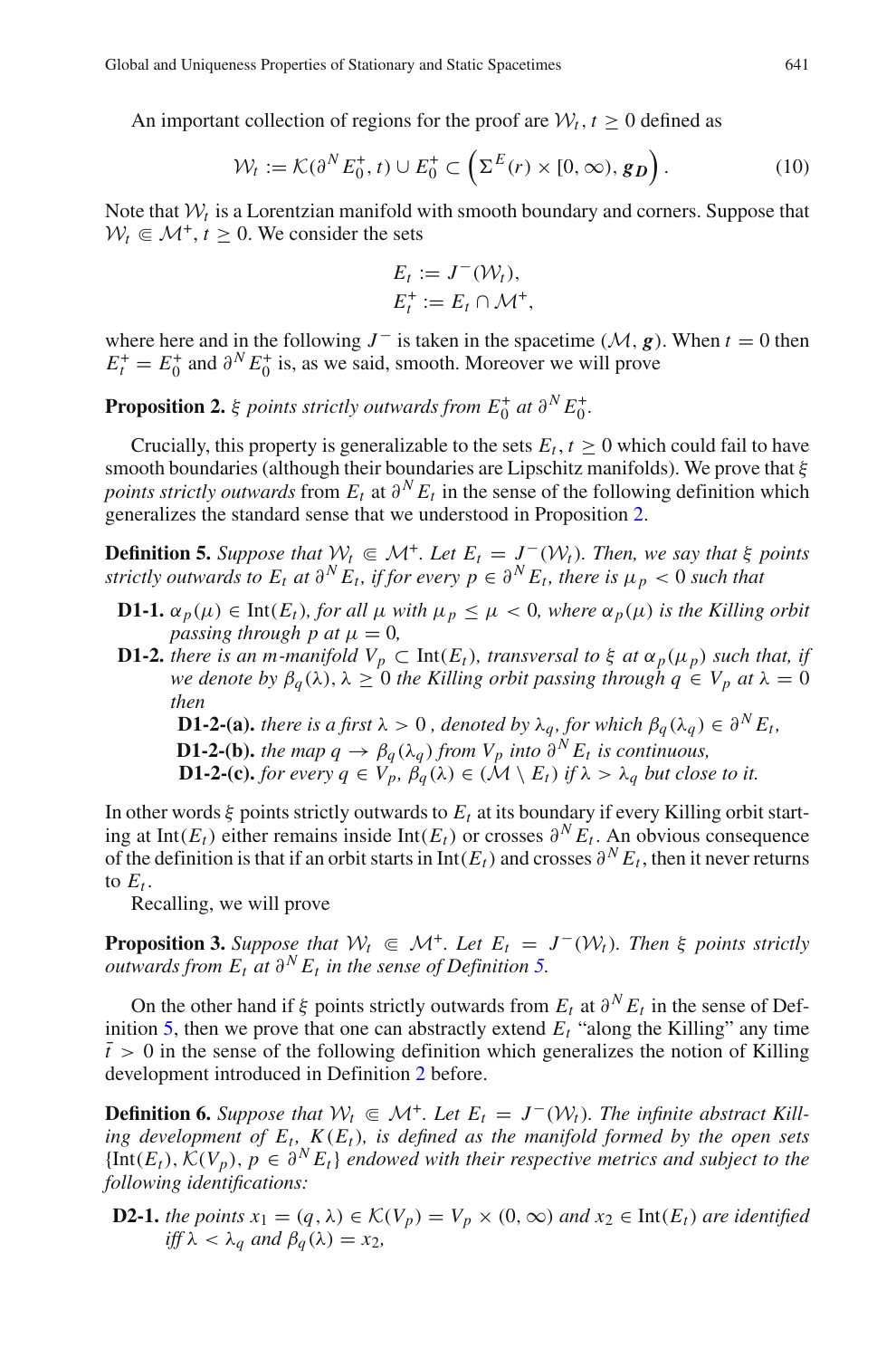**D2-2.** *the points*  $x_1 = (q_1, \lambda_1) \in K(V_{p_1})$  *and*  $x_2 = (q_2, \lambda_2) \in K(V_{p_2})$  *are identified iff* **D2-2-(a).**  $\beta_{q_1}(\lambda_{q_1}) = \beta_{q_2}(\lambda_{q_2})$  *and,* **D2-2-(b).**  $\lambda_{q_1} - \lambda_1 = \lambda_{q_2} - \lambda_2$ .

*The abstract Killing development at time*  $\bar{t} \geq 0$  *is defined as the following region of*  $K(E_t)$ :

$$
K(E_t, \overline{t}) := \text{Int}(E_t) \cup \{ \beta_q(\lambda + \lambda_q), q \in V_p, p \in \partial^N E_t, 0 \le \lambda \le \overline{t} \}.
$$

*Similarly one defines*

$$
K(E_t^+, \overline{t}) := (\text{Int}(E_t^+) \cap \mathcal{M}^+) \cup \{ \beta_q(\lambda + \lambda_q), q \in V_p, p \in \partial^N E_t^+, 0 \le \lambda \le \overline{t} \}.
$$

Of course we have  $E_t^+ \in E_t \in K(E_t, \bar{t})$ . However one must think  $K(E_t, \bar{t})$  as a new spacetime bearing a priori no global relation with *M*. In general one would not expect that  $K(E_t, \bar{t}) \in \mathcal{M}$ . As we will explain in Proposition [5](#page-9-2) the situation will be different for  $K(E_t^+, \bar{t})$  if we select  $\bar{t}$  properly and this is what will allow us eventually to construct the sequence  $\{E_i^+\}$ .

Recalling, we will prove

<span id="page-9-1"></span>**Proposition 4.** *Suppose that*  $W_t \subseteq M^+$ *. Let*  $E_t = J^-(W_t)$ *. Then, for any*  $\bar{t} \geq 0$  *the abstract Killing development*  $K(E_t, \bar{t})$  *is a smooth, Lorentzian and second countable manifold with null and Lipschitz boundary.*

The following proposition will structure the construction of the sequence  $\{E_i^+\}$  that we explain thereafter.

<span id="page-9-2"></span>**Proposition 5.** *There is*  $t_* > 0$  *depending only on the initial data over*  $\Sigma_{d/2} \cap \Sigma^I(r+1)$ *such that if for some*  $t \geq 0$ *, we have* 

 $\mathbf{H1.} \mathcal{W}_t \in \mathcal{M}^+$ , **H2.**  $T(\partial \Sigma, 2d) \cap E_t^+ = \emptyset$  with  $E_t^+ := J^-(\mathcal{W}_t) \cap \mathcal{M}^+$ ,

*then,*

 $\mathbf{C1.} K(E_t^+, t_*) \subseteq \mathcal{M}$ , and therefore  $\mathcal{W}_{t+t_*} \subseteq \mathcal{M}^+$ , **C2.**  $T(\partial \Sigma, 2d) \cap J^-(K(E_t^+, t_*)) = \emptyset$ , **C3.**  $E_{t+t_*}^+ := J^-(\mathcal{W}_{t+t_*}) \cap \mathcal{M}^+ = J^-(K(E_t^+, t_*)) \cap \mathcal{M}^+$ .

We are ready to prove Theorem [4.](#page-6-0)

*Proof of Theorem [4.](#page-6-0)* To construct the sequence  $\{E_i^+\}$  we proceed as follows. First, when  $i = 0$ ,  $E_0^+$  is as we defined it before. Now, **H1** and **H2** hold in Proposition [5](#page-9-2) with  $t = 0$ . Then, conclusion **C1** gives  $W_{t*} \\\in M^+$  which is **H1** with  $t = t_*$ . In addition conclusions **C2** and **C3** give  $E_{t_*}^+ \cap T(\partial \Sigma, 2d) = \emptyset$  with  $E_{t_*}^+ = J^-(\mathcal{W}_{t_*}) \cap \mathcal{M}^+$  which is H2 with  $t = t_*$ . Then define  $E_1^+ = J^-(\mathcal{W}_{t_*}) \cap \mathcal{M}^+$ . Applying repeatedly Proposition [5](#page-9-2) in this way, we are led to define  $E_i^+$  as  $E_i^+ = J^-(\hat{W}_{i\tau}) \cap \hat{M}^+$  which is the desired sequence.  $\square$ 

<span id="page-9-0"></span>*2.4. On the proof of Theorem [5.](#page-7-2)* The proof of Theorem [5](#page-7-2) can be structured in the same fashion as the proof of Theorem [4](#page-6-0) as follows. Let  $\Omega$  be the region in  $\Sigma$  enclosed by  $\partial \Sigma$ and *H*. Let  $d > 0$  be such that  $2d < \text{dist}_p(H, \partial \Sigma)$  and that for every  $0 \le d' \le 2d$ the set of points in  $\Omega$  at a *g*-distance  $d'$  from  $H$ , conform a smooth hypersurface (in  $\Sigma$ ) diffeomorphic to *H*. Among these hypersurfaces let *H'* be the one at a distance 2*d* from *H* and let  $\Sigma' = (\Sigma \setminus \Omega) \cup \{p \in \Sigma, \text{dist}_{g}(p, H) \leq 2d\}$ . Then  $\partial \Sigma' = H'$  and, following the notation before  $\partial \Sigma_{2d}' = H$ . Let  $\overline{\mathcal{D}}'$  be the restriction of the data  $\mathcal D$  to  $\Sigma'$ . Then, the proof of Theorem [5](#page-7-2) is made, except for one exception, in exactly the same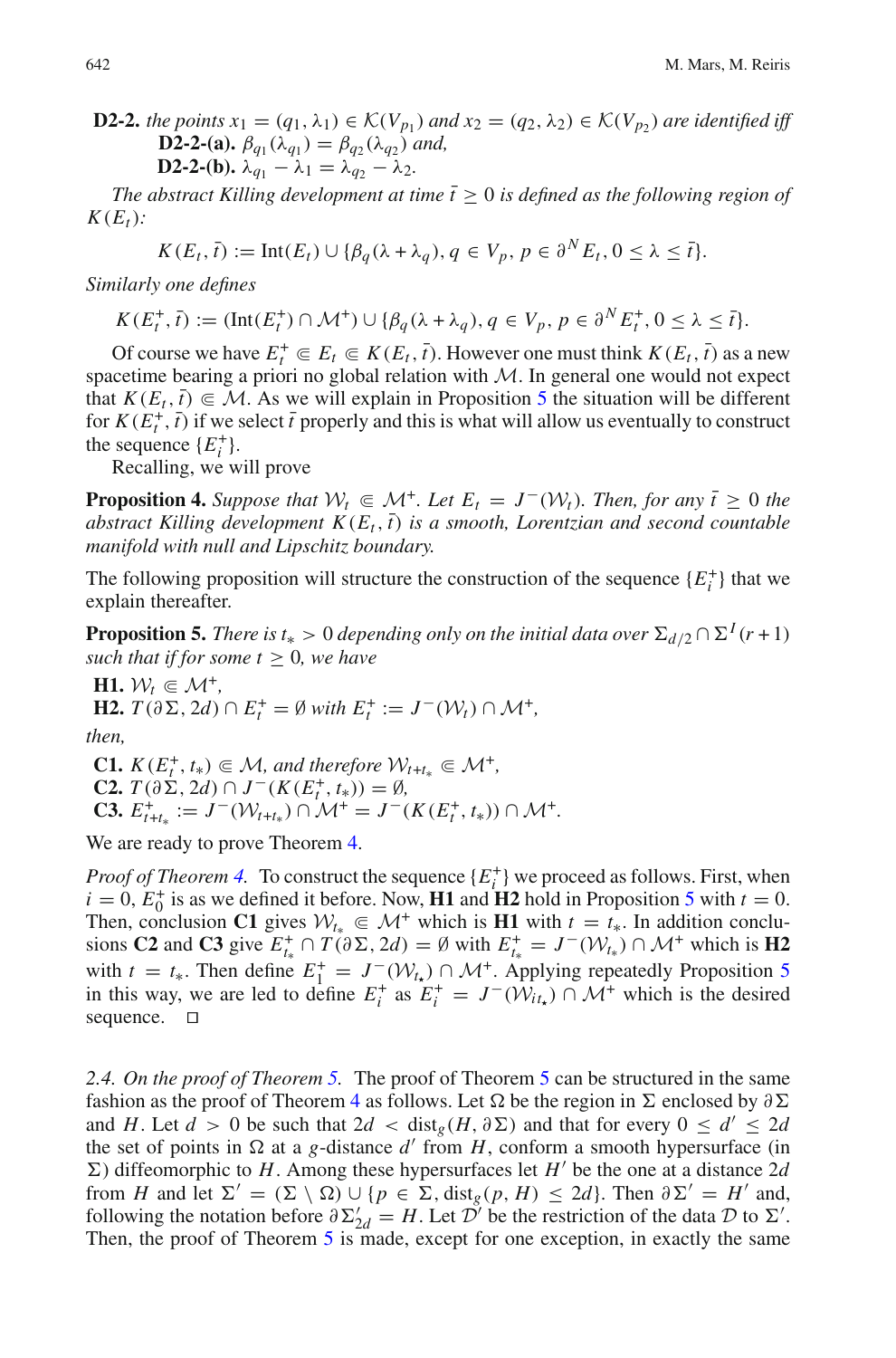way as was done the proof of Theorem  $4$  if in its statement we use the state  $D'$  and  $d$ the one defined before. The exception is in the proof of *item* **C2** in Proposition [5](#page-9-2) which requires a slightly different argument. This is done in Proposition [6](#page-16-0) after the proof of Proposition [5.](#page-9-2)

#### <span id="page-10-0"></span>*2.5. Proofs of the auxiliary Propositions [2,](#page-8-0) [3,](#page-8-1) [4,](#page-9-1) [5](#page-9-2) and of Theorem [6.](#page-7-0)*

*Proof of Proposition [2.](#page-8-0)* The proposition is direct from the fact that, as a field inside  $\mathcal{K}(\Sigma^E(r))$ ,  $\xi$  is time-like and future-pointing and that  $\partial^N E_0^+$  is smooth and null. An alternative argument (to be used later) comes from the observation that on a smooth null boundary like  $\partial^N E_0^+$ , proving that  $\xi$  points strictly outwards is equivalent to prove that for any null geodesic  $\gamma(\tau)$  in  $\partial^N E_0^+$  (parametrized by affine parameter  $\tau$  into the future direction) we have  $\langle \gamma', \xi \rangle < 0$ . As  $\xi$  is a Killing field we have

$$
\langle \gamma'(\tau), \xi(\gamma(\tau)) \rangle = \langle \gamma'(0), \xi(\gamma(0)) \rangle,
$$

where  $\gamma(0)$  is the initial point of the geodesic at  $S_r$ . As  $\xi$  is timelike on  $S_r$  it is  $\langle \gamma'(0), \xi(\gamma(0)) \rangle$  < 0. The statement follows.  $\square$ 

The following lemma is useful for the proof of Proposition [3.](#page-8-1)

<span id="page-10-1"></span>**Lemma 1.** *Assume that*  $W_t \subseteq M^+$  *and let*  $E_t = J^-(W_t)$ *. Then, the closure (in*  $M^+$ ) *of*  $\sum_{i=1}^N I_i^-(W_t)$  $\text{Int}(E_t) \cap \partial^N \mathcal{W}_t$  *is compact. Moreover, any null geodesic*  $\gamma$  *in*  $\partial^N E_t$  *satisfies*  $\langle \gamma', \xi \rangle < 0$ *.* 

*Proof.* Assume that Int( $E_t$ ) ∩  $\partial^N W_t$  does not have compact closure. Given the definition of  $\partial^N \mathcal{W}_t$ , this can only happen if there exists a sequence of points  $\{q_i\}$ ,  $q_i \in \partial^N \mathcal{W}_t$ diverging to infinity with the property that there is a sequence of points  $\{p_i\} \in \mathcal{W}_t$ , and a sequence of timelike and past directed curves  $\Gamma_i(\tau)$ ,  $\tau \in [0, 1]$  (in  $\mathcal{M}^+$ ), such that, for every  $i \geq 0$ ,  $\Gamma_i$  starts at  $p_i$  and ends at  $q_i$ . However, as  $\Gamma_i$  is timelike and past directed, we claim that to reach  $q_i$ ,  $\Gamma_i$  must first cross the set  $U = \{\beta_q(\lambda), q \in \partial \Omega_0, 0 \le \lambda \le t\}.$ Indeed to reach  $q_i$  from its future the curve  $\Gamma_i$  must first leave  $W_t$ , but being timelike and past directed it cannot cross  $\partial^N \mathcal{W}_t$ , nor it can enter  $E_0^+$  for it could not leave  $E_0^+$ again. The claim follows. Denote by Vol( $\Gamma_i$ )( $\tau$ ) = Volume<sub>g</sub>( $J^-(\Gamma_i(\tau)) \cap \mathcal{M}^+$ ). Then Vol( $\Gamma_i$ )( $\tau$ ) is, for every *i*, a monotonically decreasing function of  $\tau$ . Moreover as {*q<sub>i</sub>*} is a divergent sequence we must have Volume<sub>g</sub>( $J^-(q_i) \cap M^+$ ) = Vol( $\Gamma_i$ )(1)  $\rightarrow \infty$ . On the other hand as, for every *i*,  $\Gamma_i$  crosses *U*, and Vol $(\Gamma_i)(\tau)$  is monotonically decreasing, it must be Vol(*<sup>J</sup>* <sup>−</sup>(*i*))(1) <sup>≤</sup> sup{Vol(*<sup>J</sup>* <sup>−</sup>(*q*) <sup>∩</sup> *<sup>M</sup>*+), *<sup>q</sup>* <sup>∈</sup> *<sup>U</sup>*} <sup>&</sup>lt; <sup>∞</sup> for all *<sup>i</sup>* <sup>≥</sup> 0, which gives a contradiction. An important consequence of this, to be used later, is that every inextensible future null geodesic  $\gamma$  in  $\partial^N E_t$  becomes eventually a null geodesic of  $\partial^N \mathcal{W}_t$ . Constancy of  $\langle \gamma', \xi \rangle$  along this geodesic proves the claim  $\langle \gamma', \xi \rangle < 0$ .  $\Box$ 

*Proof of Proposition* [3.](#page-8-1) We show first **D1-1**. Through every point *p* in  $\partial^N E_t$  there passes a future inextensible null geodesic  $\gamma_p(\tau)$ ,  $\tau > 0$ , starting at p and fully contained in  $\partial^{N} E_t$  (see [\[32](#page-33-4)]). By Lemma [1](#page-10-1)  $\langle \gamma', \xi \rangle < 0$ . Moreover, every point  $p' = \gamma_p(\tau), \tau > 0$ , is a smooth point of  $\partial^N E_t$ . But for smooth points we know that if  $\langle \gamma'_p(\tau), \xi(p') \rangle$  < 0 then  $\xi$  points strictly outwards to  $E_t$  at  $p'$ . If  $\tau > 0$  is small enough, then  $p \in$  $\partial J^-(\gamma_p(\tau))$  and *p* is a smooth point of  $\partial^N J^-(\gamma_p(\tau))$ . But because  $\langle \gamma_p(0), \xi(p) \rangle =$  $\langle \gamma_p'(\tau), \xi(\gamma_p(\tau)) \rangle < 0$ , we deduce that  $\xi(p)$  points strictly outwards to  $J^-(\gamma_p(\tau)) \subset E_p$ at *p*. Since Int( $J^-(\gamma_p(\tau)) \subset \text{Int}(E_t)$  there is  $\mu_p < 0$  such that  $\alpha_p(\mu) \in \text{Int}(E_t)$  for  $\mu \in [\mu_p, 0]$  thus showing **D1-1**.

We prove now **D1-2-(a)**. First note that there is  $a > 0$  and a closed smooth threesubmanifold  $V_p$  (with smooth boundary) transversal to  $\xi$  and containing  $\alpha_p(\mu_p)$  such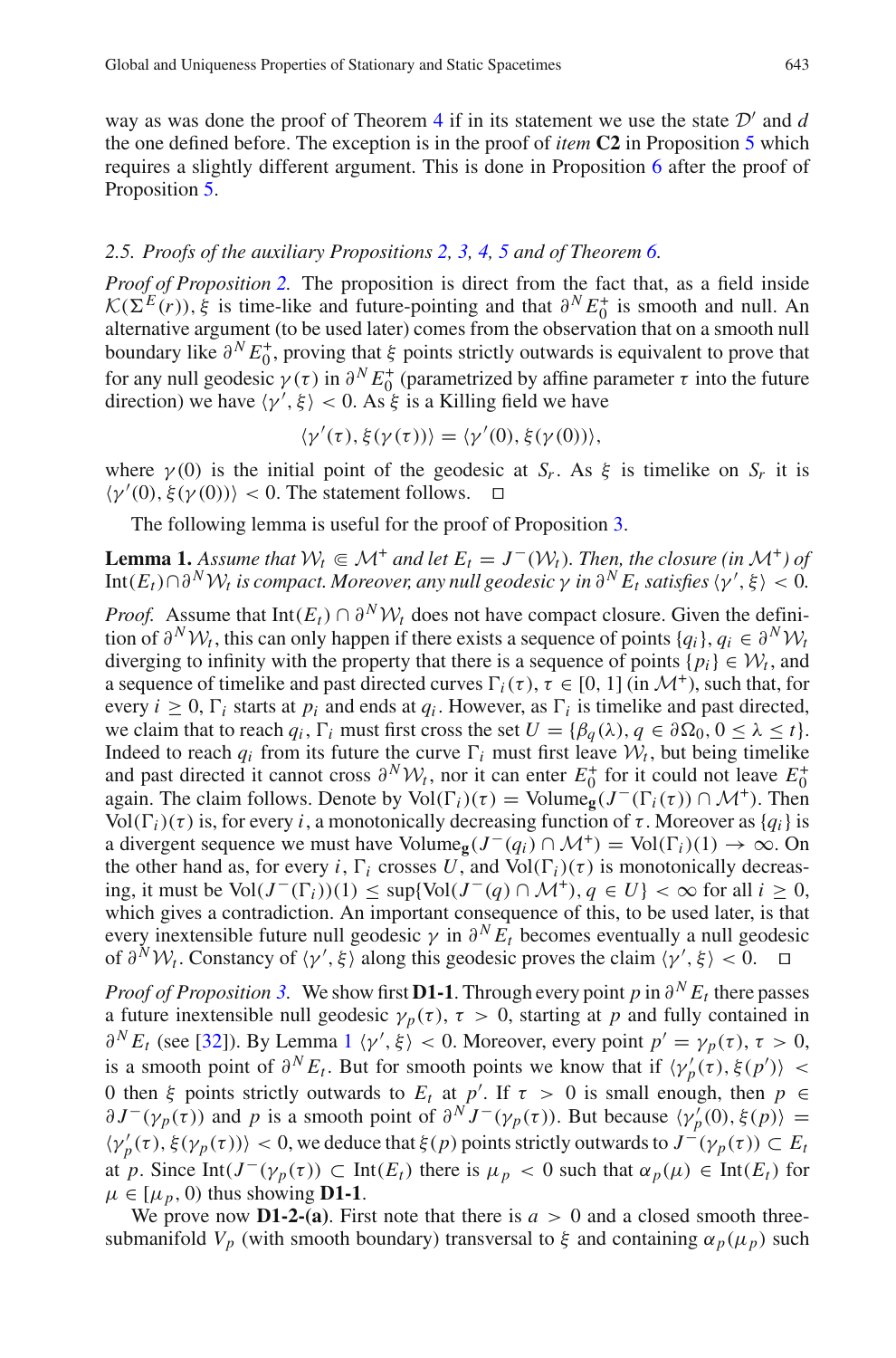that for every  $q \in V_p$  the Killing orbit  $\beta_q(\lambda)$ , passing through *q* at  $\lambda = 0$ , extends to all values  $\lambda \in [0, -\mu_p + a]$ . For every  $q \in V_p$  define  $\bar{\lambda}_q = \inf\{a, \lambda_q^T\}$ , where  $\lambda_q^T$  is the first  $λ$  > 0 such that  $β<sub>q</sub>(λ) ∈ ∂<sup>N</sup>E<sub>t</sub>$  (we take  $λ<sup>T</sup> = ∞$  if  $β<sub>q</sub>(λ)$  never intersects  $∂<sup>N</sup>E<sub>t</sub>$ ). Note that if  $\bar{\lambda}_q < a$ , then  $\beta_q(\bar{\lambda_q}) \in \partial^N E_t$ . From this and because  $\bar{\lambda}_{\alpha_p(\mu_p)} = -\mu_p$  we deduce that if  $q \to \bar{\lambda}_q$  is continuous at  $q = \alpha_p(\mu_p)$  then one can take a smaller  $V_p$  if necessary in such a way that  $\bar{\lambda}_q \prec a$  for every  $q \in V_p$ , and therefore with  $\beta_q(\bar{\lambda}_q) \in \partial^N E_t$  as claimed in **D1-1-(a)**. We prove now the continuity of  $\bar{\lambda}_q$  at  $\bar{q} = \alpha_p(\mu_p)$  ( $\bar{q} = \alpha_p(\mu_p)$ ) from now on).

First, from the proof of **D1-1** one knows that *p* is a smooth point of the boundary of a past cone  $J^-(\gamma(\tau))$  entirely included in  $E_t$ . Moreover  $\xi$  points strictly outwards to *J* − ( $\gamma(\tau)$ ) at *p*. It follows that for any sequence  $q_j \to \bar{q}$  we have lim inf{ $\bar{\lambda}_{q_j}$ } ≥  $\bar{\lambda}_{\bar{q}}$ . Indeed, let  $\tilde{\lambda}_q$  be the first  $\lambda > 0$  the orbit reaches the smooth boundary of  $J^-(\gamma(\tau))$ near *p*. Since  $\tilde{\lambda}_{q_i} \to -\mu_p$  and  $\bar{\lambda}_{q_i} \ge \tilde{\lambda}_{q_i}$  the claim follows. We need to prove therefore that  $\limsup{\{\bar{\lambda}_{q}}\}\leq \bar{\lambda}_{\bar{q}}$ . Suppose instead that there is a sequence  $q_i \to \bar{q}$  such that  $\limsup{\{\overline{\lambda}_{q}}\} > \overline{\lambda}_{\overline{q}} + b$ , for some  $b > 0$  and  $b < a$ . Since  $E_t$  is closed (this is proved easily), it follows that the piece of orbit { $\beta_{\bar{q}}(\lambda)$ ,  $0 \leq \lambda \leq \bar{\lambda}_{\bar{q}} + b$ } lies inside  $E_t$ . We claim that, as a consequence, there are points  $\beta_{\bar{q}}(\lambda)$ , for  $\lambda > \bar{\lambda}_{\bar{q}}$  but arbitrarily close to  $\bar{\lambda}_{\bar{q}}$  lying in the interior of  $E_t$ . If not, we would have that for  $\lambda > \bar{\lambda}_{\bar{q}}$ , the points  $\beta_{\bar{q}}(\lambda)$ must lie in  $\partial^{N} E_{t}$ . But by **D1-1**, if a point in an orbit belongs to  $\partial^{N} E_{t}$ , then the points (in the orbit) near it and in the direction opposite to  $\xi$  are interior points to  $E_t$ , which is a contradiction to the fact  $\beta_{\bar{q}}(\bar{\lambda}_{\bar{q}}) \in \partial^N E_t$ . Thus, the orbit  $\beta_{\bar{q}}(\lambda)$  satisfies the following properties:

- 1.  $\beta_{\bar{a}}(\bar{\lambda}_{\bar{a}}) \in \partial^N E_t$ ,
- 2.  $\beta_{\bar{q}}(\lambda) \in \text{Int}(E_t)$ , for  $0 \leq \lambda < \bar{\lambda}_{\bar{q}},$
- 3. there are points  $\beta_{\bar{q}}(\lambda) \in \text{Int}(E_t)$ , for  $\lambda > \bar{\lambda}_{\bar{q}}$  but arbitrarily close to it.

Let us show that these three facts together contradict **D1-1**. We work now with the notation  $\alpha_p(\mu) = \beta_{\bar{q}}(\lambda_{\bar{q}} + \mu)$  instead of the notation  $\beta_{\bar{q}}(\lambda)$ . Let  $\mu_1 > 0$  be such that  $\alpha_p(\mu_1)$ belongs to the interior  $E_t$ . Let now  $\gamma(s)$ ,  $s \ge 0$  be a future directed time-like geodesic, starting at *p*. Consider the orbits  $\alpha_{\nu(s)}(\mu)$ , with  $\alpha_{\nu(s)}(0) = \gamma(s)$  and  $s > 0$ , but close to it. We observe that  $\gamma(s) \notin E_t$  (otherwise  $p \in \text{Int}(E_t)$ ) and if  $s > 0$  is small enough then  $\alpha_{\gamma(s)}(\mu_1)$  belongs to the interior of  $E_t$ . Thus we have

$$
\alpha_{\gamma(s)}(\mu_1) \in \mathrm{Int}(E_t), \quad \alpha_{\gamma(s)}(0) \in (\mathcal{M}^+ \setminus E_t).
$$

Since  $\mu_1 > 0$  is as small as desired this immediately contradicts **D1-1** and **D1-2-(a)** is proved.

Thus the map  $q \to \beta_q(\bar{\lambda}_q)$  (making  $V_p$  smaller if necessary) is from  $V_p$  into  $\partial^N E_t$ . We have then  $\lambda_q = \overline{\lambda}_q$  for  $\lambda_q$  as defined in Definition [5.](#page-8-2) Now, the argument that showed the continuity of  $\bar{\lambda}_q$  at  $q = \bar{q}$  shows the continuity of  $\lambda_q$  at any point  $q \neq \bar{q}$ , namely **D1-2-(b)**, and also **D1-2-(c)**.  $□$ 

*Proof of Proposition [4.](#page-9-1)* The fact that the infinite Killing development is a smooth manifold is seen as follows. The transition functions from  $\mathcal{K}(V_p)$  into  $Int(E_t)$  (on their domains of identification) according to identification **D2-1** are trivially diffeomorphisms because they are given by

$$
(q,\lambda)\to \beta_q(\lambda),
$$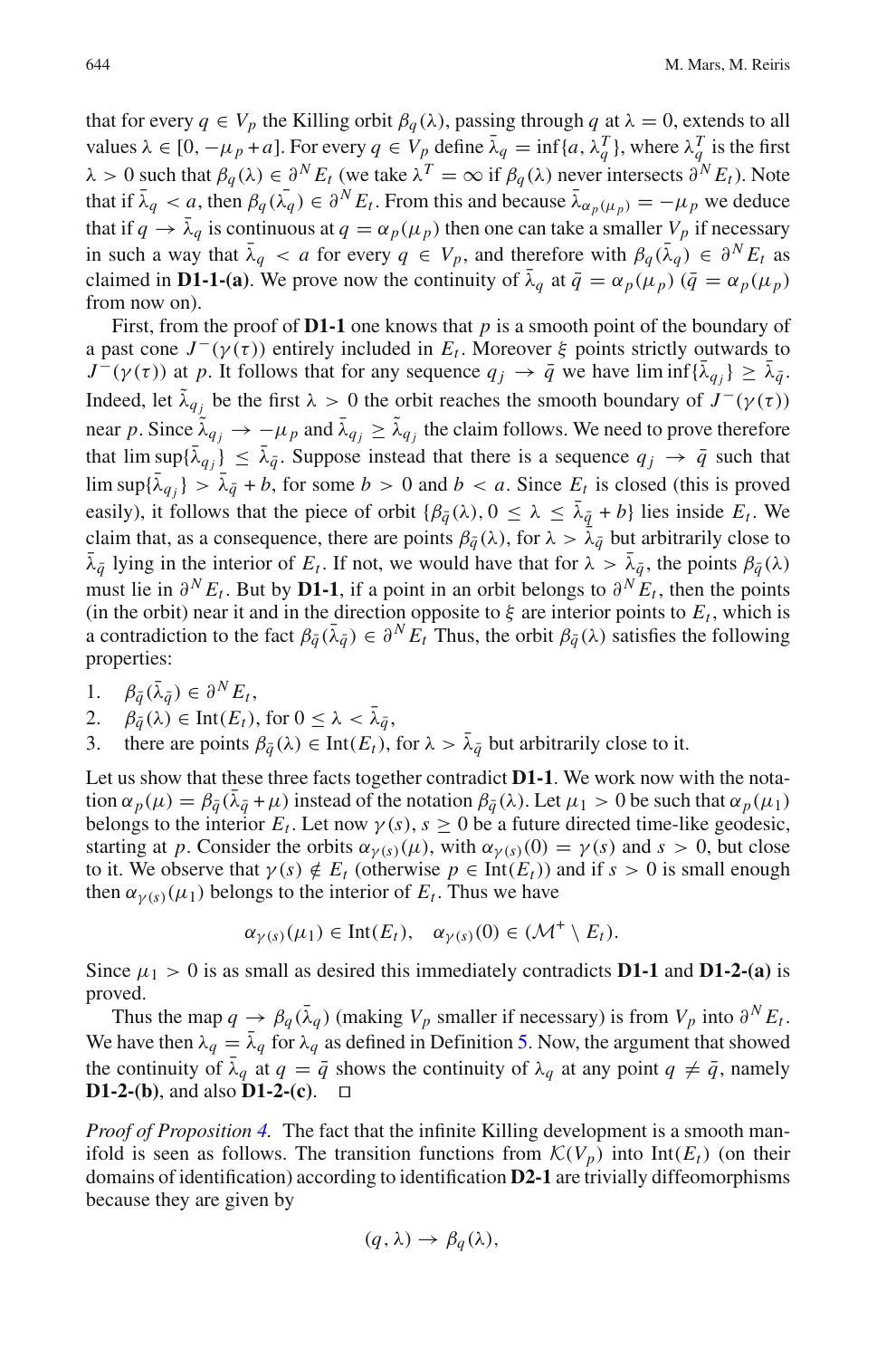for  $q \in V_p$  and  $0 < \lambda < \lambda_q$ . Consider now the transitions functions from  $\mathcal{K}(V_{p_1})$ into  $\mathcal{K}(V_p)$  (on their domains of identification) according to the identifications **D2-2**. We show that they are also diffeomorphisms. First we show that the transition functions are one to one and then we show that they are locally differentiable. Suppose that  $x_1 = (q_1, \lambda_1)$  and  $x_1' = (q_1', \lambda_1')$  in  $\mathcal{K}(V_{p_1})$  are identified to  $x_2 = (q_2, \lambda_2)$  in  $\mathcal{K}(V_{p_2})$  via **D2-2**. Then, because  $\beta_{q_1}(\lambda_{q_1})$  and  $\beta_{q'_1}(\lambda_{q'_1})$  must both be equal to  $\beta_{q_2}(\lambda_{q_2})$  it follows  $q_1 = q'_1$  and  $\lambda_{q_1} = \lambda_{q'_1}$ . On the other hand

$$
\lambda_{q_1} - \lambda_1 = \lambda_{q_2} - \lambda_2
$$
, and  $\lambda_{q'_1} - \lambda'_1 = \lambda_{q_2} - \lambda_2$ .

Thus  $\lambda_1 = \lambda'_1$  and therefore  $x_1 = x'_1$ . This shows that the transitions functions from  $\mathcal{K}(V_{p_1})$  into  $\mathcal{K}(V_{p_2})$  (on their domains of identifications) are one to one. We show now that they are locally differentiable. Suppose that  $x_1 = (q_1, \lambda_1) \in \mathcal{K}(V_{p_1})$  and  $x_2 = (q_2, \lambda_2) \in \mathcal{K}(V_p)$ , are identified according to **D2-2**. Then, we have  $\beta_{q_1}(\lambda_{q_1}) =$  $\beta_{q_2}(\lambda_{q_2})$ . Let *V* be a smooth three-manifold (without boundary) transversal to  $\xi$  everywhere satisfying *V* ⊂  $K(V_{p_1})$  ∩ Int( $E_t$ ), *V* ⊂  $K(V_{p_2})$  ∩ Int( $E_t$ ) (both intersections under the natural identification **D2-1**) and such that the orbit  $\beta_{q_1}(\lambda)$  intersects *V*. Let

$$
\hat{\varphi}_1: B_1 \subset V_{p_1} \to \mathcal{K}(V_{p_1}),
$$

be the embedding satisfying  $\hat{\varphi}_1(B_1) = V$ . It is clear that  $B_1$  is an open neighbourhood of  $V_{p_1}$  around  $q_1$ . As a simple example V could be chosen as the image of the graph,

$$
\hat{\varphi}_1 : B_1 \subset V_{p_1} \to \mathcal{K}(V_{p_1}),
$$
  

$$
\bar{q}_1 \to \hat{\varphi}_1(\bar{q}_1) = (\bar{q}_1, \lambda_{q_1} - \epsilon),
$$

where  $B_1$  is a sufficiently small open neighborhood of  $V_{p_1}$  around  $q_1$  and  $\epsilon > 0$  is a sufficiently small fixed number, both chosen in such a way that  $V = \hat{\varphi}_1(B_1) \subset$  $K(V_p)$  ∩ Int( $E_t$ )

Since  $V \subset \mathcal{K}(V_{p_2})$ , there exists a neighbourhood  $B_2$  of  $q_2$  in  $V_{p_2}$  and an embedding  $\hat{\varphi}_2 : B_2 \to \mathcal{K}(V_p)$  such that  $\hat{\varphi}_2(B_2) = V \subset \mathcal{K}(V_p)$ . Restricting  $\hat{\varphi}_1, \hat{\varphi}_2$  to their images, we have two diffeomorphisms,

$$
\varphi_1: B_1 \to V, \quad \varphi_2: B_2 \to V.
$$

Consider now two open sets  $B_1$  and  $B_2$  defined by

$$
\tilde{B}_1 = \{ (\bar{q}_1, \lambda), \bar{q}_1 \in B_1,
$$
\n
$$
\lambda \in (\lambda(\hat{\varphi}_1(\bar{q}_1)) - \lambda(\hat{\varphi}_1(q_1)) + \lambda_1 - \delta, \lambda(\hat{\varphi}_1(\bar{q}_1)) - \lambda(\hat{\varphi}_1(q_1)) + \lambda_1 + \delta) \},\
$$
\n
$$
\tilde{B}_2 = \{ (\bar{q}_2, \lambda), \bar{q}_2 \in B_2,
$$
\n
$$
\lambda \in (\lambda(\hat{\varphi}_2(\bar{q}_2)) - \lambda(\hat{\varphi}_2(q_2)) + \lambda_2 - \delta, \lambda(\hat{\varphi}_2(\bar{q}_2)) - \lambda(\hat{\varphi}_2(q_2)) + \lambda_2 + \delta) \},
$$

where  $\delta > 0$  is chosen sufficiently small so that  $\tilde{B}_1 \subset \mathcal{K}(V_{p_1})$  and  $\tilde{B}_2 \subset \mathcal{K}(V_{p_2})$ . The map

$$
\phi:\tilde{B}_1\to\tilde{B}_2,
$$

defined by  $\phi(\bar{q}_1, \lambda) = (\varphi_2^{-1} \circ \varphi_1(\bar{q}_1), \lambda - \lambda(\hat{\varphi}_1(\bar{q}_1)) + \lambda(\hat{\varphi}_2(\varphi_2^{-1}(\varphi_1(\bar{q}_1))))$  is the transition function according to **D2-2** restricted to  $B_1$  and is a smooth diffeomorphism onto its image  $B_2$ .

The Hausdorff property of the abstract Killing development is seen as follows. If  $x_1 = (q_1, \lambda_1) \in \mathcal{K}(V_{p_1})$  and  $x_2 \in \text{Int}(E_t)$  are different points, then either  $\lambda_1 \geq \lambda_{q_1}$  or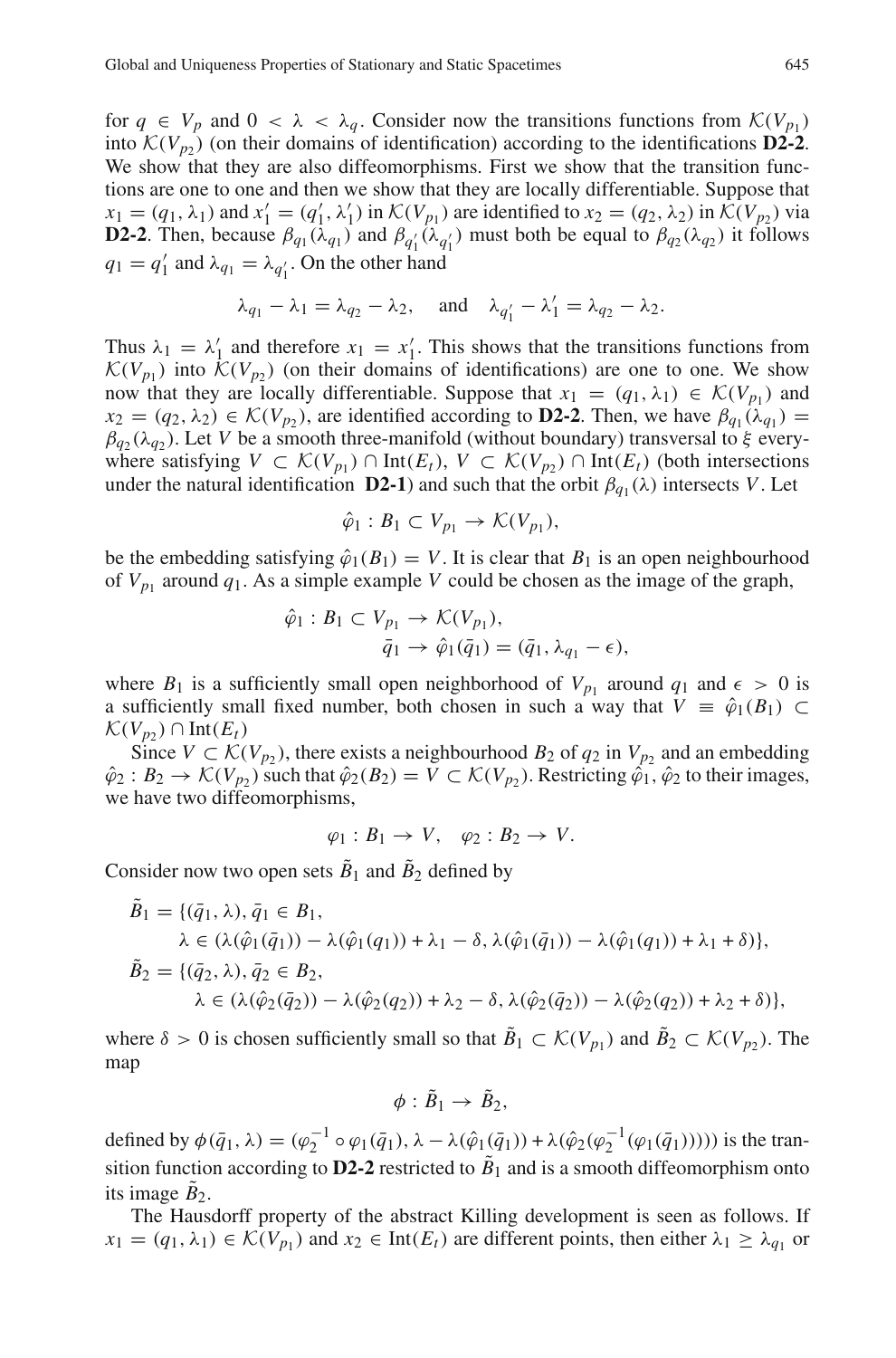

<span id="page-13-0"></span>**Fig. 1.** Schematic figure illustrating the definitions of *slabs D*−3, *D*−2, *D*−1, *D*1, *D*2, *D*3, layers *L*−2, *L*2 and bands  $B_t^2$ ,  $B_t^3$ . We note that  $D_1 \subset D_2 \subset D_3$  and analogously for  $D_{-1}$ ,  $D_{-2}$  and  $D_{-3}$ . The initial Cauchy surface  $\Sigma$ , the modified Cauchy surface  $\Sigma_{\tilde{\tau}}$  and the sets  $E_0^{\tilde{\tau}}$  and  $E_t$  are also shown. The set *D* used in the text is the union of all regions in grey in the figure

not, but if not then  $\beta_{q_1}(\lambda_1) \neq x_2$ . In either case it is straightforward to find separating neighborhoods. Now, if  $x_1 = (q_1, \lambda_1) \in \mathcal{K}(V_{p_1})$  and  $x_2 = (q_2, \lambda_2) \in \mathcal{K}(V_{p_2})$  and different points then either  $\beta_{q_1}(\lambda_{q_1}) \neq \beta_{q_2}(\lambda_{q_2})$  or not, and if not then  $\lambda_1 \neq \lambda_2$ . Also in any of these possibilities it is straightforward to find separating neighborhoods.

To see that the abstract Killing development is second countable use that  $\partial^N E_t$  is a Lipschitz three-manifold, pick a dense and countable set of points  $\{p_i\}$  in  $\partial^N E_t$  and over each point find a  $V_{p_i}$  and construct  $\mathcal{K}(V_{p_i})$ . Finally define the countable open subsets of  $\mathcal{K}(V_{p_i})$ ,  $U_{ijklm} = B_{ij} \times (k/l - 1/m, k/l + 1/m)$  (*k*, *l* naturals and  $k/l > 1/m$ ), where  $B_{ij}$  is a countable basis of open sets of  $V_{p_i}$ . The sets  $\{U_{ijklm}\}$  together with a countable basis of open sets of  $Int(E_t)$  gives a countable basis for the abstract Killing development. □

Before going into the proof of Proposition [5](#page-9-2) we need to introduce some sets and their terminology. They are in fact simple regions of  $M$  although their precise definitions are somehow lengthy. The relevant sets to be used in the proof of Proposition [5](#page-9-2) are: the slabs  $D_i$ ,  $i = -3, ..., 3$ , the layers  $L_i$ ,  $i = 1, 2$  and the bands  $B_i^i$ ,  $i = 2, 3$ . The graphic representation of the sets can be seen in Fig. [1.](#page-13-0)

Given  $p \in \Sigma^{\circ}$  we consider the space-time (inextensible) timelike geodesic  $\gamma_p(\tau)$ (⊂ *M*) starting perpendicularly to *p* into the future and parametrized by proper time  $\tau$ . Now, given  $\Omega$  a compact region in  $\Sigma^{\circ}$ , we define the tubular neighborhoods

$$
U(\Omega; \overline{\tau}_1, \overline{\tau}_2) := {\gamma_p(\tau), \ p \in \Omega, \overline{\tau}_1 \leq \tau \leq \overline{\tau}_2}.
$$

We define also

$$
\overline{\partial}U(\Omega; \overline{\tau}_1, \overline{\tau}_2) := {\gamma_p(\tau), p \in \Omega, \tau = \overline{\tau}_2},
$$
  

$$
\underline{\partial}U(\Omega; \overline{\tau}_1, \overline{\tau}_2) := {\gamma_p(\tau), p \in \Omega, \tau = \overline{\tau}_1}.
$$

For  $\bar{\tau}$  small enough these are compact sets inside *M*. We fix now  $\tilde{\tau} > 0$  such that

**P1.** For every  $p \in \Sigma_{d/2} \cap \Sigma^{I}(r + 1)$ , the geodesic  $\gamma_p(\tau)$  is defined at least on the interval  $[-3\tilde{\tau}, 3\tilde{\tau}]$ . Moreover the map from  $(\Sigma_{d/2} \cap \Sigma^{I}(r + 1)) \times [-3\tilde{\tau}, 3\tilde{\tau}]$  into *M*, given by  $(p, \tau) \rightarrow \gamma_p(\tau)$ , is a diffeomorphism into the image.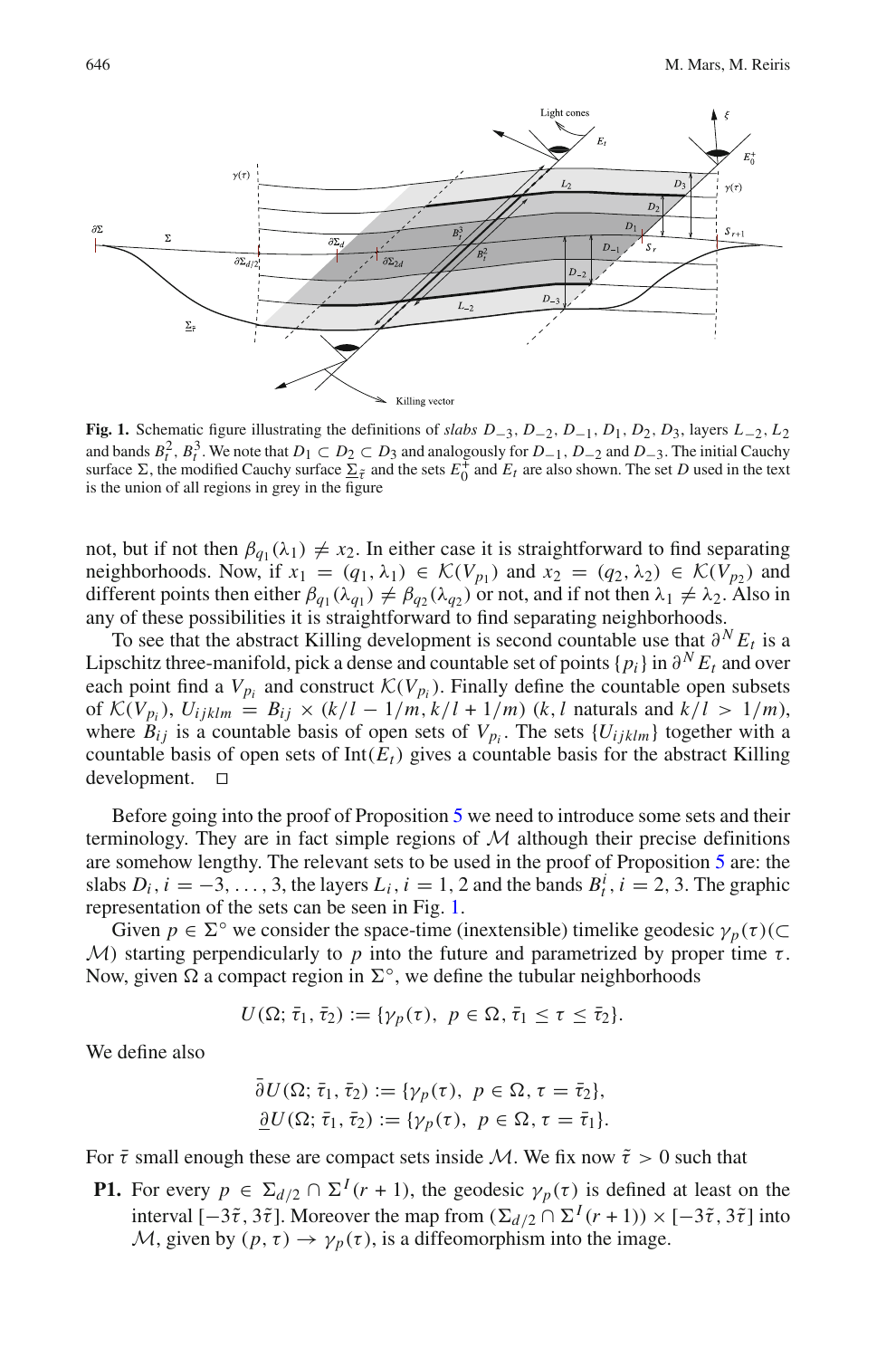- **P2.** There is a Cauchy surface  $\Sigma_{\tilde{\tau}}$  for *M* containing the boundary  $\partial U(\Sigma_{d/2} \cap \Sigma^{E}(r +$ 1);  $-3\tilde{\tau}$ ,  $3\tilde{\tau}$  and coinciding with  $\Sigma$  outside a compact set in  $\Sigma^{\circ}$ .
- **P3.** The sets  $U(\partial \Sigma_d / 2; -3\tilde{\tau}, 3\tilde{\tau})$  and  $U(S_{r+1}; -3\tilde{\tau}, 3\tilde{\tau})$  do not intersect the set

$$
\bigg(D^+(\Sigma_d)\cup J^-(\Sigma_d)\bigg)\setminus E_0^+.
$$

Then, given such  $\tilde{\tau}$ , we define the *slabs* 

$$
D_i := \left( D^+(\Sigma_d) \cap U(\Sigma_{d/2} \cap \Sigma^I(r+1); 0, i\tilde{\tau}) \right) \setminus E_0^+, \quad i = 1, 2, 3,
$$
  
\n
$$
D_i := \left( J^-(\Sigma_d) \cap U(\Sigma_{d/2} \cap \Sigma^I(r+1); i\tilde{\tau}, 0) \right) \setminus J^-(E_0^+), \quad i = -1, -2, -3,
$$
  
\n
$$
D := D_{-3} \cup D_3.
$$

Define the *layers L*<sup>2</sup> and *L*−<sup>2</sup> as

$$
L_2 = (D^+(\Sigma_{2d}) \cap \overline{\partial} U(\Sigma_{d/2} \cap \Sigma^I(r+1); 0, 2\tilde{\tau})) \setminus E_0^+,
$$
  

$$
L_{-2} = \left(J^-(\Sigma_{2d}) \cap \underline{\partial} U(\Sigma_{d/2} \cap \Sigma^I(r+1); -2\tilde{\tau}, 0)\right) \setminus J^-(E_0^+).
$$

Finally, suppose that  $W_t \\\in \mathcal{M}^+$  and let  $E_t = J^-(W_t)$ . Then, define the bands  $B_t^i$ , *i* = 2, 3 and their upper and lower boundaries  $\bar{\partial} B_t^i$ ,  $\underline{\partial} B_t^i$ ,

$$
B_i^i = (\partial^N E_i) \cap U(\Sigma_{d/2} \cap \Sigma^I(r+1); -i\tilde{\tau}, i\tilde{\tau}),
$$
  
\n
$$
\bar{\partial} B_i^i = B_i^i \cap \bar{\partial} U(\Sigma_{d/2} \cap \Sigma^I(r+1), -i\tilde{\tau}, i\tilde{\tau}),
$$
  
\n
$$
\underline{\partial} B_i^i = B_i^i \cap \underline{\partial} U(\Sigma_{d/2} \cap \Sigma^I(r+1); -i\tilde{\tau}, i\tilde{\tau}),
$$
  
\n
$$
B_i^{i} \circ = B_i^i \setminus (\bar{\partial} B_i^i \cup \underline{\partial} B_i^i).
$$

*Proof of Proposition* [5.](#page-9-2) We define  $t_*$  as the supremum of the times  $\bar{t} > 0$  such that every Killing orbit  $\beta_q(\lambda)$ ,  $0 \leq \lambda < 2\bar{t}$ , where  $q \in L_{-2} \cup L_2$ , and  $\beta_q(0) = q$  lies inside Int(*D*<sub>3</sub> \ *D*<sub>1</sub>) ∪ Int(*D*<sub>-3</sub> \ *D*<sub>-1</sub>). Note that we are taking the range of λ between 0 and  $2\bar{t}$  and not between 0 and  $\bar{t}$ .

We proceed now with the proof. Assume then **H1** and **H2**. We prove first **C1**. We note two important observations concerning Killing orbits starting at  $\overline{B}_t^2$  that will be relevant for the discussion that follows.

- **O-1.** For any  $p \in B_t^2$  the Killing orbit  $\beta_p(\lambda), \lambda > 0$  remains inside Int( $D \setminus E_t$ ) until a first  $\lambda$  when it reaches  $\partial^T (D \setminus E_t) \setminus B_t^3$ . (The orbit cannot touch  $B_t^3$  because  $\xi$ points strictly inwards to  $D \setminus E_t$  at  $B_t^3$ .)
- **O-2.** Because of **O-1**, every pair of orbits  $\beta_{p_1}(\lambda)$ ,  $\lambda \in (0, \lambda_1)$  and  $\beta_{p_2}(\lambda)$ ,  $\lambda \in (0, \lambda_2)$ lying in Int( $D \setminus E_t$ ), with  $p_1, p_2 \in B_t^2$  but different, do not intersect.

We prove now that  $O_{[0,2t_*]}(B_t^2) \subset (D \setminus \text{Int}(E_t))$ . Assume that such is not the case and let  $\bar{t}_m$  be the minimum of the times  $\bar{t}$ , with  $0 < \bar{t} < t_*$  and such that

$$
O_{[0,2\tilde{t}]}(B_t^2) \subset \mathcal{M} \text{ and } O_{[2\tilde{t}]}(B_t^2) \cap \bigg(\mathcal{M} \setminus (D \setminus \text{Int}(E_t))\bigg) \neq \emptyset.
$$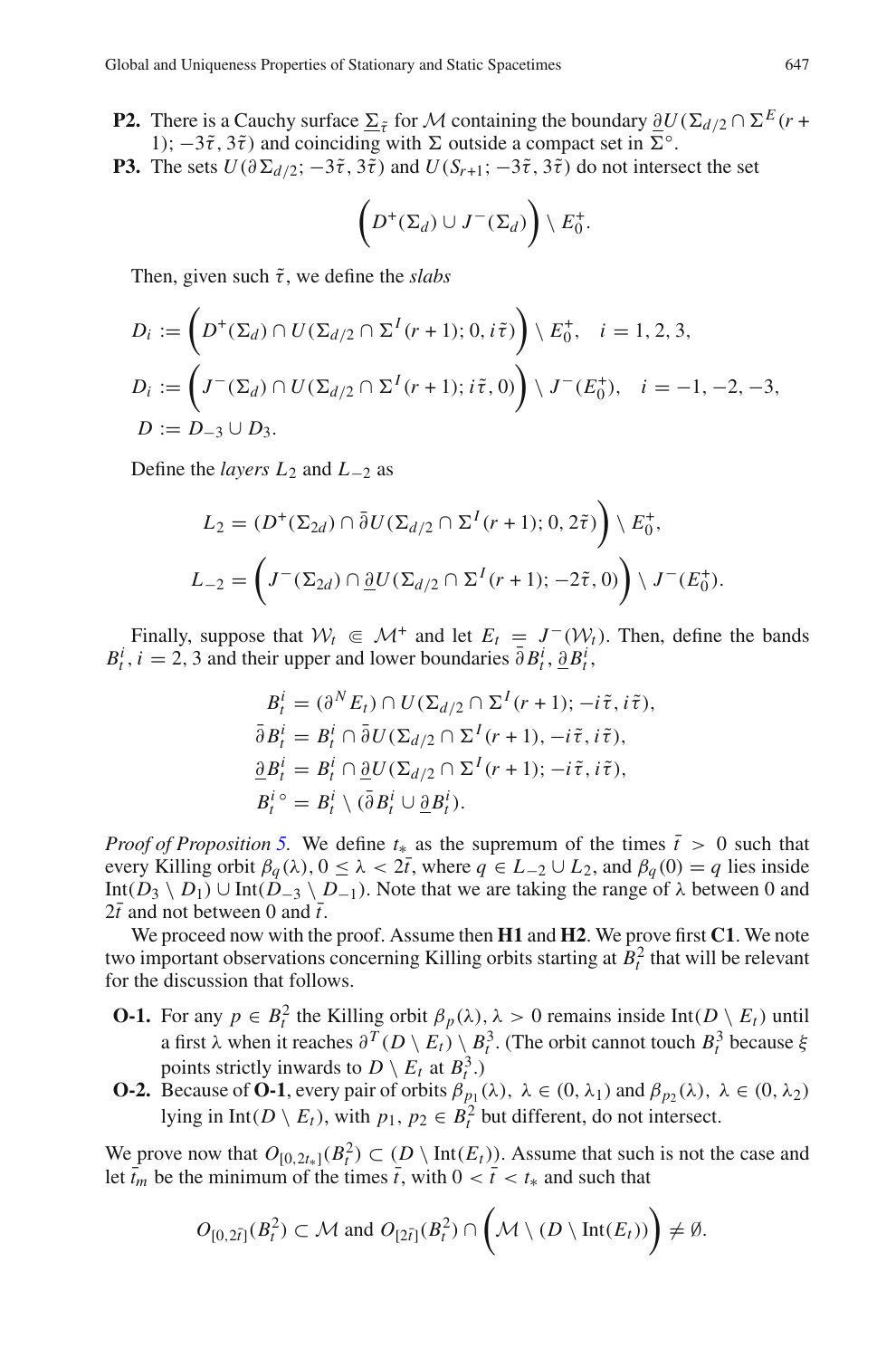Let  $\bar{p} \in B_t^2$  be such that

$$
p = O_{[2\tilde{t}_m]}(\bar{p}) \in \left(\partial^T(D \setminus \text{Int}(E_t)) \setminus B_t^3\right),\
$$

where we are assuming that *p* is not in  $B_t^3$  because of **O-1**. Let  $\gamma(\tau)$ ,  $\tau \in [0, 1]$ , be a past directed null geodesic inside  $B_t^2$  starting at  $\bar{q} \in \bar{\partial} B_t^2$  and ending at  $\bar{p}$ . Then  $O_{[2\bar{t}_m]}(\gamma(\tau))$ is a past directed null geodesic starting at  $q = O_{[2\bar{t}_m]}(\bar{q})$  and ending at *p*. But by definition of  $\bar{t}_m$ , it is  $\bar{t}_m < t_*$  and therefore it must be  $q \in \text{Int}(D_{-3} \cup D_3)$ . Because of **O-1** the geodesic  $O_{[2\bar{t}_m]}(\gamma(\tau))$  cannot intersect  $B_t^3$ . Therefore by the definition of *D* it must be  $p \in \Sigma_{\tilde{\tau}}$ . That this is an impossibility is seen as follows. First note that

$$
\partial^T O_{[0,2\bar{t}_m]}(B_t^2) = B_t^{2\circ} \cup O_{[2\bar{t}_m]}(B_t^{2\circ}) \cup O_{[0,2\bar{t}_m]}(\partial B_t^2) \cup O_{[0,2\bar{t}_m]}(\partial B_t^2)
$$

and that because of **O-2** the union on the right-hand side is disjoint. Second we claim that inextensible past directed time-like geodesics  $\Gamma(\tau)$ ,  $\tau \geq 0$ , starting at the point *p* (found before) at  $\tau = 0$  must remain inside Int( $O_{[0,2\bar{t}_m]}(B_t^2)$ ) (for  $\tau > 0$ ) until a first  $\tau = \bar{\tau}$  when it reaches

$$
B_t^{2\circ} \cup O_{[0,2\bar{t}_m]}(\underline{\partial} B_t^2) \cup O_{[0,2\bar{t}_m]}(\bar{\partial} B_t^2). \tag{11}
$$

<span id="page-15-0"></span>Indeed if instead there is such a  $\Gamma(\tau)$  and  $\bar{\tau} > 0$  with  $\Gamma(\bar{\tau}) \in O_{[2\bar{t}_m]}(B_t^2 \circ)$  then  $O_{[-2t_m]}(\Gamma(\tau))$ , with  $\tau$  near  $\bar{\tau}$ , would be a past directed time-like geodesic inside  $E_t$  and crossing  $B_t^2 \circ \text{at } O_{[-2\bar{t}_m]}(\Gamma(\bar{\tau}))$  which is not possible as  $B_t^2 \subset \partial^N E_t = \partial^N J^-(W_t)$ . Thus any past directed time-like geodesic  $\Gamma$  starting at  $p$  would eventually touch [\(11\)](#page-15-0). But because the set [\(11\)](#page-15-0) lies to the future of  $\Sigma_{\bar{\tau}}$  and  $p \in \Sigma_{\bar{\tau}}$  we obtain an impossibility. We have thus proved that  $O_{[0,2t_*]}(B_t^2) \subset (D \setminus \text{Int}(E_t))$  as we wanted.

Because of this and because of **O-2** we claim that we can construct a natural differentiable map from  $O_{(0,2t_*)}(B_i^2 \circ)$  into  $K(E_t, 2t_*) \circ$ , which is actually an isometry. In other words we claim that we have naturally  $O_{(0,2t_*)}(B_t^{2\circ})) \subseteq K(E_t, 2t_*)^{\circ}$ . Roughly speaking the isometry can be explained in the following terms: We can think of  $B_t^2$  both as a set in *M* or as a set in  $K(E_t, 2t_*)$ , then the map identifies Killing orbits in *M* starting at points in  $B_t^{2\circ}$ , as a set in *M*, with Killing orbits in  $K(E_t, 2t_*)$  starting in  $B_t^{2\circ}$ , but now as a set inside  $K(E_t, 2t_*)$ . In precise terms, the map is defined as follows. Let *o* be a point in  $O_{(0,2t_*)}(B_t^2 \circ)$ . We will define the map in a neighborhood of it. We can write  $o = O_{[\bar{t}]}(p)$  with  $0 < \bar{t} < 2t_*$ , and with  $p \in B_t^2$ <sup>o</sup>. Both,  $\bar{t}$  and  $p$ , are unique because of **O-2**. Let  $\mu_p < 0$ ,  $q = \alpha_p(\mu_p)$ ,  $V_p \subset E_t$  and  $K(V_p)$  be as in Definition [5.](#page-8-2) Then for every point  $o'$  in a neighborhood of *o* there are  $q(o') \in V_p$  and  $\lambda(o')$  (the correspondences  $o' \rightarrow q(o')$  and  $o' \rightarrow \lambda(o')$  being smooth) such that  $o' = \beta_{q(o')}(\lambda_{o'})$ . The map  $o' \rightarrow (q(o'), \lambda(q(o')) \in K(V_p) \subset K(E_t, 2t_*)$  is the desired map. Following the identifications in Definition [5](#page-8-2) (which define  $K(E_t, 2t_*)$ ), it is simple to see that the map we defined is indeed independent of the choice of *Vp*.

With this identification in mind we consider now the set

$$
\Omega_{t+2t_*}:=(O_{[0,2t_*)}(B_t^2)\cap\Sigma)\cup\overline{\Omega_t},
$$

as a set inside  $K(E_t, 2t_*)^\circ$ , where  $\Omega_t = \text{Int}(E_t) \cap \Sigma$ . We claim that  $\Omega_{t+2t_*}$  is a Cauchy surface of the subset *F* of  $K(E_t, 2t_*)$ °,

$$
F=F_1\cup F_2\cup F_3,
$$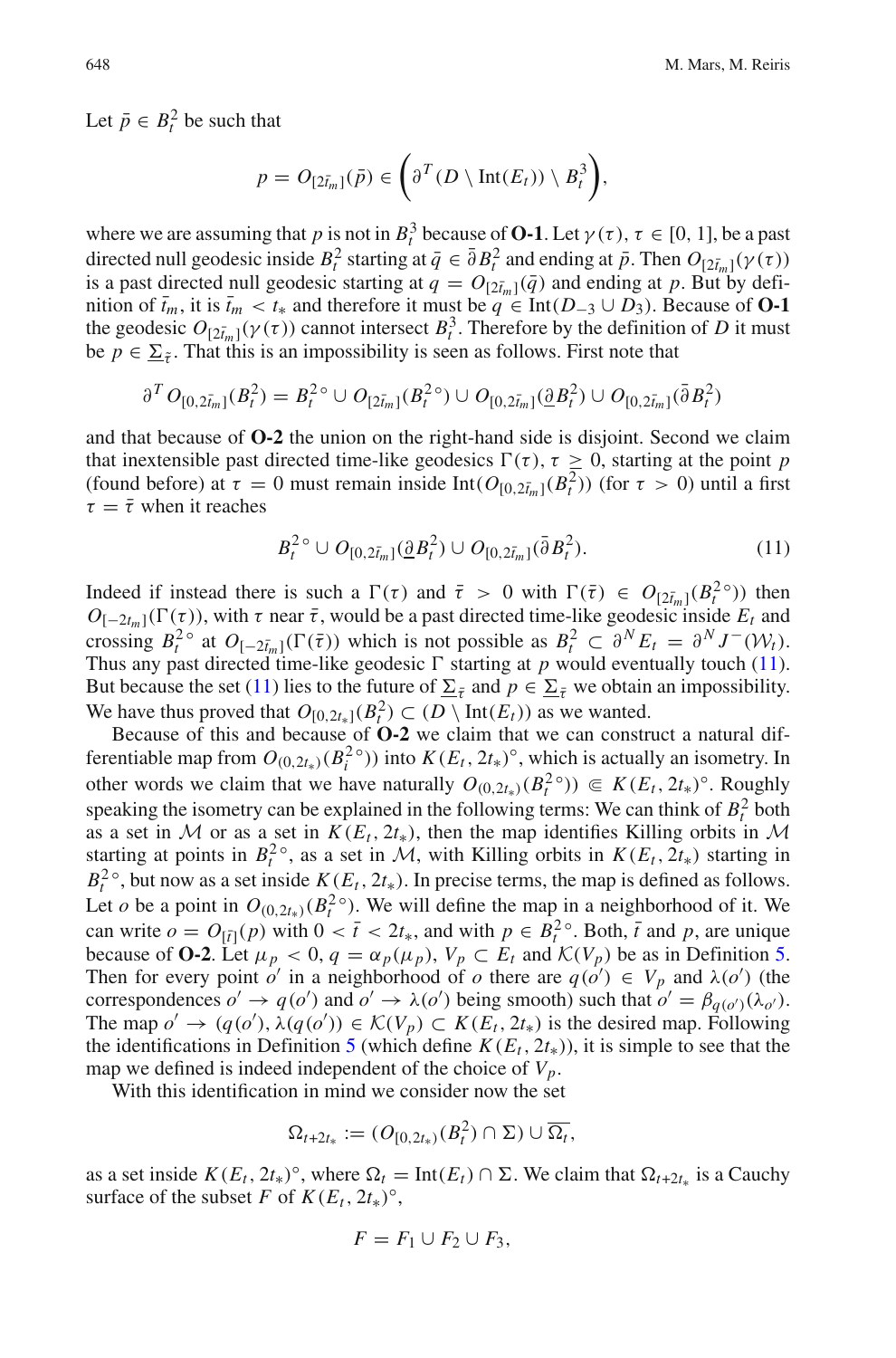where

$$
F_1 = E_t^+,
$$
  
\n
$$
F_2 = O_{[0,2t_*)}((\partial^N E_t^+) \setminus B_t^2),
$$
  
\n
$$
F_3 = O_{[0,2t_*)}(B_t^2) \cap \mathcal{M}^+,
$$

and where to define  $F_2$  and  $F_3$  as subsets of  $K(E_t, 2t_*)^\circ$  we are using the identification constructed before. To see the claim note first that  $\Omega_t$ , which is a subset of  $\Omega_{t+2t_*}$  is a Cauchy surface for  $E_t^+$ . Then by noting that every inextensible past directed causal curve in  $E_t$  starting at a point in  $E_t^{\circ}$  cannot reach  $\partial^N E_t$ , conclude that every inextensible past directed causal curve in *F* starting at a point in  $F_2 \cup F_3$  must either first reach  $\partial^N E_t^+$  or eventually reach  $\Omega_{t+2t_*} \setminus \Omega_t$ . The claim follows.

Now as  $\Omega_{t+2t_*} \subseteq \Sigma^\circ$  we have  $F \subseteq \mathcal{M}^+$ . We obtain therefore  $K(E_t^+, t_*) \subset (F \cup$  $O_{[0,2*t*_{*}]}(B_{t}^{2})$ , but  $F \in \mathcal{M}$  and  $O_{[0,2*t*_{*}]}(B_{t}^{2}) \in \mathcal{M}$ , thus  $K(E_{t}^{+}, t_{*}) \in \mathcal{M}$ , which proves **C1**.

We now show **C2**. Suppose **C2** is false. Since by **H2**  $T(\partial \Sigma, 2d) \cap E_t = \emptyset$ , there exists  $0 < \bar{t} < t_*$  such that *J* −( $K(E_t, \bar{t})$ ) intersects  $T(\partial \Sigma, 2d)$  and no smaller  $0 < \bar{t} < t_*$  has this property. Let  $p \in \partial T(\partial \Sigma, 2d) \cap J^-(K(E_t, \bar{t}))$  and let  $\gamma_p(\tau)$  be the future directed null geodesic on  $\partial^N J^-(K(E_t, \bar{t}))$  starting at *p*. Consider  $\gamma_p(\tau'_j)$  where  $\tau'_j \to \infty$  is a divergent sequence. Then we know

- 1.  $(J^-(\gamma_p(\tau'_j)) \cap \Sigma) \subset (J^-(K(E_t, \overline{t})) \cap \Sigma) \subset \Sigma_{2d}$ ,
- 2. *p* is a smooth point of  $\partial^N J^-(\gamma_p(\tau'_j))$ ,
- 3.  $\partial^N J^-(\gamma_p(\tau'_j)) \cap \Sigma$  is tangent to  $\partial \Sigma_{2d}$  at *p*.

Thus a standard comparison of mean curvatures (cf. [\[18\]](#page-33-9)) implies that the expansion  $\bar{\theta}^+(p)$  of  $\partial^N J^-({\gamma_p(\tau'_j)})\cap\Sigma$  at *p* is less than or equal to the expansion  $\theta^+(p)$  of ∂2*<sup>d</sup>* at *p*, hence negative. By the Raychaudhuri equation the foliation of null geodesics of  $\frac{\partial^N J^-(\{\gamma_p(\tau'_j)\})}{\partial N}$  must develop a focussing point along  $\gamma_p(\tau)$  in a parametric affine parameter less than a fixed value depending on  $\theta^+(p)$ . This contradicts the fact that  $\tau'_j \to \infty$  and that  $\gamma_p(\tau)$  has no focal points between  $\tau = 0$  and  $\tau = \tau'_j$ .

<span id="page-16-1"></span>We show now **C3**. We want to prove

$$
J^{-}(K(E_{t}^{+}, t_{*})) \cap \mathcal{M}^{+} = J^{-}(\mathcal{W}_{t+t_{*}}) \cap \mathcal{M}^{+}.
$$
 (12)

The inclusion of the right-hand side into the left hand side follows directly because  $W_{t+t_{*}} \n\t\in K(E_{t}^{+}, t_{*})$ . We prove now the inclusion of the left-hand side into the right hand side. Let  $p \text{ } \in J^-(K(E_t^+, t_*)) \cap \mathcal{M}^+$ . Then there is  $q \in K(E_t^+, t_*)$  and a future causal curve  $\gamma_1$  joining *p* to *q*. If  $q \in E_t^+$  then we are done as  $E_t^+ = J^-(\mathcal{W}_t) \cap \mathcal{M}^+$ and therefore there is a future causal curve  $\gamma_2$  joining q to a point in  $W_t \subset W_{t+t_*}$ . Thus  $\gamma_2 \circ \gamma_1$  (the concatenation of  $\gamma_1$  and  $\gamma_2$ ) is a future causal curve joining p to a point in *W*<sub>*t*+*t*<sup>*x*</sup>. Hence *p* belongs to the right hand side of [\(12\)](#page-16-1). If instead  $q \in K(E_t^+, t_*) \setminus E_t^+$ </sub> then  $q = O_{[\bar{t}]}(q')$ , where  $0 < \bar{t} \le t_*$  and  $q' \in \partial^N E_t^+$ . Then there is a null geodesic  $\gamma_2$ inside  $\partial^N E_t^+$  starting at *q'* and eventually becoming a null geodesic of  $\partial^N \mathcal{W}_t$ . Therefore  $O_{[\bar{t}]}(\gamma_2)$  is a future null geodesic starting at *q* and eventually becoming a null geodesic of  $\partial^N W_{t+t_*}$ . Therefore the curve  $O_{[\bar{t}]}(\gamma_2) \circ \gamma_1$  is a future causal curve joining *p* to a point in  $W_{t+t}$ .  $\Box$ 

<span id="page-16-0"></span>**Proposition 6.** *Let*  $\mathcal{D}$  *be datum and*  $d > 0$  *a number such that*  $\partial \Sigma_{2d} = H$  *is marginally outer trapped and that all hypersurfaces at distance*  $0 \le d' \le 2d$  *from*  $\partial \Sigma$  *are smooth and diffeomorphic to H. Then the statement of Proposition [5](#page-9-2) holds.*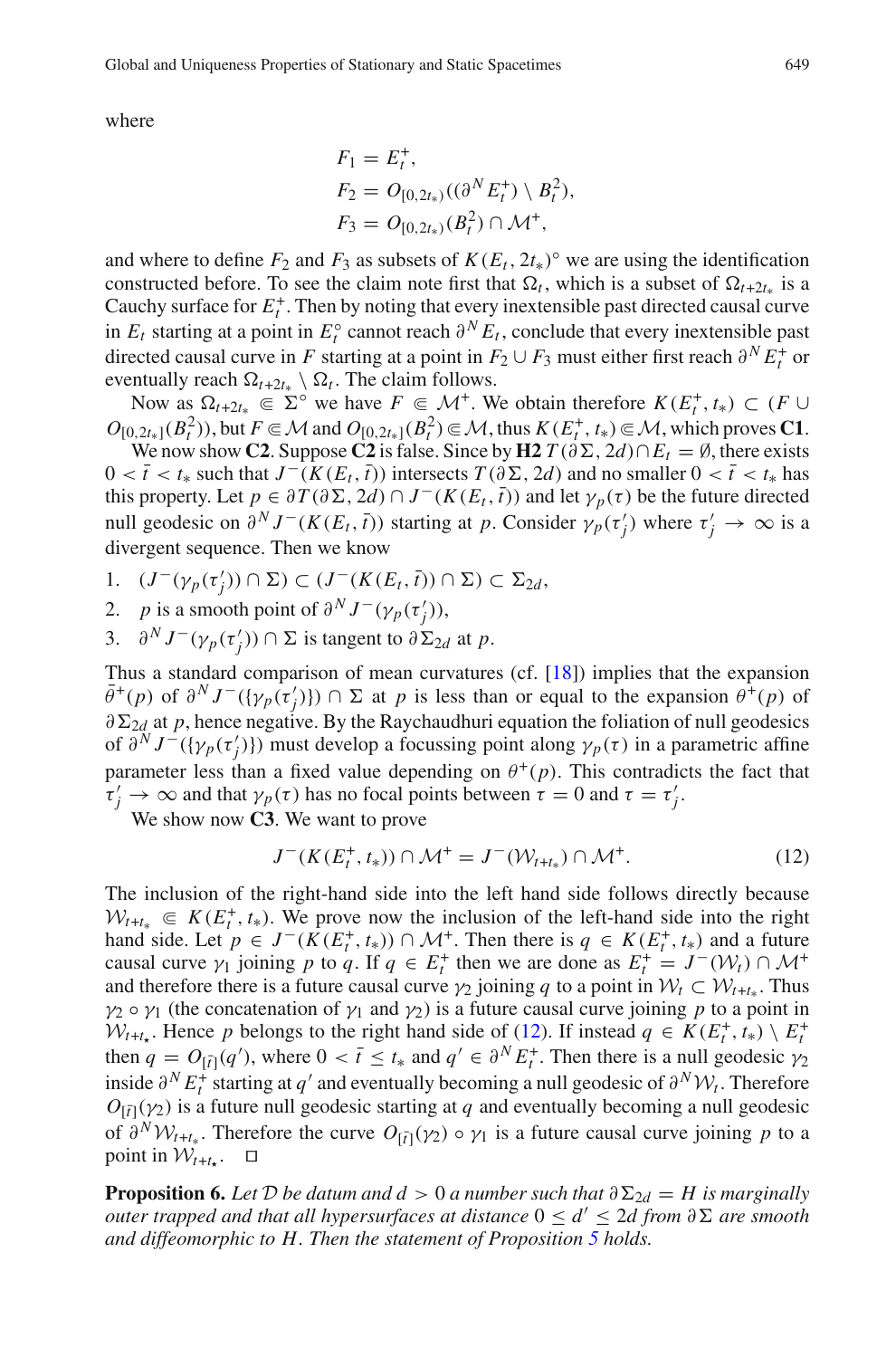*Proof.* The proof is exactly the same as the proof of Proposition [5](#page-9-2) except in the proof of *item* **C2** which we now explain. Suppose **C2** is false. Since by **H2**  $T(\partial \Sigma, 2d) \cap E_t = \emptyset$ , there exists  $0 < \bar{t} < t_*$  such that  $J^-(K(E_t, \bar{t}))$  intersects  $T(\partial \Sigma, 2d)$  and no smaller  $0 < \bar{t} < t_*$  has this property. Note that the intersection takes place at *H* because  $J^-(K(E_t, \bar{t})) \cap T(\partial \Sigma, 2d)^\circ = \emptyset$ . Let then *p* be a point in  $J^-(K(E_t, \bar{t})) \cap H$  and let  $\gamma_p(\tau)$ ,  $\tau \geq 0$  be a future directed geodesic in  $\partial^N J^-(K(E_t, \bar{t}))$ . Then every point in  $\gamma_p \setminus \{p\}$  is a smooth point of  $\partial^N J^-(K(E_t, \bar{t}))$  and because of Lemma 1, the congruence of (future directed) null geodesics in  $\partial^N J^- (K(E_t, \bar{t}))$  near  $\gamma_p$  become eventually part of the congruence of null geodesics in  $\partial^N W_{t+\bar{t}}$  which has positive expansion  $\theta$  in the future direction. Because of this and the (decreasing) monotonicity of  $\theta$  along  $\gamma_p$  we deduce that  $\theta(\gamma_p(\tau)) > 0$  if  $\tau > 0$ . If we can prove that  $\lim_{\tau \downarrow 0} \theta(\gamma_p(\tau)) = 0$ , then by the monotonicity of  $\theta$  we would get that  $\theta$  must be identical to zero all over  $\gamma_p$  and we would be getting a contradiction. We prove this in what follows. Let  $\Omega$  be the closed region enclosed by  $\partial \Sigma$  and *H*, namely  $\Omega = \Sigma \setminus \Sigma_{2d}^{\circ}$ . Then,  $J^+(\Omega) \cap J^-(K(E_t, \bar{t}))^{\circ} = \emptyset$ . Moreover  $\partial^N J^+(\Omega)$  and  $\partial^N J^-(K(E_t, \bar{t}))$  are tangent at  $\gamma_p \setminus \{p\}$  at least at the points  $\gamma_p(\tau)$ , for  $\tau \in (0, \tau_0)$ , with  $\tau_0$  near 0, where both boundaries are smooth. Let  $\hat{\theta}(\gamma_p(\tau))$ be the expansion of the congruence of geodesics  $\partial^N J^+(\Omega)$  along  $\gamma_p(\tau)$ . By a standard comparison of the mean curvatures we have, for every  $\tau \in (0, \tau_0)$ ,

$$
\hat{\theta}(\gamma_p(\tau)) \geq \theta(\gamma_p(\tau)) \geq 0.
$$

But  $\hat{\theta}(\gamma_p(\tau)) \to 0$  as  $\tau \to 0$  because  $\hat{\theta}(\gamma_p(\tau))$  is continuous and  $\hat{\theta}(\gamma_p(0) = p) = 0$ . Thus  $\lim_{\eta \to 0} \theta(\gamma_p(\tau)) \to 0$  as  $\tau \to 0$  as claimed.  $\square$ 

*Proof of Theorem [6.](#page-7-0)* Suppose that  $\Sigma^T \setminus \Omega_\infty \neq \emptyset$  (recall we are using  $\Omega_\infty = \Sigma \cap E_\infty^+$  $\Sigma \cap (\cup E_i^+)$ ). Let  $p \in \partial^T (\Sigma^T \setminus \Omega_\infty)$  (where the topological boundary of  $\Sigma^T \setminus \Omega_\infty$  is taken as a set in  $\Sigma^T$ ). Then  $\xi(p)$  is time-like and future directed. Let  $\{q_j\} \subset \Sigma^T \cap \Omega_\infty$ be a sequence approaching *p*, namely  $q_i \rightarrow p$ . Then, there is  $\infty > \lambda_0 > 0$  such that the piece of orbit  $\beta_{q_i}(\lambda)$ ,  $\lambda \in (0, \lambda_0]$  lies in  $\mathcal{M}^+$  for all *j*. Note that for every *j* there is *i*(*j*) such that  $q_j \in \Omega_{i(j)}$  (and therefore that  $q_j \in E_i^+$ ) for all  $i \ge i(j)$ . We claim that the piece of orbit above also lies in  $E^+_{\infty}$ . To see that observe that to leave  $E^+_{\infty}$  it must first leave  $E_i^+$  for all  $i \ge i(j)$ . That means that for every  $(i, j)$ ,  $i \ge i(j)$  there are  $\lambda_{j_i} < \lambda_{j_{i+1}} < \lambda_0$ such that  $\beta_{q_j}(\lambda)$ ,  $\lambda \in (\lambda_{j_i}, \lambda_{j_{i+1}})$  lies inside  $E_{i+1}^+ \setminus E_i^+$  and that  $\beta_{q_j}(\lambda_{j_i}) \in \partial^N E_i^+$  and  $\beta_{q_j}(\lambda_{j_{i+1}}) \in \partial^N E_{i+1}^+$ . Then, because  $E_{i+1}^+ = J^-(K(E_i^+, t_*)) \cap \mathcal{M}^+$ , the piece of orbit  $\beta_{q_j}(\lambda)$ ,  $\lambda \in (\lambda_{j_i}, \lambda_{j_{i+1}})$  must lie inside  $O_{[0,t_*]}(\partial^N E_i^+) \cap \mathcal{M}^+ \subset E_{i+1}^+$ . Therefore it must be  $\lambda_{j_i+1} - \lambda_{j_i} \ge t_*$ . It follows from here that, given *j*, then  $\lambda_{j_i} \to \infty$  as  $i \to \infty$ . Thus it must be  $\lambda_0 = \infty$  which is a contradiction, and the orbit  $\beta_{q_i}(\lambda), \lambda \in (0, \lambda_0]$  lies in *E*<sup> $+$ </sup><sub>∞</sub>. Finally we observe that because  $\beta_{q_j}(\lambda)$ ,  $\lambda \in [0, \lambda_0]$  is a time-like curve starting at  $q_j$  and ending at a point in  $E^+_{\infty}$ , and therefore ending in one of the  $E_i^+$ 's, then if  $q_j$ is sufficiently close to p the point p will lie in the interior of  $\Omega_{\infty}$  which is against the hypothesis.  $\square$ 

#### <span id="page-17-1"></span><span id="page-17-0"></span>**3. Static Killing Initial Data**

<span id="page-17-2"></span>*3.1. Background and definitions.* We start with the notion of *static Killing initial data*  $(cf. [5])$  $(cf. [5])$  $(cf. [5])$ 

**Definition 7.** *A static Killing initial data (static KID) set D is a KID satisfying the staticity equations*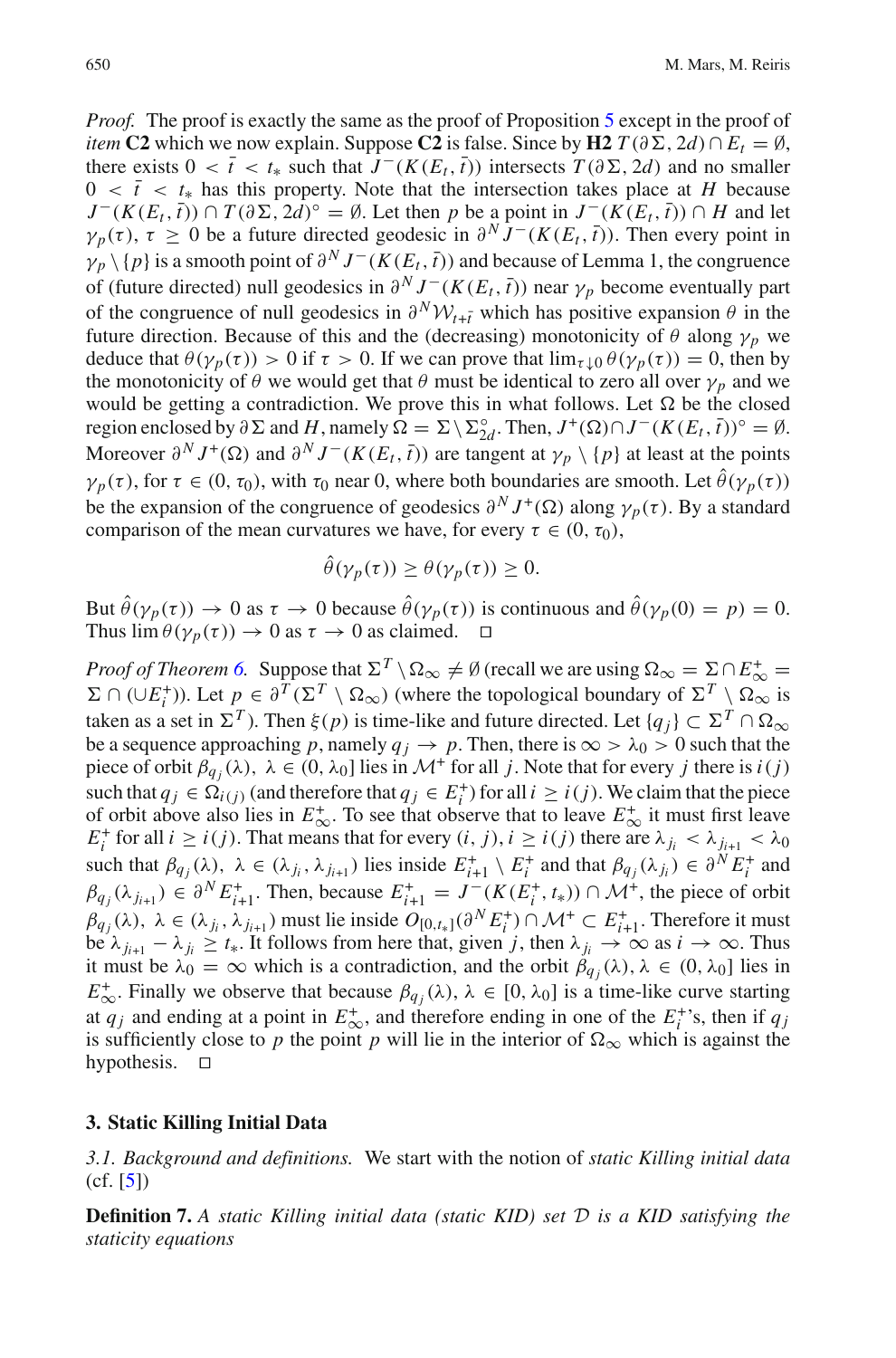<span id="page-18-1"></span>Global and Uniqueness Properties of Stationary and Static Spacetimes 651

$$
NdY + 2Y \wedge Z = 0,\tag{13}
$$

$$
Y \wedge dY = 0,\tag{14}
$$

*where*  $Z := dN + K(Y, \cdot)$ *.* 

In a static KID, consider the open set  $\Sigma^Y := \Sigma^{\circ} \backslash {\{Y = 0\}}$ . By the Fröbenius theorem, the distribution  $Y^{\perp}$  is integrable. More precisely, each point  $p \in \Sigma^{Y}$  is contained in a unique, maximal, arc-connected, injectively immersed (*m* − 1)-dimensional, orientable submanifold  $\mathcal{L}_{\alpha}$  orthogonal to Y. The collection of { $\mathcal{L}_{\alpha}$ } is a foliation of  $\Sigma^{Y}$ . The staticity equation  $(13)$  and  $(5)$  imply

$$
\lambda d\mathsf{Y} + \mathsf{Y} \wedge d\lambda = 0. \tag{15}
$$

<span id="page-18-2"></span>As a consequence of this equation, if  $\lambda = 0$  (resp.  $\lambda > 0$ ,  $\lambda < 0$ ) at any point  $p \in \mathcal{L}_{\alpha}$ then  $\lambda = 0$  (resp.  $\lambda > 0$ ,  $\lambda < 0$ ) everywhere on  $\mathcal{L}_{\alpha}$ . To see this, consider any path  $\gamma(s)$ contained in  $\mathcal{L}_{\alpha}$ . Contracting [\(15\)](#page-18-2) with *Y* and  $\dot{\gamma}$  we obtain the ODE,

$$
\frac{d\lambda(s)}{ds} = Q(s)\lambda(s),
$$

where  $O(s)$  is smooth and  $\lambda(s) := \lambda(\gamma(s))$ . The claim follows.

As discussed in the Introduction, the aim of this part of the work is to show that Killing prehorizons of the exterior region are necessarily embedded. Killing prehorizons are immersed null hypersurfaces where the Killing vector is null and tangent (hence also normal). Thus, their intersection with Σ must correspond to those leaves  $\mathcal{L}_{\alpha}$ , where λ vanishes identically. Since we are interested only on horizons of the exterior region or, more precisely, on horizons that can be reached from the exterior, timelike region, we adopt the following definition.

<span id="page-18-0"></span>**Definition 8.** *A horizon*  $\mathcal{H}_{\alpha}$  *is a leaf of the foliation* { $\mathcal{L}_{\alpha}$ } *of*  $\Sigma^{Y}$  *which intersects the topological boundary*  $\partial^T \Sigma^T$ .

Any two points  $p_1$ ,  $p_2$  on a fixed leaf  $\mathcal{L}_{\alpha}$  admit transverse sections (i.e. smooth connected curves that are transverse to all the leaves they intersect)  $\Gamma_1$  and  $\Gamma_2$  to the foliation  ${\{\mathcal{L}_{\alpha}\}}$  and a smooth diffeomorphism  $\phi : \Gamma_1 \to \Gamma_2$  such that for any leaf  $\mathcal{L}_{\beta} \in {\{\mathcal{L}_{\alpha}\}}$ one has  $\phi(\mathcal{L}_\beta \cap \Gamma_1) = \mathcal{L}_\beta \cap \Gamma_2$  (this property is the so-called *transverse uniformity of foliations*, see e.g. Theorem 3, p. 49 in [\[3\]](#page-32-8)). Consider a horizon  $\mathcal{H}_{\alpha}$  and select a point  $p_1 \in H_\alpha \cap \partial^T \Sigma^T$  (this exists by definition of horizon). For any other point  $p_2 \in H_\alpha$ there exist transverse sections  $\Gamma_1$  and  $\Gamma_2$  and the diffeomorphism  $\phi$  as above. We want to show that  $p_2 \in \partial^T \Sigma^T$ . Consider a sequence  $q_i \to p_1$  with  $q_i \in \Gamma_1 \cap \Sigma^T$  (this exists trivially). The leaf containing  $q_i$  has  $\lambda > 0$  everywhere and hence it is fully contained in  $\Sigma^T$ . Consequently the sequence  $q'_i := \phi(q_i)$  is such that  $q'_i \to p_2$  and  $q'_i \in \Sigma^T$  and the claim follows. Consequently, any horizon  $\mathcal{H}_{\alpha}$  is fully contained in  $\partial^{T} \Sigma^{T}$ .

Since  $\lambda$  vanishes on a horizon,  $d\lambda$  is necessarily a normal one-form to  $\mathcal{H}_{\alpha}$ . Consequently there exists a scalar function  $\kappa_{\alpha}$  on  $\mathcal{H}_{\alpha}$ , called the *surface gravity*, satisfying  $d\lambda = 2\kappa_{\alpha} Y$  on  $\mathcal{H}_{\alpha}$ . It is also convenient to introduce a scalar on  $\Sigma$  defined as

$$
I_1 := \frac{1}{4} |d\mathsf{Y}|_g^2 - 2|Z|_g^2. \tag{16}
$$

<span id="page-18-3"></span>An alternative expression for  $I_1$  on the set  $\{N \neq 0\}$  (in particular on  $\{\lambda > 0\}$ ) is obtained from the staticity equation [\(13\)](#page-18-1), which gives  $dY = -\frac{2}{N}(Y \wedge Z)$ . Squaring this and inserting into the definition of  $I_1$  yields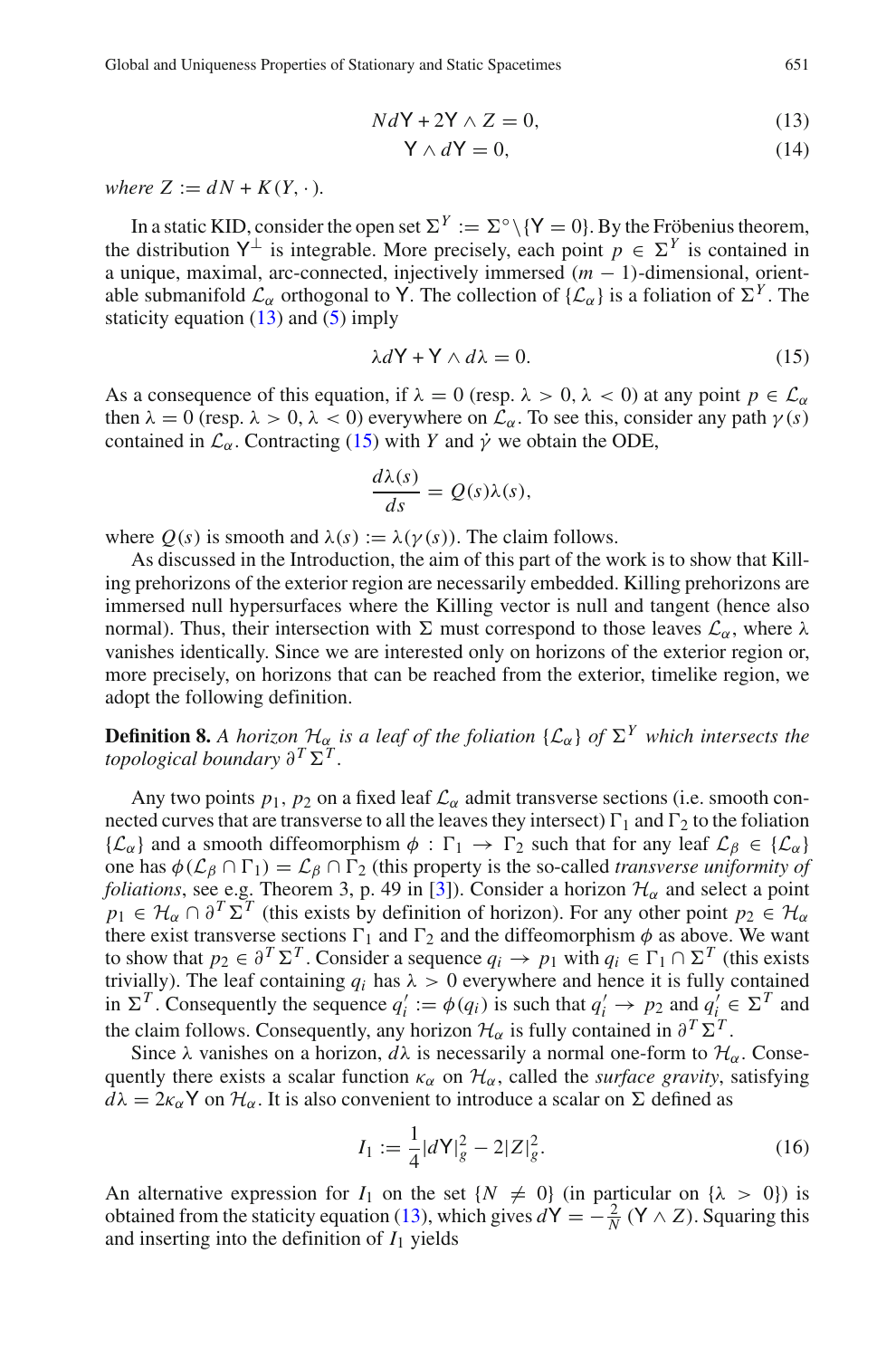$$
I_1 = \frac{2}{N^2} (-\lambda |Z|_g^2 - \langle Y, Z \rangle_g^2) \quad \text{on } \{N \neq 0\}.
$$
 (17)

<span id="page-19-2"></span>Passing to the Killing development (which exists in a neighbourhood of any point  $p \in \mathcal{H}_\alpha$  since  $N|_p \neq 0$ ), it follows from standard properties of Killing horizons that  $\kappa_\alpha$ is constant on each horizon  $\mathcal{H}_{\alpha}$  (see e.g. [\[32](#page-33-4)] p. 334 for a derivation in four dimensions which is, in fact, valid in any dimension).

The following lemma relates  $I_1$  to the surface gravity on horizons.

# <span id="page-19-5"></span>**Proposition 7.**  $I_1 = -2\kappa_\alpha^2$  on  $\mathcal{H}_\alpha$ .

*Proof.* From [\(17\)](#page-19-2), it suffices to show that  $\kappa_{\alpha} = \frac{\langle Y, Z \rangle_{g}}{N}$ . Contracting [\(5\)](#page-4-2) with *Y* gives  $K(Y, Y) = -\frac{1}{2N}Y(|Y|_{g}^{2})$  which inserted in *Z* (see Definition [7\)](#page-17-2) gives, on  $\mathcal{H}_{\alpha}$ ,

$$
\frac{2\langle Y, Z\rangle_g}{N} = \frac{1}{N^2} Y \left( N^2 - |Y|_g^2 \right) = \frac{1}{N^2} Y(\lambda) = 2\kappa_\alpha.
$$
 (18)

Horizons with non-zero surface gravity have properties qualitatively different to horizons with vanishing surface gravity. The following definition is standard.

**Definition 9.** *A horizon*  $\mathcal{H}_{\alpha}$  *is degenerate if*  $\kappa_{\alpha} = 0$  *and non-degenerate if*  $\kappa_{\alpha} \neq 0$ *.* 

Points where the Killing vector vanishes correspond, at the initial data level, to points  $p \in \Sigma$  satisfying  $N|_p = Y|_p = 0$ . Such points are called *fixed points*. The following lemma is well-known in static four-dimensional spacetimes. At the initial data level, it has been proved in four dimensions in [\[4](#page-32-9)]. We include a proof for *m*−dimensional static KIDs in Appendix A.

<span id="page-19-4"></span>**Lemma 2.** *I*<sub>1</sub> < 0 *on any fixed point*  $p \in \partial^T \Sigma^T$ .

In this part of the paper we intend to work directly at the initial data level. This has the advantage that no assumption on well posedness of the matter model needs to be made. Nevertheless, we still require the null energy condition to hold. The following definition translates the standard spacetime definition into the initial data setting.

<span id="page-19-3"></span>**Definition 10.** *A Killing initial data set D satisfies the null energy condition if and only if*

$$
T(w, w) - 2J(w)|w|_{g} + \rho |w|_{g}^{2} \ge 0
$$

*for any vector*  $w \in T_p \Sigma$  *and*  $p \in \Sigma$ *.* 

<span id="page-19-1"></span><span id="page-19-0"></span>*3.2. The statements of the main results: Theorem [7](#page-19-0) and Corollary [1.](#page-20-0)* Our main result in this second part of the paper is the following.

**Theorem 7.** *Let D be an asymptotically flat static Killing initial data set satisfying the null energy condition. Suppose that*  $\partial \Sigma$  (*if non-empty*) does not intersect  $\overline{\Sigma^T}$ . Then, each *degenerate horizon is an embedded manifold and compact.*

*Remark 2.* In this theorem, and throughout this section, we make the assumption that  $\partial \Sigma$  does not intersect  $\overline{\Sigma^{T}}$ . Using Theorem 5, this property follows from the condition that  $\partial \Sigma$  is outer trapped. However, this implication can also be proved directly at the initial data level, using a suitable comparison argument along a minimizing geodesic in the optic metric between a large coordinate sphere and  $\partial \Sigma \cap \Sigma^{T}$  (assuming this to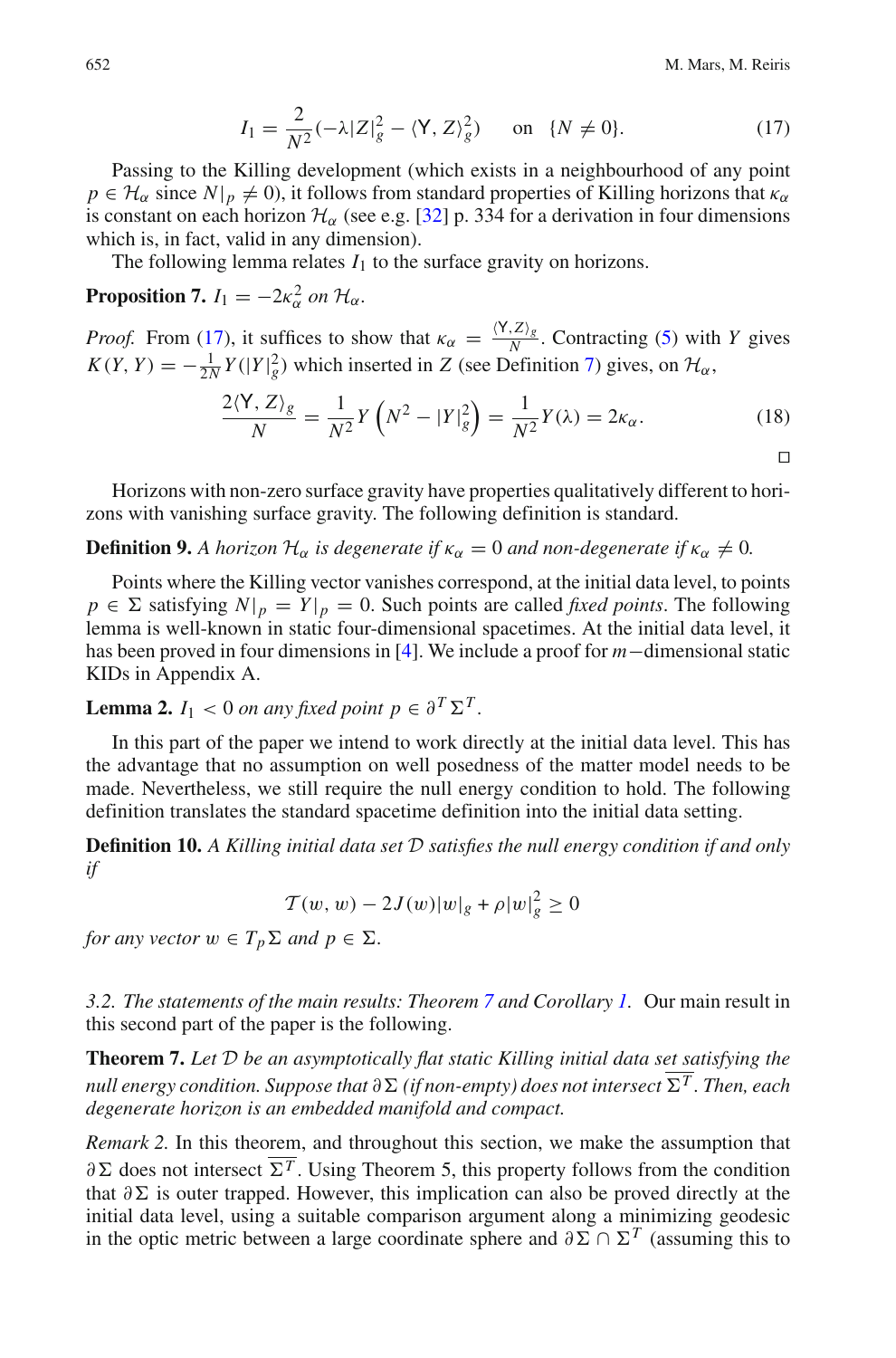be non-empty) and the monotonicity explained in Proposition [12.](#page-22-0) We thank one of the referees for pointing this out.

An immediate Corollary of Theorems [6](#page-7-0) and [7](#page-19-0) is

<span id="page-20-0"></span>**Corollary 1.** *Let D be an asymptotically flat static Killing initial data set with well posed matter model satisfying the null energy condition. Suppose that*  $\partial \Sigma$  *(if non-empty) is future outer trapped. Then each degenerate horizon is an embedded manifold and compact.*

*Remark 3.* It may be possible to prove, directly from the techniques that we developed here, a version of Theorem [7](#page-19-0) also for stationary data and not just static. We will not enter into such problem here however.

<span id="page-20-1"></span>*3.3. Volume monotonicity along "optic" congruences of geodesics.* In this section, we will assume that the datum  $D$  is static (Definition [7\)](#page-17-2).

The Killing development of a static KID is static in the sense that the Killing vector  $\xi$  is hypersurface orthogonal (see Lemma 3 in [\[5\]](#page-32-4)). Static spacetimes necessarily satisfy  $G(\xi, X) = 0$ , where *X* is any vector field orthogonal to  $\xi$ . In terms of the quantities  $(\rho, J, T)$  defined by [\(1\)](#page-4-4), this implies

<span id="page-20-6"></span>
$$
\mathcal{T}(Y, \cdot) = NJ + \frac{J(Y)}{N}Y - \rho Y, \quad \text{on } \{N \neq 0\} \subset \Sigma.
$$
 (19)

<span id="page-20-3"></span>In addition to *g*,  $\Sigma^T$  can be endowed with two further metrics: the so-called *quotient metric*

$$
h := g + \frac{1}{\lambda} \mathsf{Y} \otimes \mathsf{Y},\tag{20}
$$

and the *optic metric*

$$
\overline{h} := \frac{1}{\lambda} h. \tag{21}
$$

Consider the spacetime ( $\Sigma^T \times \mathbb{R}$ , *g<sub>S</sub>*) with metric

<span id="page-20-5"></span>
$$
g_S = -V^2 dt'^2 + h,\t\t(22)
$$

<span id="page-20-2"></span>where  $V := +\sqrt{\lambda}$ . Equation [\(15\)](#page-18-2) implies that  $\lambda^{-1}Y$  is closed on open sets where  $\lambda$  does not vanish, in particular on  $\Sigma^T$ . Consequently there exists, locally, a function ζ such that  $Y = -\lambda d\zeta$ . The coordinate transformation  $\frac{t}{x} = t' - \zeta$  brings the metric  $g_D$  (see [\(9\)](#page-5-0)) into  $g_S$ . This shows that the spacetimes  $(\Sigma^T \times \mathbb{R}, g_D)$  and  $(\Sigma^T \times \mathbb{R}, g_S)$  are locally isometric. They are also globally isometric if  $\lambda^{-1}Y$  is exact on  $\Sigma^{T}$ .

<span id="page-20-4"></span>Since the data on  $\{t' = 0\}$  in the metric [\(22\)](#page-20-2) is a totally geodesic static KID, it satisfies the constraint equations  $(2)-(3)$  $(2)-(3)$  $(2)-(3)$  and the KID equations  $(5)-(6)$  $(5)-(6)$  $(5)-(6)$  with the substitutions  $g \to h$ ,  $N \to V$ ,  $\bar{Y} \to 0$  and  $K \to 0$ . With the definitions  $\hat{\rho} := V^{-2}G(\xi, \xi)$  and  $\hat{T}(v, w) := \mathbf{G}(v, w)$ , with v, w tangent to  $\{t' = 0\}$ , these equations read

$$
\text{Hess}_h V = V \left( Ric_h - \hat{T} + \frac{1}{m-1} \left( \text{tr}_h \hat{T} - \hat{\rho} \right) h \right), \tag{23}
$$

$$
\Delta V = V \left( \frac{\text{tr}_h \hat{T}}{m - 1} + \frac{m - 2}{m - 1} \hat{\rho} \right),\tag{24}
$$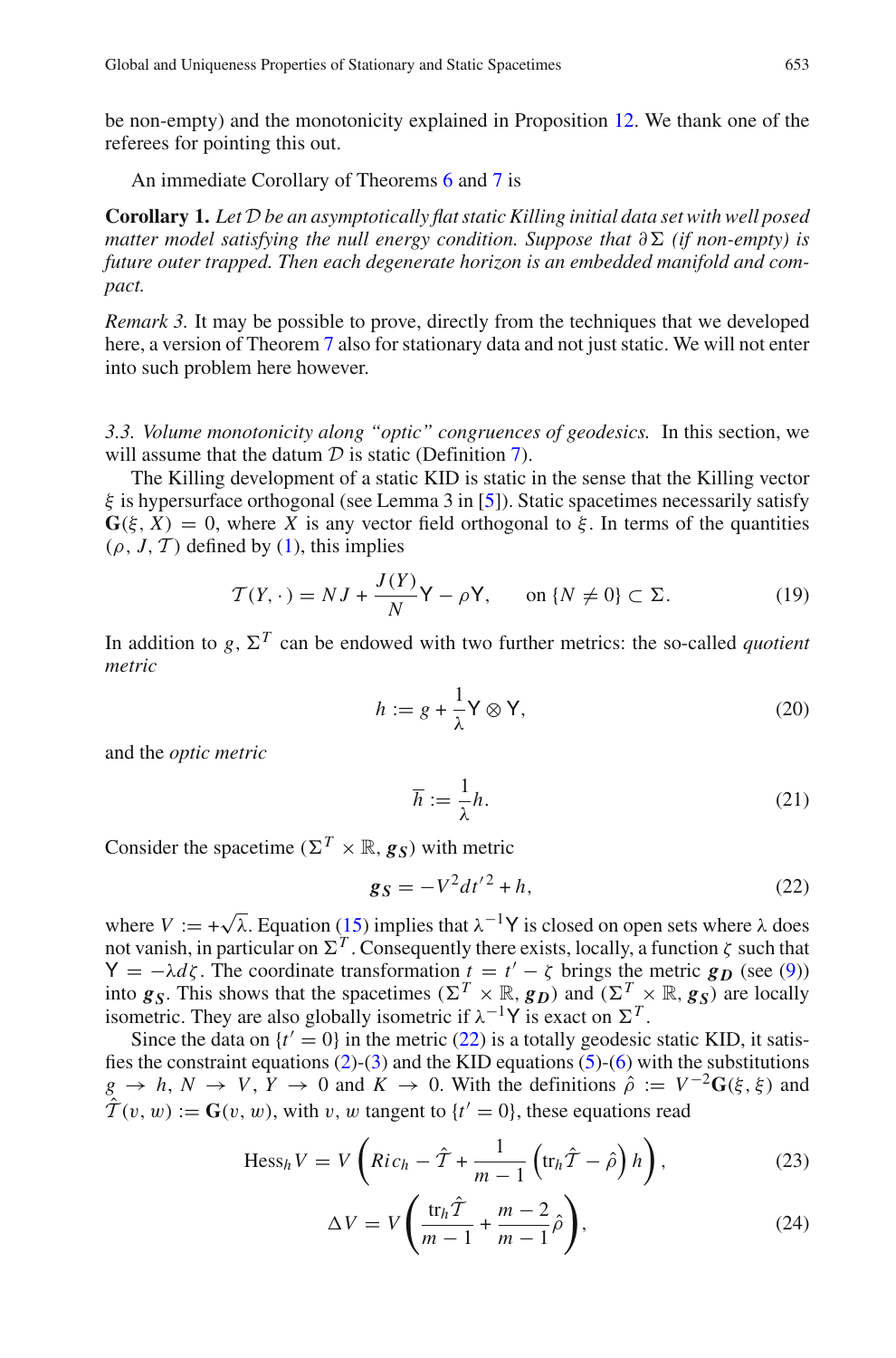where  $\Delta$  is the Laplacian of *h* and *Ric<sub>h</sub>* its Ricci tensor. Using  $\xi = Nn + Y$  and [\(1\)](#page-4-4), it is straightforward to relate  $\hat{\rho}$ ,  $\hat{T}$  to the datum *D*, as follows:

$$
\hat{\rho} = \rho - \frac{1}{N} J(Y), \qquad \hat{T} = T + \frac{1}{\lambda} \left( \frac{J(Y)}{N} - \rho \right) \mathsf{Y} \otimes \mathsf{Y}.
$$
 (25)

<span id="page-21-0"></span>The following proposition characterizes the null energy condition of the initial data set in terms of the geometry associated to *h*.

<span id="page-21-2"></span>**Proposition 8.** *D restricted to*  $\Sigma^T$  *satisfies the null energy condition if and only if* 

$$
\hat{\mathcal{T}}\left(\hat{w},\hat{w}\right) + \hat{\rho}|\hat{w}|_h^2 \ge 0
$$

*for any vector*  $\hat{w} \in T_p \Sigma^T$  *and*  $\forall p \in \Sigma^T$ .

*Proof.* This Proposition can be proved easily by passing to the Killing development of  $\Sigma^T$ . For a direct proof on the initial data set, consider any vector vector  $\hat{w}$  and define  $w := \hat{w} + \frac{A}{V}Y$ , where  $A := |\hat{w}|_h + \frac{\langle Y, \hat{w} \rangle_g}{V}$ . The *g*-norm of w is calculated to be  $|w|_g^2 = \frac{N^2 A^2}{\lambda}$ . A straightforward computation which uses [\(25\)](#page-21-0) and [\(19\)](#page-20-3) gives

$$
\mathcal{T}(w, w) - 2J(w)|w|_{g} + \rho |w|_{g}^{2} = \hat{\mathcal{T}}(\hat{w}, \hat{w}) + \hat{\rho} |\hat{w}|_{h}^{2}.
$$

Since transformation  $\hat{w} \to w$  is invertible (with inverse  $\hat{w} = w - \frac{|w|_g}{N}Y$ ), the proposition follows from Definition  $10.$   $\Box$ 

Expression [\(23\)](#page-20-4) determines the Ricci tensor of *h* in terms of *V* and its derivatives. A similar expression can be obtained for the Ricci tensor of  $\overline{h}$ , denoted by  $Ric_{\overline{h}}$ . We write  $\nabla$  for the covariant derivative of *h* and  $\nabla$  for the covariant derivative of  $\overline{h}$ .

**Proposition 9.** *The Ricci tensor of h takes the following form*

$$
Ric_{\overline{h}} = (m-1)\frac{1}{V}Hess_hV - (m-1)\frac{|\nabla V|_h^2}{V^2}h + \hat{\rho}h + \hat{T}.
$$
 (26)

<span id="page-21-1"></span>*Proof.* The general expression for the change of Ricci tensor under a conformal rescaling  $\overline{h} = e^{2f}h$  is

$$
Ric_{\overline{h}} = Ric_h + (2 - m) \left( \text{Hess}_h f - df \otimes df \right) - \left( \Delta f + (m - 2) |\nabla f|_h^2 \right) h.
$$

Putting  $f = -\ln(V)$  and inserting [\(23\)](#page-20-4) and [\(24\)](#page-20-4), the proposition follows.  $\Box$ 

The following proposition is well-known [\[33\]](#page-33-10) and explains the reason of calling  $\overline{h}$ the *optic* metric.

**Proposition 10.** *1.* Let  $\gamma(t)$ ,  $t \in [t_0, t_1]$  be a geodesic segment in  $(\Sigma^T, \overline{h})$  parametrized *by h*-arc-length. Select  $c \neq 0$ , define

$$
\tau(t) = \tau_0 + \int_{t_0}^t c^{-1} V^2(\gamma(t)) dt,
$$

*and denote by t*( $\tau$ ) *its inverse* (which obviously exists). Then the curve ( $\gamma(t(\tau))$ ,  $t(\tau)$ ),  $\tau \in [\tau_0, \tau(t_1)]$  *is an affinely parametrized null geodesic segment in*  $(\Sigma^T \times \mathbb{R}, \mathbf{g}_S)$ *and its tangent vector v satisfies*  $g_S(v, \xi) = -c$ .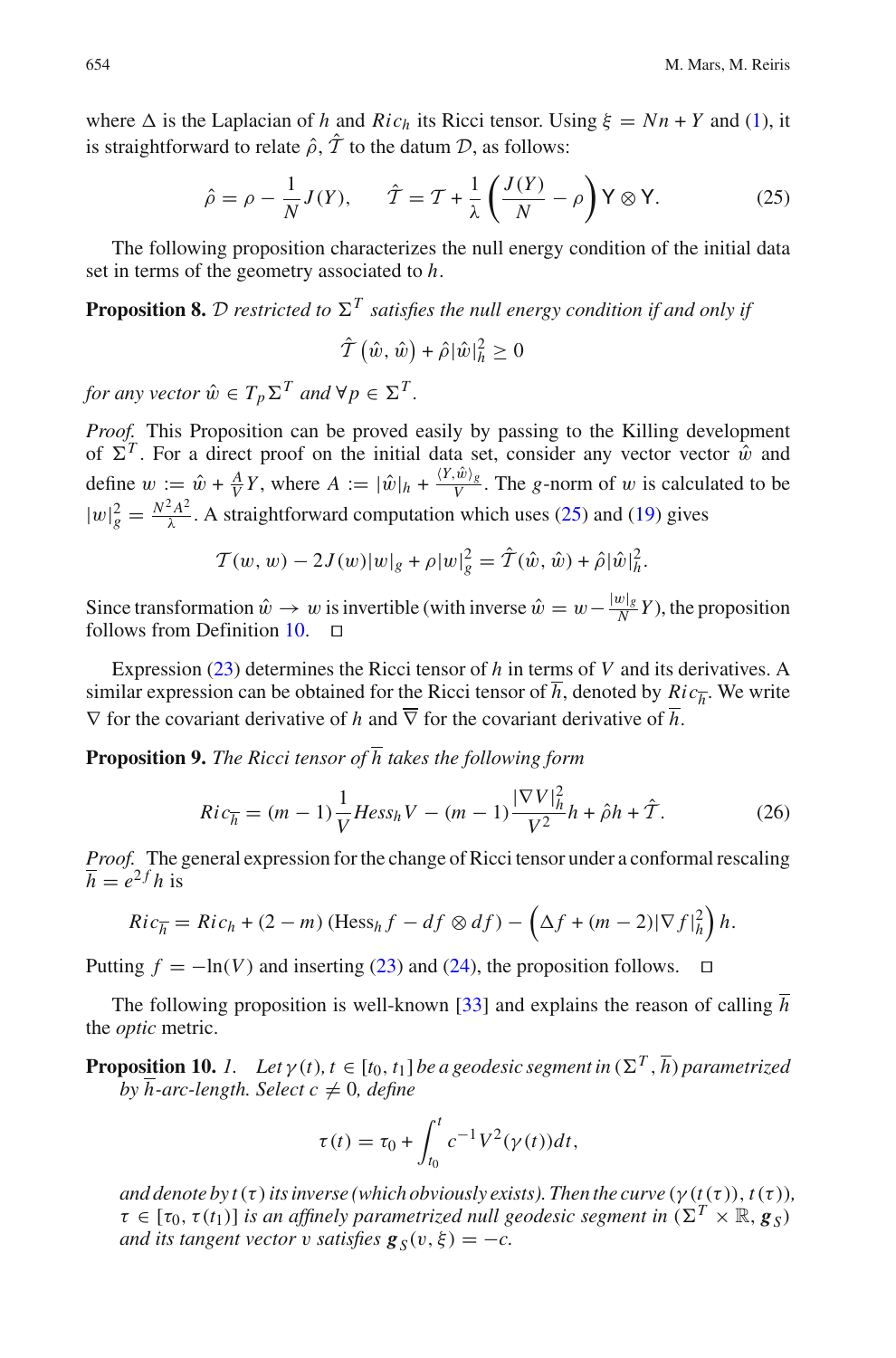*2. Conversely, let*  $(\gamma(\tau), t(\tau))$ ,  $\tau \in [\tau_0, \tau_1]$  *be an affinely parametrized null geodesic segment in*  $(\Sigma \times \mathbb{R}, g_S)$  *with tangent vector v. Define*  $c = -g_S(v, \xi)$  *(which is obviously constant along the geodesic) and define*  $\tau(t)$  *as the inverse of* 

$$
t(\tau) := t_0 + \int_{\tau_0}^{\tau} \frac{c}{V^2(\gamma(\tau))} d\tau.
$$

*Then, the curve*  $\gamma(\tau(t))$ *, t*  $\in$  [*t*<sub>0</sub>*, t*( $\tau$ <sub>1</sub>)] *is a geodesic segment in*  $(\Sigma^T, \overline{h})$  *parametrized by h-arc-length.*

Consider a smooth, oriented hypersurface *S* embedded in  $\Sigma^T$  and let v and  $\overline{v}$  be positively oriented normal vectors, of unit length respectively in *h* and  $\overline{h}$  (they are obviously related by  $\overline{v} = Vv$ ). Let  $h_S$  (resp.  $\overline{h}_S$ ) denote the induced metric on *S* inherited from *h* (resp.  $\overline{h}$ ). The following fact is well-known and straightforward.

**Proposition 11.** *With the notation before, the second fundamental form* χ *of S with respect to*  $\nu$  *in the metric h and the second fundamental form*  $\overline{\chi}$  *of*  $S$  with respect to  $\overline{\nu}$  *in the metric h are related by*

$$
\overline{\chi} = \frac{\chi}{V} - \frac{\nu(V)}{V^2} h_S.
$$

<span id="page-22-2"></span>Squaring in their respective metrics and taking traces the following expressions follow:

$$
\overline{\theta} = V\theta - (m-1)\nu(V),
$$
  

$$
|\overline{\chi}|_{\overline{h}_S}^2 = V^2 |\Pi|_{h_S}^2 + \frac{V^2}{m-1} \left(\theta - \frac{(m-1)}{V}\nu(V)\right)^2,
$$
 (27)

where  $\theta := \text{tr}_{h_S} \chi$ ,  $\overline{\theta} := \text{tr}_{\overline{h}_S} \overline{\chi}$  and  $\Pi$  is the trace-free part of  $\chi$  (in the metric  $h_S$ ). The expression above for  $\overline{\theta}$  and the Ricci tensor of  $\overline{h}$  give rise to the following monotonicity formula.[2](#page-22-1)

<span id="page-22-0"></span>**Proposition 12.** Let F be a congruence of geodesics in  $(\Sigma^T, \overline{h})$  parametrized by arc*length. Assume that the tangent vector*  $\overline{v}$  *to this congruence is orthogonal to a collection of smooth hypersurfaces*  $\{S_t\}$ *. Then, the trace*  $\theta$  *of the second fundamental form*  $\chi$  *of*  $S_t$ *with respect to* ν *satisfies*

$$
\overline{\nu}\left(\frac{\theta}{V}\right) + |\Pi|^2_{h_S} + \frac{1}{m-1}\theta^2 + \hat{\rho} + \hat{T}\left(\nu, \nu\right) = 0. \tag{28}
$$

<span id="page-22-3"></span>*In particular, if the null energy condition is satisfied in*  $(\Sigma^T, h)$  *then* 

$$
\overline{\nu}\left(\frac{\theta}{V}\right) \le -\frac{1}{m-1}\theta^2 \le 0.
$$

<span id="page-22-1"></span><sup>&</sup>lt;sup>2</sup> We are greatly indebted to Greg Galloway for pointing out that this monotonicity formula already appeared in [\[17](#page-33-11)] in a context not entirely foreign to the one in the present article.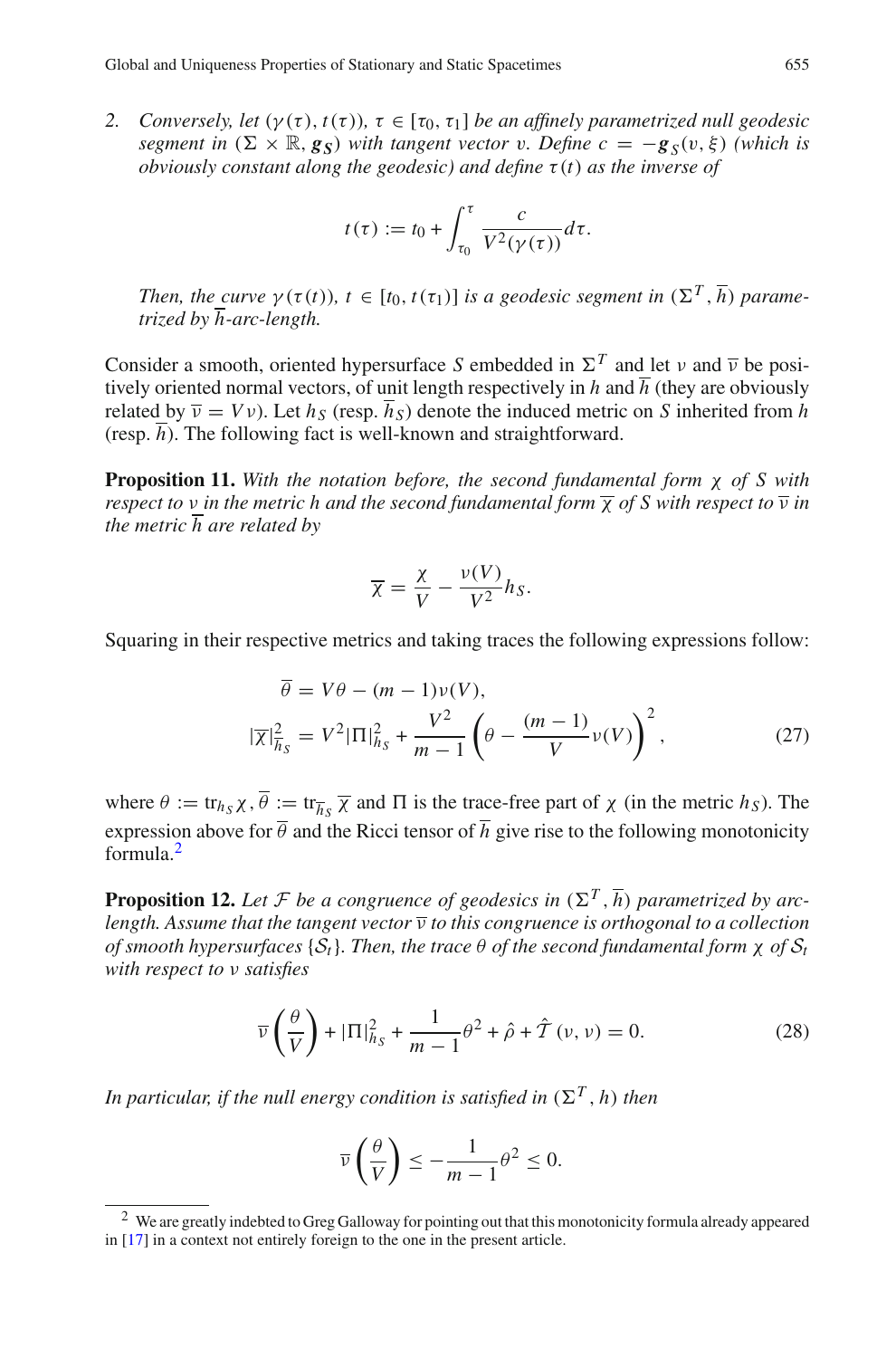<span id="page-23-1"></span>*Proof.* The focusing equation for geodesics (see e.g. [\[7](#page-32-10)]) is

$$
\overline{\nu}(\overline{\theta}) + |\overline{\chi}|^2_{\overline{h}_S} + Ric_{\overline{h}}(\overline{\nu}, \overline{\nu}) = 0.
$$
 (29)

<span id="page-23-2"></span>The term  $Ric_{\overline{k}}(\overline{\nu}, \overline{\nu})$  can be directly evaluated from [\(26\)](#page-21-1):

$$
Ric_{\overline{h}}(\overline{v}, \overline{v}) = (m-1)V \operatorname{Hess}_h V(v, v) - (m-1)|\nabla V|_h^2 + V^2 \left(\hat{\rho} + \hat{T}(v, v)\right).
$$
\n(30)

In order to evaluate the term  $\bar{v}(\bar{\theta})$  in [\(29\)](#page-23-1), the *h*-acceleration  $\nabla_{v}v$  is needed. Since  $\bar{v}$  is geodesic and affinely parametrized we have  $\overline{\nabla}_{\overline{\nu}}\overline{\nu} = 0$ , which becomes, after applying the transformation law for metric connections under conformal rescalings,

$$
\nabla_{\nu}\nu = \frac{1}{V}\nu(V)\nu - \frac{1}{V}\nabla(V). \tag{31}
$$

<span id="page-23-3"></span>We then have, from  $(27)$ ,

$$
\overline{\nu}(\overline{\theta}) = \overline{\nu}(V)\theta + V \,\overline{\nu}(\theta) - (m-1)V \left[ \langle \nabla_{\nu} \nu, \nabla V \rangle_h + (\text{Hess}_h V) (\nu, \nu) \right]
$$
  
=  $\overline{\nu}(V)\theta + V \,\overline{\nu}(\theta) + (m-1) \left( |\nabla V|_h^2 - \nu(V)^2 - V(\text{Hess}_h V) (\nu, \nu) \right).$  (32)

Inserting [\(30\)](#page-23-2) and [\(32\)](#page-23-3) into [\(29\)](#page-23-1), the terms in the Hessian of *V* cancel out. A simple rearrangement gives [\(28\)](#page-22-3). The last claim follows from Proposition [8.](#page-21-2)  $\Box$ 

<span id="page-23-0"></span>*3.4. On the volume of horizons of asymptotically flat static KIDs.* Recall that  $\Sigma^{\infty}$  is the AF end of *D*. The decay [\(8\)](#page-4-5) implies that  $(\Sigma^{\infty}, h)$  is also asymptotically flat. Let  $S_r$  and  $\Sigma^{I}(r)$  be defined as in Sect. [2.1](#page-3-1) and define  $\Sigma_{I}^{T} := \Sigma^{I}(r) \cap \Sigma^{T}$ . We start by showing that  $\Sigma_I^T$  is complete in the metric  $\overline{h}$ .

<span id="page-23-4"></span>**Lemma 3.** Assume that  $\overline{\Sigma^{T}}$  does not intersect  $\partial \Sigma$ . Then, the Riemannian manifold  $(\Sigma_I^T, \overline{h})$  *is complete and has*  $S_r$  *as its only boundary.* 

*Proof.* First we make a couple of comments on the structure of the metric  $\bar{h}$  around (I) a point on a horizon and (II) a fixed point.

(I) Consider a point *p* lying on a horizon  $\mathcal{H}_{\alpha}$  and choose a foliated chart ( $V_p$ , { $x^A$ , *z*}) near *p* adapted to the foliation { $\mathcal{L}_{\alpha}$ }. This means that, in these coordinates,  $V_p =$  $\Omega \times (-\delta, \delta)$ , where  $\Omega$  is a domain on  $\mathbb{R}^{m-1}$  and  $\delta > 0$ . The coordinate *z* takes values in  $(-\delta, \delta)$  and  $\{x^A\}$   $(A, B = 1, \dots, m-1)$  takes values in  $\Omega$ . The intersection of any leaf  $\mathcal{L}_{\alpha}$  with  $V_p$  is a collection (possibly empty) of sets of the form  $\Omega \times \{z_i\}$  (called plaques) where  $\{z_i\}$  is a countable set (see e.g. Theorem 3.20 in [\[24\]](#page-33-12) for this result in the context of the Fröbenius Theorem). Since *Y* is *g*-orthogonal to the plaques, we can choose, without loss of generality, the coordinate chart so that the metric *g* takes the form  $g = F^2(z, x^C)dz^2 + \hat{g}_{AB}(z, x^C)dx^A dx^B$ , where  $F > 0$  and  $\hat{g}_{AB}$  is positive definite. Furthermore, we can assume that  $p = \{0\}$ . Let *P* be the smooth positive function on  $V_p$  such that  $Y = NPv$ , where *ν* is *g*-unit and orthogonal to the plaques. This implies  $\lambda = N^2(1 - P^2)$ . Inserting all this into [\(15\)](#page-18-2) yields, after a straightforward calculation,

$$
\left(1 - P^2\right) \left(-\frac{\partial_A F}{F} + \frac{\partial_A N}{N}\right) - \frac{1 + P^2}{P} \partial_A P = 0, \text{ for all } z \in (-\delta, \delta)
$$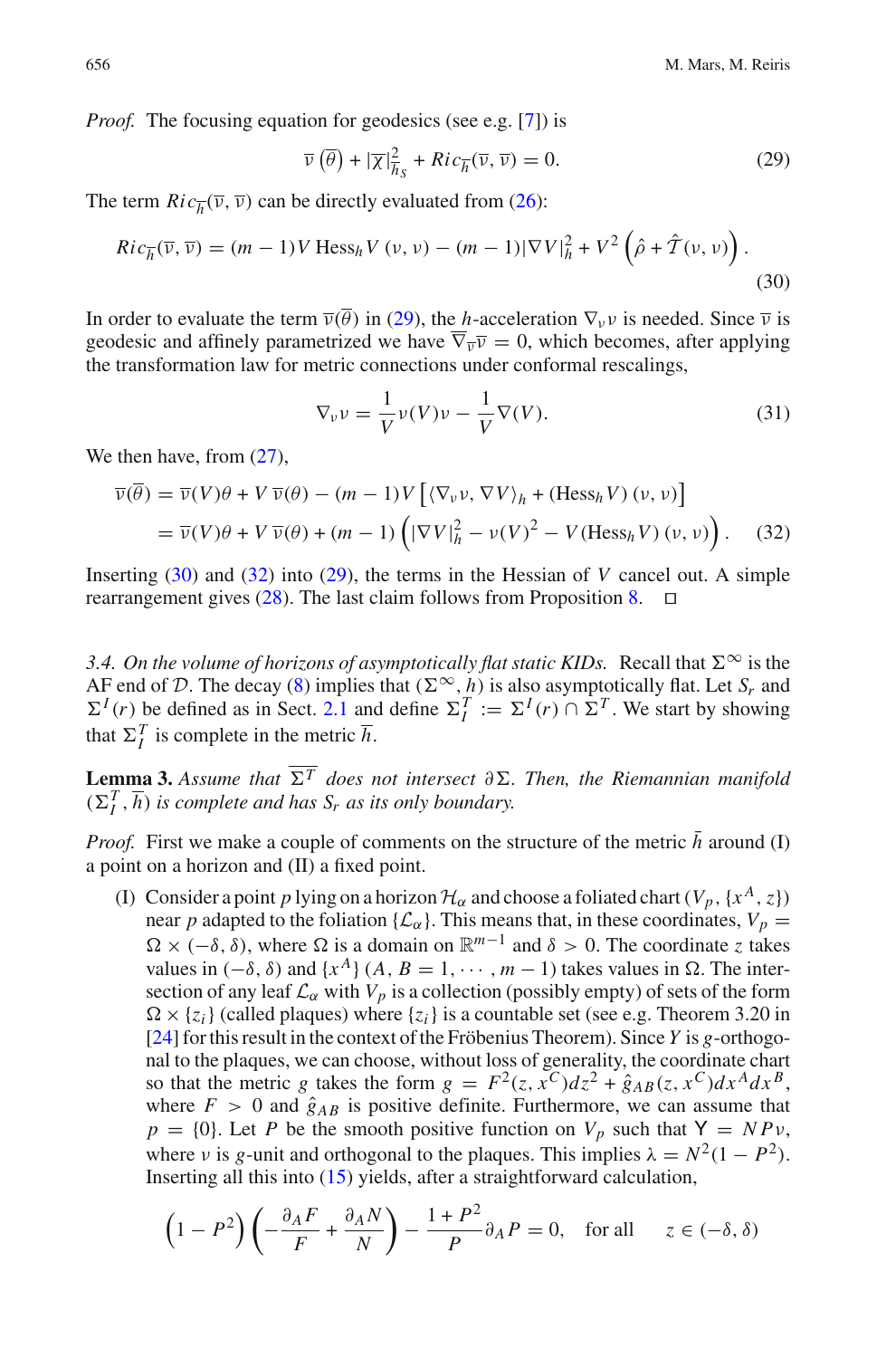which, upon integration, implies the existence of a smooth function  $U$  on  $V_p$ , constant on every plaque (i.e.  $U(z)$ ), such that

$$
\frac{N}{F}\frac{1-P^2}{P}=U.
$$

Using this in the definition of  $\overline{h}$  [\(21\)](#page-20-5) gives

$$
\overline{h} = \frac{dz^2}{P^2 U(z)^2} + \frac{1}{N F P U(z)} \hat{g}_{AB} dx^A dx^B.
$$
\n(33)

<span id="page-24-0"></span>Note that from  $\lambda|_p = 0$  we have  $U(z = 0) = 0$ . Also, as *U* is differentiable, we have (on  $\Sigma^T$ )  $0 < U < c|z|$  (where  $c > 0$  is a constant) near p.

(II) Let now *p* be a fixed point. Then we know from [\(16\)](#page-18-3) and Lemma [2](#page-19-4) that  $Z|_p \neq 0$ . This in turn implies  $dN|_p \neq 0$  (see Definition [7\)](#page-17-2). Thus, there exists a neighbourhood  $V_p$  of  $p$ , where  $N$  can be taken as a coordinate. Without loss of generality, we can choose a coordinate system in  $V_p$  so that  $g = \tilde{F}^2(N, x^C) dN^2 +$  $\tilde{g}_{AB}(N, x^C)dx^A dx^B$ , where  $\tilde{F} > 0$  and  $\tilde{g}_{AB}$  is positive definite. By the definition of  $\overline{h}$ , we have

$$
\overline{h} \ge \frac{1}{\lambda} g \ge \frac{1}{N^2} g. \tag{34}
$$

<span id="page-24-1"></span>Note that  $N|_p = 0$  and that, once more, N is a coordinate in a differentiable coordinate system.

We are ready to prove completeness of  $(\Sigma_I^T, \bar{h})$ . Assume by contradiction that  $\bar{h}$  is not complete. Let  $\gamma$  be an incomplete  $\bar{h}$ -geodesic not ending at  $S_r$ . Then  $\gamma$ , as a curve over  $\Sigma$  accumulates (although not necessarily converging to) a point  $p$  on a horizon or a fixed point p. From the structure of the metric  $\bar{h}$  found around such points in [\(33\)](#page-24-0) and [\(34\)](#page-24-1), respectively, one readily deduces that the  $\bar{h}$ -length of  $\gamma$  must be infinite which is a contradiction.  $\Box$ 

On  $\Sigma_I^T$  define  $B(t, S_r)$ ,  $t > 0$ , as the  $\overline{h}$ -ball of center  $S_r$  and radius *t*,

$$
B(t, S_r) = \{p \in \Sigma_I^T, \text{dist}_{\overline{h}}(p, S_r) < t\}.
$$

The boundary component

$$
\partial B(t, S_r) := \partial^T B(t, S_r) \setminus S_r
$$

is the set of points lying at  $\overline{h}$ -distance *t* to  $S_r$ . Outside the cut locus  $C$  this set of points is a smooth hypersurface. We want to consider the (m-1)-Hausdorff measure of ∂ *B*(*t*, *Sr*) *in the metric h*, which we denote by  $|\partial B(t, S_r)|_h$ . The following lemma gives an upper bound for  $|\partial B(t, S_r)|_h$ .

<span id="page-24-2"></span>**Lemma 4.** Let  $S_r$  be the coordinate sphere of radius r in  $\Sigma^{\infty}$  and assume that the h*mean curvature with respect to the ingoing unit vector is negative everywhere. Assume that*  $\overline{\Sigma^T}$  *does not intersect*  $\partial \Sigma$  *and let*  $|S_r|_h$  *be the*  $(m-1)$ *-volume of*  $S_r$  *in the metric h. Then,*  $|\partial B(t, S_r)|_h$  ≤  $|S_r|_h$  *for all t* > 0*.* 

*Proof.* On  $\Sigma_I^T$  consider the congruence  $\mathcal F$  of geodesics minimizing the  $\overline{h}$ -distance to  $S_r$ . An immediate consequence of Lemma [3](#page-23-4) is that each geodesic in  $\mathcal F$  has an end-point in *S<sub>r</sub>*. For any  $p \in \Sigma_I^T$  outside the cut locus *C* of the distance function (which has zero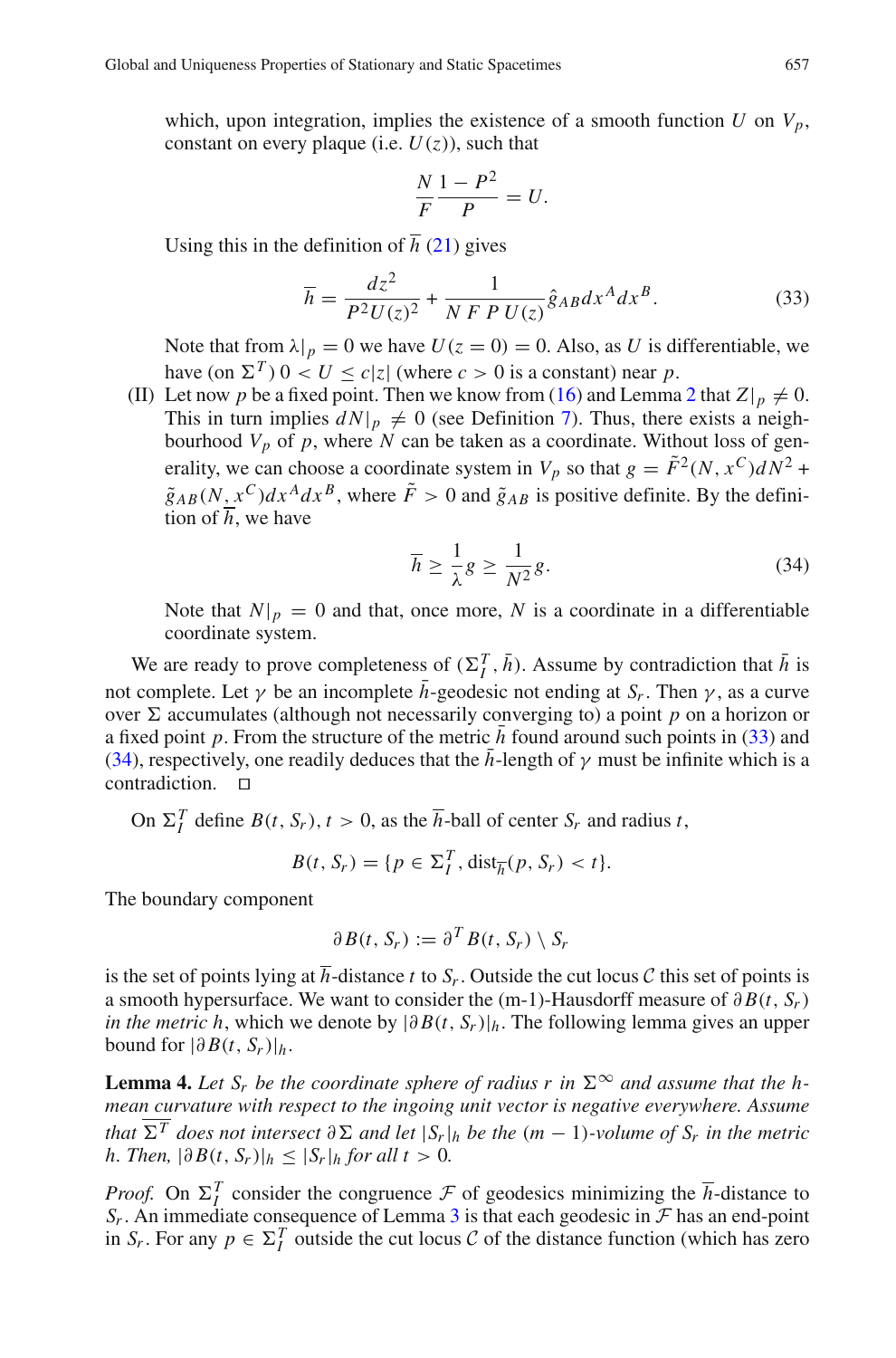measure [\[22\]](#page-33-13)) the function  $t(p) = \text{dist}_{\overline{b}}(p, S_r)$  is smooth and in there the level sets of *t* are smooth hypersurfaces. In other words, if  $p \in \Sigma_I^T \setminus C$  then, around  $p$ ,  $\partial B(t(p), S_r)$ is a smooth hypersurface. Let *p* be such a point and let  $\gamma_p(t)$  be the length minimizing segment that starts at *S<sub>r</sub>* and ends at *p*. We define the function  $\theta$  on  $\Sigma^T \setminus C$  as the *h*-mean curvature of  $\partial B(t(p), S_r)$  at *p* in the direction of  $\gamma_p'(t(p))$ . Note that the mean curvature is with respect to *h* and not  $\overline{h}$ , but that the congruence  $\mathcal F$  is with respect to  $\overline{h}$  and not *h*.

Now, from Proposition [12](#page-22-0) we have the monotonicity

$$
\overline{\nu}\left(\frac{\theta}{V}\right)\leq -\frac{\theta^2}{m-1}\leq 0.
$$

Since  $\theta|_{S_r} < 0$  we conclude that  $\theta < 0$  on  $\Sigma^T \setminus C$ . Denoting by  $\eta_h(p)$  the volume-form of  $\partial B(t(p), S_r)$  at  $p \in \Sigma^T \setminus C$ , the first variation (*m* − 1)-volume gives

$$
\overline{\nu}(\eta_h) = V \nu(\eta_h) = V \theta < 0.
$$

This proves  $|\partial B(t, S_r)|_h \leq |S_r|_h$ . □

We analyze now the interplay between the  $(m - 1)$ -volume of horizons in the static KID and the  $(m - 1)$ -volume of the  $\overline{h}$ −geodesic spheres  $\partial B(t, S_r)$ .

Let  $\mathcal{H}_{\alpha}$  be a horizon and let v be be one of the two possible normal vector fields to *H*<sub>α</sub>. For every point  $q \in H_\alpha$  consider the *g*-geodesic  $\gamma_q(s)$  starting at *q* with velocity  $v(q)$  and parametrized with arc-length. Let  $\Omega \subset \mathcal{H}_{\alpha}$  be open and connected with smooth and compact boundary in  $\mathcal{H}_{\alpha}$ .

<span id="page-25-0"></span>**Definition 11.** Let  $\mathcal{H}_{\alpha}$  be a horizon. We say that  $\mathcal{H}_{\alpha}$  is isolated on  $\Omega$  in the direction of  $\nu$  *if for some*  $\bar{s}$  small, the set (tubular neighborhood of  $\Omega$ )

$$
U_{\nu}(\Omega,\bar{s}) = \{\gamma_q(s), q \in \Omega, 0 < s < \bar{s}\},
$$

*is contained in*  $\Sigma^T$  *and does not intersect any horizon. A horizon*  $\mathcal{H}_{\alpha}$  *is isolated if there exists an exhaustion*  $\{\Omega_i\}$  *of*  $\mathcal{H}_\alpha$  *such that*  $\mathcal{H}_\alpha$  *is isolated on*  $\Omega_i$  *in both normal directions.* 

<span id="page-25-1"></span>Since  $d\lambda \neq 0$  everywhere on a non-degenerate horizon, it follows that non-degenerate horizons are necessarily isolated.

**Proposition 13.** Let  $\mathcal{H}_{\alpha}$  be an isolated horizon in the direction of v over  $\Omega$  and let  $\overline{s}$  be *the corresponding constant in Definition [11.](#page-25-0) Then*

$$
\liminf_{t\to\infty}|U_{\nu}(\Omega,\bar{s})\cap\partial B(t,S_r)|_h\geq |\Omega|_g.
$$

where  $|\Omega|_g$  *is the g-(m-1)-volume of*  $\Omega$ *.* 

*Proof.* We need several definitions first.

1. At every point  $p \in U_{\nu}(\Omega, \bar{s})$ , let  $\nu$  be the tangent of the geodesic  $\gamma_q(s)$  passing through *p*. Choose  $(m - 1)$  vector fields  $\{e_1, \dots, e_{m-1}\}$  on  $U_\nu(\Omega, \bar{s})$  such that  $\{e_1, \dots, e_{m-1}, v\}$  is an oriented *g*-orthonormal basis. Let  $\{\omega^1, \dots, \omega^m\}$  be the corresponding dual basis. Define then the (*m* − 1)-form

$$
\omega = \omega^1 \wedge \cdots \wedge \omega^{m-1}.
$$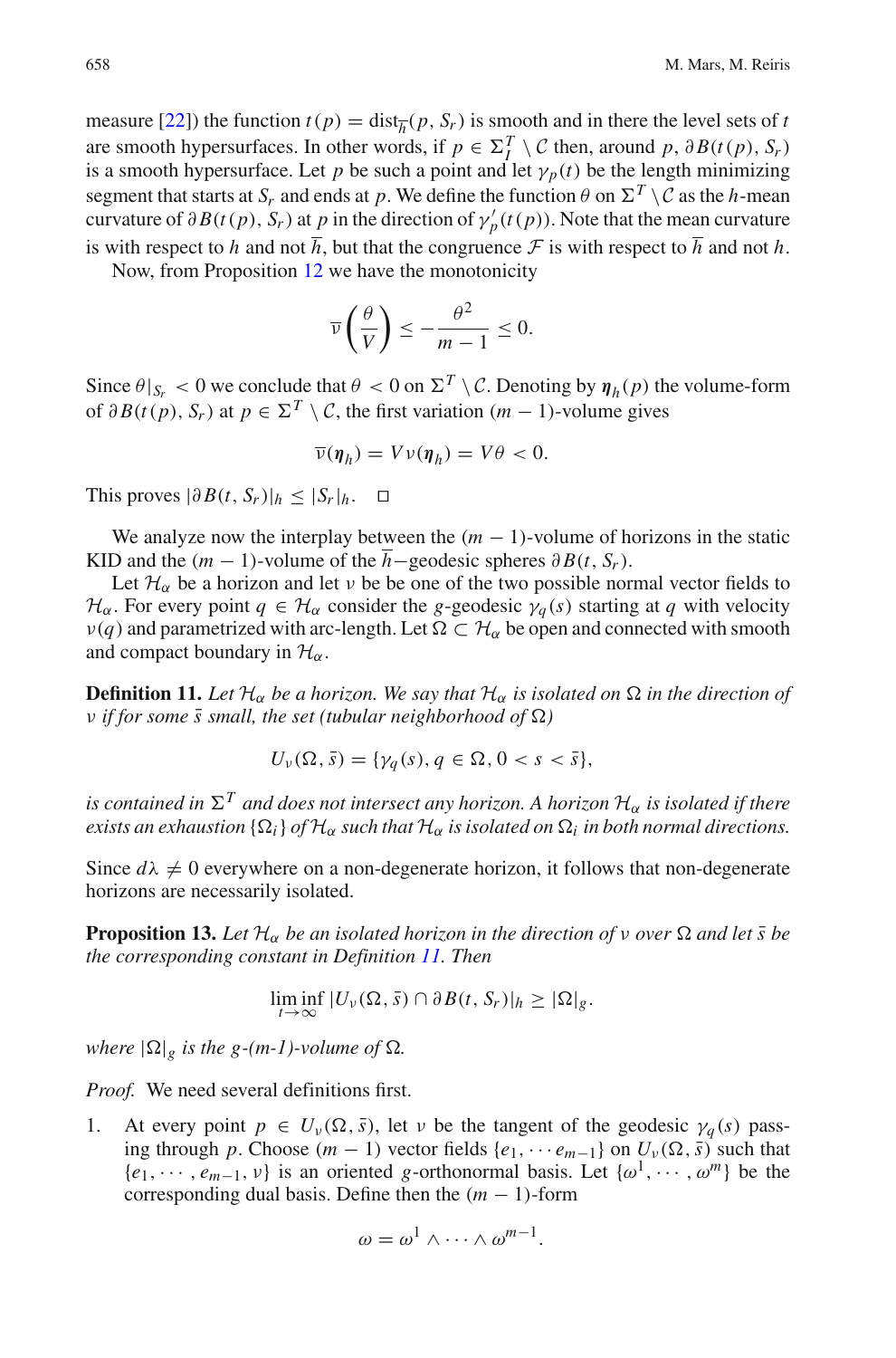

<span id="page-26-0"></span>**Fig. 2.** Schematic figure illustrating the definitions involved in Proposition [11.](#page-25-0) The geodesics  $\gamma_q(s)$  run along the generators of the cylinder. The whole solid cylinder corresponds to  $U_v(\Omega, \bar{s})$ , while the region in grey is  $U^+(\Omega, \tilde{s})$ . The top of the cylinder is  $S(\Omega, \bar{s})$ . The curly line is  $S_t(\Omega)$  and the region above it is  $B(t, \tilde{s})$ . As stated in the text, the topological boundary of  $B(t, \tilde{s}) \setminus U^+(\Omega, \tilde{s})$  consists of three parts, namely  $S(\Omega, \tilde{s})$ ,  $S_t(\Omega)$  and a domain in the vertical boundary of the cylinder Note that, since in the metric *h* horizons are at infinite distance from  $S_r$ , the region  $B(t, \tilde{s})$  cannot intersect  $\Omega$ 

2. For every  $0 < \tilde{s} < \bar{s}$  define the surface

$$
S(\Omega, \tilde{s}) = \{ \gamma_q(\tilde{s}), q \in \Omega \},
$$

and its one-sided tubular neighbourhoods

$$
U^+(\Omega, \tilde{s}) = \{ \gamma_q(s), q \in \Omega, \tilde{s} \le s < \bar{s} \}, \quad U^-(\Omega, \tilde{s}) = \{ \gamma_q(s), q \in \Omega, 0 < s \le \tilde{s} \}.
$$

Now, for every  $\tilde{s}$  there is  $t_0(\tilde{s})$  such that if  $t > t_0(\tilde{s})$  then  $U^+(\Omega, \tilde{s}) \subset B(t, S_r)$ , namely  $U^+(\Omega, \tilde{s})$  lies in the interior of the  $\overline{h}$ -metric ball  $B(t, S_r)$ . For such *t* define  $B(t, \tilde{s})$  as the connected component of  $U_v(\Omega, \tilde{s}) \cap B(t, S_r)$ , containing  $U^+(\Omega, \tilde{s})$ . Then  $\partial^T(B(t, \tilde{s}) \setminus$  $U^+(\Omega, \tilde{s})$ ) consists of (see Fig. [2\)](#page-26-0):

- 1.  $S(\Omega, \tilde{s}),$
- 2. an interior component that we will denote  $S_t(\Omega)$  which is in fact equal to a component of  $U^{-}(\Omega, \tilde{s}) \cap \partial B(t, \tilde{s})$ , and,
- 3. a domain inside the  $(m-1)$ -surface  $\{\gamma_q(s), q \in \partial\Omega, 0 < s < \tilde{s}\}.$

Since the metric *h* is related to *g* by [\(20\)](#page-20-6) their volume forms are related by

$$
\pmb{\eta}_h = (1 + \frac{|Y|_g^2}{\lambda})\pmb{\eta}_g.
$$

Consequently

$$
|\mathcal{S}_t(\Omega)|_h \geq |\mathcal{S}_t(\Omega)|_g.
$$

On the other hand we have

$$
|\mathcal{S}_t(\Omega)|_g \ge \int_{\mathcal{S}_t(\Omega)} \omega = |S(\Omega, \tilde{s})|_g + \int_{(B(t,\tilde{s}) \setminus U^+(\Omega, \tilde{s}))} d\omega.
$$

Integration by parts is justified (for almost all *t*) because the distance function is Lipschitz and therefore of bounded variation [\[16](#page-33-14)] (indeed it is semiconcave and therefore a  $H^{2,1}$  function [\[22\]](#page-33-13)). But now, as  $\tilde{s} \to 0$  and  $t > t_0(\tilde{s}) \to \infty$ , the first term on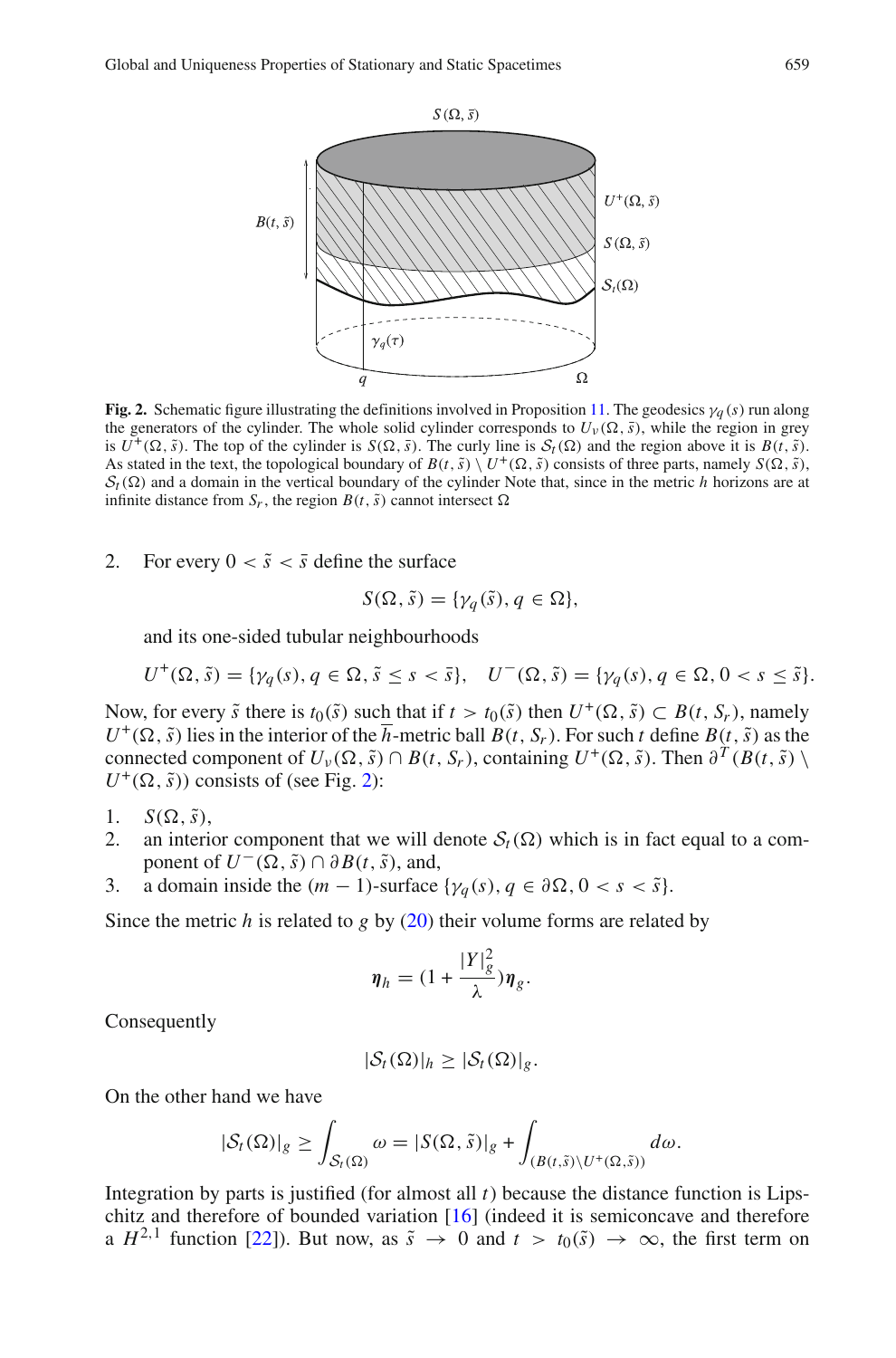

<span id="page-27-0"></span>**Fig. 3.** Foliated neighbourhood of  $\Omega$ . The grey regions lie in  $\Sigma^T$ . Schematic plots of the balls  $B(t, S_r)$  are shown for two values of *t*, namely  $t_1$  and  $t_2$  satisfying  $t_1 < t_2$ . As *t* increases the balls increase and approach the boundaries of  $\Sigma^T$ . Two values of the sequences  $\{a_i\}$  and  $\{b_i\}$  defined in the main text are also shown. In the case of the figure  $C(t_1) = 0$  and  $C(t_2) = 1$ 

the right-hand side approaches  $|\Omega|_g$  and the second converges to zero. Since obviously  $|U_{\nu}(\Omega, \bar{s}) \cap \partial B(t, S_r)|_h \geq |\mathcal{S}_t(\Omega)|_h$  we conclude

$$
\liminf_{t\to\infty} |U_{\nu}(\Omega,\bar{s}) \cap \partial B(t,S_r)|_h \geq \liminf_{t\to\infty} |\mathcal{S}_t(\Omega)|_h \geq |\Omega|_g.
$$

<span id="page-27-1"></span>**Proposition 14.** *Assume that*  $\overline{\Sigma^T} \cap \partial \Sigma = \emptyset$ *. Let*  $\{H_\alpha\}_{\alpha \in \mathcal{J}}$  *be any collection of horizons in an asymptotically flat static KID*  $D$ *. Let*  $H = \bigcup_{\alpha \in \mathcal{J}} \mathcal{H}_{\alpha}$  *be its union. Then*  $H \setminus H$  *is either empty or consists only of fixed points.*

*Proof.* The proof is by contradiction. We will assume that there exists  $p \in \overline{H} \setminus H$  which is not a fixed point and we will show that  $\lim_{t\to\infty} |\partial B(t, S_r)|_h = +\infty$ , which contradicts the upper bound found in Lemma [4.](#page-24-2)

Let *p* be such a point. Since *p* is non-fixed  $(Y|_p \neq 0)$ , there exists a unique leaf  $\mathcal{L}_{\beta}$ containing *p*. Since  $H \subset \partial^T \Sigma^T$  (recall that a horizon is fully contained in  $\partial^T \Sigma^T$ ) and the latter is topologically closed, it follows that  $p \in \partial^T \Sigma^T$ , so in fact  $\mathcal{L}_\beta$  is a horizon *H*<sub>β</sub>. By hypothesis, this horizon is not in the original collection  ${H_\alpha}_{\alpha \in \mathcal{J}}$ . Consider a foliated chart  $V_p$  of p in  $\Sigma^Y$  as in the proof of Lemma [3.](#page-23-4) Without loss of generality, we can assume that the foliated chart is centered at  $H_{\beta}$ , i.e. that the plaque  $\Omega \times \{0\} \subset H_{\beta}$ . Also without loss of of generality we assume that  $\Omega$  is compact with smooth boundary. By definition of horizon, there exists a sequence of points  $p_i \rightarrow p$  with  $p_i \in \Sigma^T$  (in particular  $\lambda(p_i) > 0$ ). Moreover, since  $p \in \overline{H} \setminus H$ , there must exist a sequence of plaques in *H* converging to  $\Omega \times \{0\}$ . These two facts together imply the existence of two sequences  $a_i \rightarrow 0, b_i \rightarrow 0, -\delta < a_i < b_i < \delta$  such that (Fig. [3\)](#page-27-0)

- 1.  $\Omega \times (a_i, b_i) \subset \Sigma^T$ , 2.  $\Omega \times \{a_i\} \in \partial^T \Sigma^T$ ,
- 3.  $\Omega \times \{b_i\} \in \partial^T \Sigma^T$ .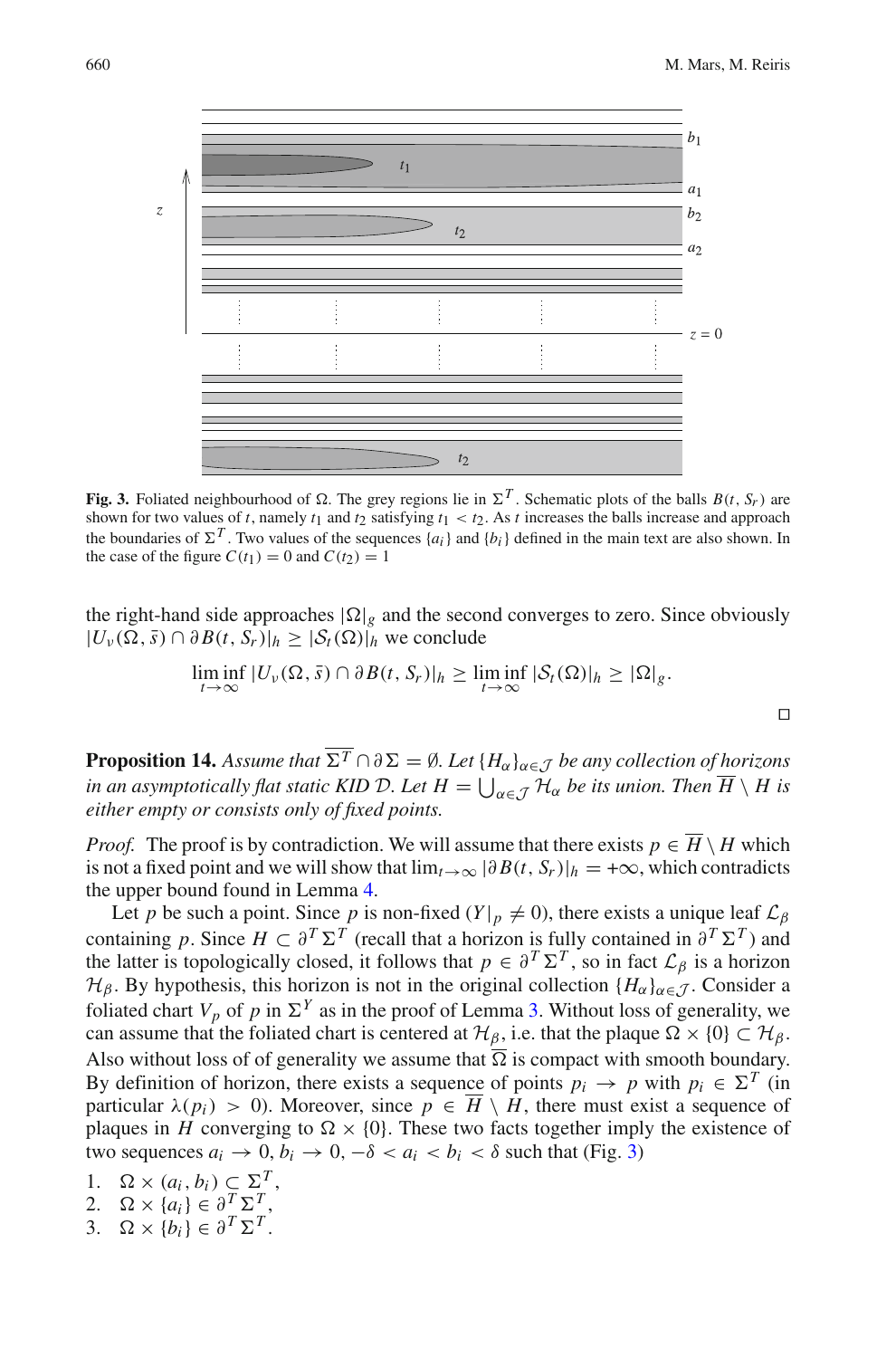Let  $\mathcal{H}_i^+$  be the horizon containing the plaque  $\Omega \times \{b_i\}$ , and  $\mathcal{H}_i^-$  be the horizon containing the plaque  $\Omega \times \{a_i\}$ . Both horizons are isolated on  $\Omega$  (the first one in the direction of decreasing *z* and the second one towards increasing *z*). For each *t* sufficiently large, let *C*(*t*) be the maximum of *i* ∈ N such that,  $\forall j \le i$ ,  $\Omega \times (a_j, b_j) \cap B(t, S_r)$  is non-empty and has more than one connected component. By Proposition [13,](#page-25-1) each one of the pieces  $\partial B(t, S_r) \cap (\Omega \times (a_i, b_i)), i \leq C(t)$  contributes to the total  $(m-1)$ -volume  $|\partial B(t, S_r)|_h$ essentially with an amount of at least  $2|\Omega|_g$ . More precisely, for fixed  $\epsilon > 0$ , there exists  $t_0(\epsilon)$  such that for  $t > t_0(\epsilon)$ ,

$$
|\partial B(t, S_r)|_h \geq 2C(t) \left( |\Omega|_g - \epsilon \right).
$$

Since  $C(t)$  → ∞ when  $t$  → ∞, we obtain  $\lim_{t\to\infty} |\partial B(t, S_t)|_h = +\infty$  and hence a contradiction to Lemma  $4. \square$  $4. \square$ 

We can now prove Theorem [7.](#page-19-0)

*Proof of Theorem* [7.](#page-19-0) We first show that any degenerate horizon  $\mathcal{H}_{\alpha}$  is topologically closed. *I*<sub>1</sub> vanishes on  $H_\alpha$  and hence also on its closure. Assume that there is a point  $p \in \overline{\mathcal{H}}_{\alpha} \setminus \mathcal{H}_{\alpha}$ . *p* must be a fixed point by Proposition [14.](#page-27-1) However, since  $\mathcal{H}_{\alpha} \subset \partial^T \Sigma^T$ , it follows  $p \in \partial^T \Sigma^T$ . Lemma [2](#page-19-4) gives  $I_1 < 0$ , which gives a contradiction. Hence  $\mathcal{H}_{\alpha}$ is topologically closed. Closed leaves in foliations are necessarily embedded (see e.g. Theorem 5, p. 51 in [\[3](#page-32-8)]). Moreover, since  $\mathcal{H}_{\alpha}$  is contained in the compact set  $\Sigma^{I}(r)$ ,  $\mathcal{H}_{\alpha}$ is also compact.  $\square$ 

The previous results prove not only that a degenerate horizon cannot approach itself indefinitely, but also that two or more such horizons cannot wrap on themselves indefinitely. More precisely, we have the following corollary:

**Corollary 2.** Assume that  $\overline{\Sigma^T} \cap \partial \Sigma = \emptyset$ . Then all horizons are isolated. Moreover  $|\bigcup_{\alpha} \mathcal{H}_{\alpha}|_{g} < |S_{r}|_{h}.$ 

*Proof.* Assume that  $H_{\alpha}$  is a non-isolated horizon, hence necessarily degenerate. Since  $\mathcal{H}_{\alpha}$  is not isolated, there exists an open set  $\Omega \subset \mathcal{H}_{\alpha}$  with compact, smooth boundary in  $\mathcal{H}_{\alpha}$  such that for all  $\bar{s} > 0$ , the tubular neighbourhood

$$
U(\Omega, \bar{s}) = \{ \gamma_q(s), q \in \Omega, -\bar{s} < s < \bar{s} \},
$$

intersects another horizon  $H_\beta$ . Selecting a sequence  $\bar{s}_i \to 0$ , we have a collection of horizons  $\mathcal{H}_{\beta_i}$  which approach  $\mathcal{H}_{\alpha}$ . By Theorem [7](#page-19-0)  $\mathcal{H}_{\alpha}$  is embedded. It follows that at least one of the  $H_{\beta_i} \neq H_\alpha$ . Consider the collection *A* of all  $\{H_{\beta_i}\}\$  different from  $H_\alpha$ . It follows that the set  $H := \cup_{\mathcal{A}} \mathcal{H}_{\beta_i}$  is not closed, as its closure contains  $\Omega$ . This contra-dicts Proposition [14.](#page-27-1) Thus  $\mathcal{H}_{\alpha}$  is isolated. The last statement is a direct consequence of Proposition [13](#page-25-1) and Lemma [4.](#page-24-2)  $\Box$ 

### <span id="page-28-0"></span>**4. Uniqueness of Static, Vacuum, Asymptotically Flat Initial Data Sets with Outer Trapped Boundary**

The results of the previous sections allow us to prove a uniqueness theorem for asymptotically flat static KID with an outer trapped boundary.

The most powerful method of proving uniqueness of static black holes is the socalled *doubling method* of Bunting and Masood-ul-Alam [\[2\]](#page-32-11). The framework where this method applies involves asymptotically flat KID such that the exterior region  $\Sigma^T$  where the Killing vector is timelike has a topological boundary which is a compact, embedded  $C<sup>0</sup>$  manifold without boundary (see [\[11\]](#page-32-12) for details in the vacuum case). More generally, the method applies also to settings where the Cauchy boundary of  $\Sigma^T$  is a compact,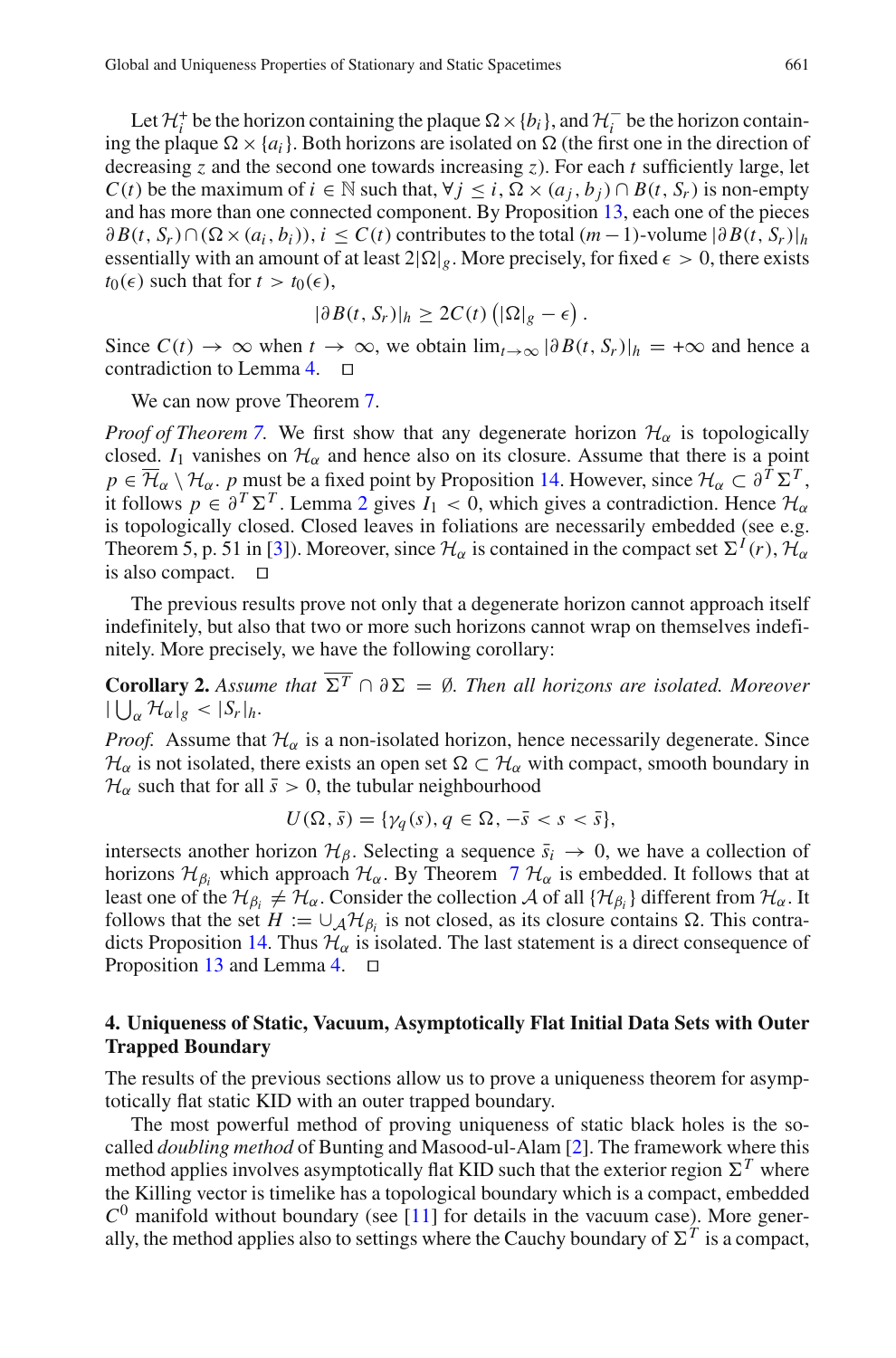embedded  $C^0$  manifold without boundary (the Cauchy boundary is defined as the set of points lying in the Cauchy completion of the set but not in the set itself). The need of using Cauchy completions comes from the fact that a point  $p \in \partial^T \Sigma^T$  may be accessible from both sides from within  $\Sigma^T$ . In this setting  $\partial^T \Sigma^T$  may not be a  $C^0$  manifold but the Cauchy boundary, denoted by  $\partial^C \Sigma^T$  may still be a topological manifold. We will see an example of this behavior later.

A possible strategy for proving a uniqueness theorem for static KID with an outer trapped boundary is to reduce the problem to a black hole uniqueness theorem. This suggests the following definition (cf. [\[6](#page-32-5)[,4](#page-32-9)]): *an asymptotically flat KID D (possibly with boundary) is a black hole static initial data set if the Cauchy boundary*  $\partial^C Int(\Sigma^T)$  *of*  $\Sigma<sup>T</sup>$  *is a topological manifold without boundary and compact.* 

In agreement with the discussion above, we will also say that a *matter model satisfies the static black hole uniqueness theorem* if there exists a class of asymptotically flat static spacetimes  $\{(M_{\alpha}, g_{\alpha})\}$  depending an a finite (and usually small) number of parameters determined from the asymptotic form of the metric and matter fields and such that any *black hole static Killing initial data set D* has the property that  $(\Sigma^T, g, K)$  can be isometrically embedded in some  $\{(M_{\mathfrak{a}}, g_{\mathfrak{a}})\}\$  within this class (where isometrically embedded is in the sense of spacetime initial data sets).

As example of matter models satisfying the static black hole theorem we have vacuum or electrovacuum in four spacetime dimensions (see [\[11](#page-32-12)[,14](#page-33-15),[8\]](#page-32-7) and references therein).

An interesting consequence of the results in the previous chapters is that the static black hole uniqueness theorem can be extended to static, asymptotically flat KID with outer trapped boundary. More precisely

<span id="page-29-0"></span>**Theorem 8.** Let  $D$  be a static, m-dimensional ( $m \geq 3$ ) asymptotically flat Killing initial *data satisfying the following assumptions:*

- **A1***. The matter model is well posed and satisfies the null energy condition.*
- **A2.** *The matter model satisfies the static black hole uniqueness theorem.*
- **A3***.*  $\Sigma$  has outer trapped boundary, i.e.  $\partial \Sigma$  is compact and  $\theta^+(\partial \Sigma) < 0$ .

*Then*  $(\Sigma^T, g, K)$  *can be isometrically embedded in some*  $(\mathcal{M}_a, g_a)$  *within the black hole uniqueness class.*

*Remark 4.* In the case of vacuum and dimension  $m = 3$  $m = 3$ , this result implies Theorem 3 given in the Introduction. Indeed, the static black hole uniqueness theorem as defined above holds in the vacuum, 3-dimensional case [\[11](#page-32-12)]. One may wonder whether vacuum also satisfies the static black hole uniqueness theorem (in the sense above) in higher dimensions. As discussed in the proof of Theorem 1.4 in [\[12](#page-32-3)], the arguments in [\[11\]](#page-32-12) leading to doubling of  $(\Sigma^T, h)$  across its boundaries extends to arbitrary dimension. The conformal factor that removes the mass and compactifies all asymptotically flat infinities but one has been discussed in [\[20](#page-33-16)]. This conformal factor leaves unchanged the asymptotic structure of the asymptotically cylindrical ends. So, the only remaining piece is the rigidity part of the positive mass theorem. This holds provided the doubled manifold is spin [\[27](#page-33-17)]. Thus, Theorem [3](#page-3-2) extends immediatelly to arbitrary dimension for spin manifolds and to any other situation where a positive mass theorem for manifolds admitting asymptotically cylindrical ends can be proven (cf. Remark 1.5 in [\[12](#page-32-3)]).

<span id="page-29-1"></span>We first recall a well-known property of fixed points of Killing vectors in spacetimes of arbitrary dimension (see e.g. Example 8.1 in [\[31\]](#page-33-18) for a more general statement, from which this results follows immediatelly).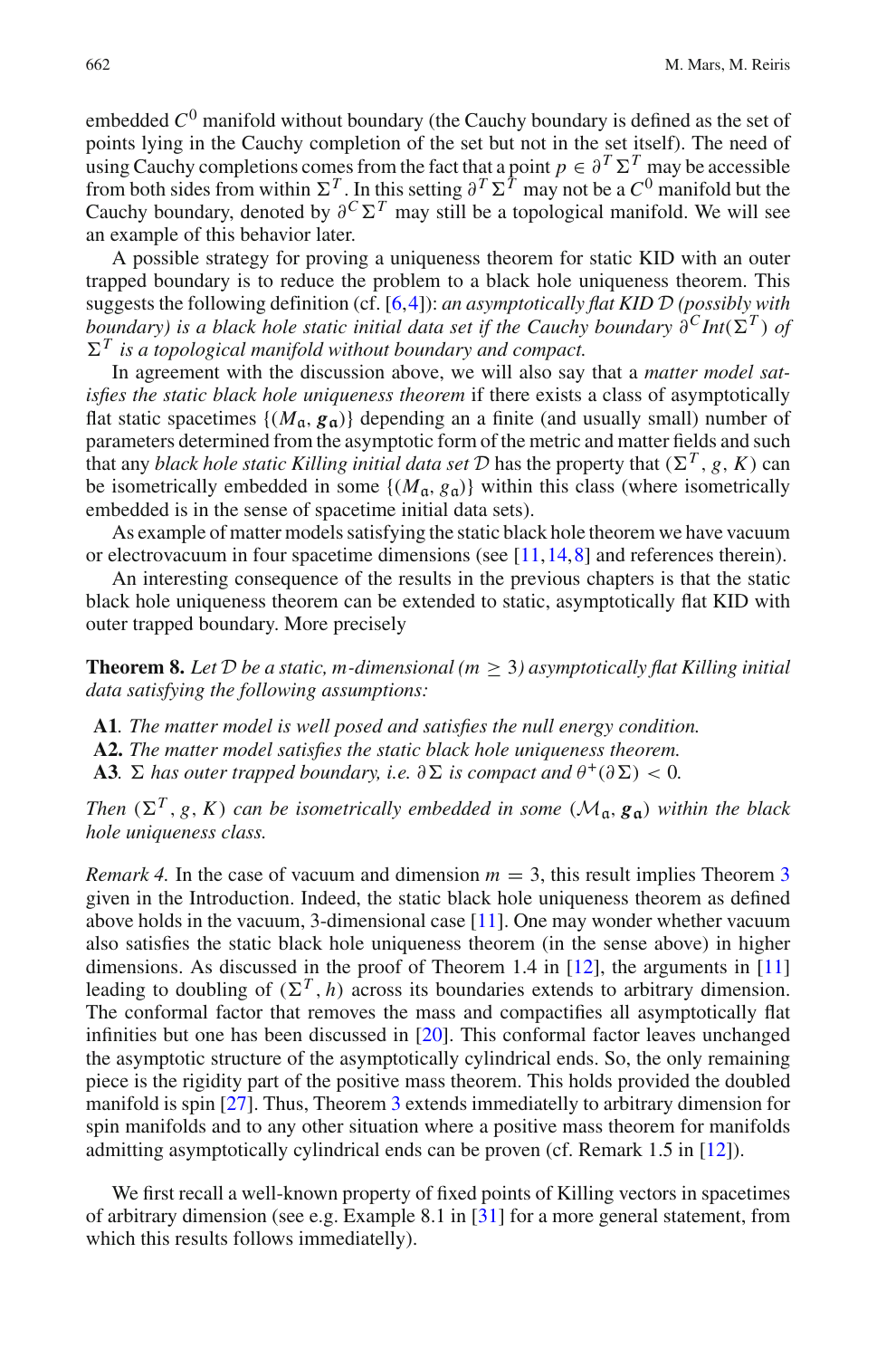**Lemma 5.** Let  $(M, g)$  be a spacetime with a Killing vector  $\xi$ . Let p be a fixed point of ξ*, i.e* ξ(*p*) = 0 *and let*  $F := \frac{1}{2}d\xi$  (where  $\xi = g(\xi, \cdot)$ ) be the so-called Killing form of ξ. Define  $W_p := \{v \in T_p \mathcal{M}; F|_p(v, \cdot) = 0\}$ . Then p lies in a smooth, totally geodesic *embedded submanifold*  $S_p$  *of dimension*  $k = dim(W_p)$ *, where the Killing vector*  $\xi$  *vanishes identically (if k* = 0 *then p is an isolated fixed point). Moreover,*  $S_p$  *is spacelike, null or timelike depending on whether*  $W_p$  *is spacelike, null or timelike.* 

*Proof of Theorem [8.](#page-29-0)* From Theorem [6](#page-7-0) it follows that  $\overline{\Sigma^{T}}$  does not intersect  $\partial \Sigma$ . By The-orem [7](#page-19-0) each degenerate horizon of  $\Sigma^T$  is compact and embedded. The same is true for non-degenerate horizons. Consider any point  $\overline{p}$  in a horizon. Then, near  $\overline{p}$  the Cauchy boundary  $\partial^C \Sigma^T$  either coincides with  $\partial^T \Sigma^T$  (if  $\Sigma^T$  only lies to one side of  $\partial^T \Sigma^T$  at *p*) or with two copies of  $\partial^T \Sigma$  (if *p* can be accessed from both sides within  $\Sigma^T$ ). In either case, the Cauchy completion is a smooth manifold near *p*.

It only remains to analyze the fixed points  $p \in \partial^T \Sigma^T$ . We know from the proof of Lemma [2](#page-19-4) in Appendix A that  $dN|_p \neq 0$  and that  $dY|_p = \frac{2b}{Q} (dN|_p \wedge X)$  for some  $b, Q > 0$  and  $X \in T_p^{\star} \Sigma$  which is both unit and orthogonal to  $dN|_p$ . Moreover,  $b^2 < Q^2$ from [\(36\)](#page-31-1) in the proof of Lemma [2.](#page-19-4) Let us now view p as a point in  $M$ . It is clear that *p* is a fixed point for the Killing vector ξ . The Killing form *F* at *p* is easily evaluated to be (cf. Definition 3 in [\[5\]](#page-32-4))

$$
F|_{p} = (dN \wedge \mathsf{n})|_{p} + \frac{b}{Q}(dN|_{p} \wedge X),
$$

where n is the future directed unit normal one-form to  $\Sigma$  in *M*. Since the one-form  $(n|_p + bQ^{-1}X)$  is timelike (from  $Q^2 > b^2$ ), it follows that  $dN_p$  and  $n|_p + bQ^{-1}X$ span a timelike two-plane. From the definition of  $W_p$  in Lemma [5](#page-29-1) we conclude that  $W_p$  is  $(m - 1)$ -dimensional and spacelike. Thus *p* lies on a smooth codimension-two, totally geodesic spacelike surface of *M*. In these circumstances, the same construction performed by Rácz-Wald [\[30\]](#page-33-19) in dimension four in order to find a canonical coordinate system near *p* applies to arbitrary dimension. This gives a coordinate system  $\{u, v, x^a\}$  $(a, b = 2, \dots, m)$  in an open connected neighbourhood  $U_p$  of p with the following properties:

The metric takes the form

$$
\mathbf{g} = 2Gdudv + 2vH_a dx^a du + g_{ab}dx^a dx^b
$$

with *G*,  $H_a$ ,  $g_{ab}$  smooth functions of  $(uv, x^a)$ ,  $G > 0$  and  $g_{ab}$  positive definite.

- The surface  $S_p \cap U_p$  takes the local form  $\{u = 0, v = 0\}.$
- The Killing vector  $\xi$  reads  $\xi = u\partial_u v\partial_v$ .
- $\partial_v$  is future directed everywhere.

Since  $\partial_{\nu}$  is null and non-zero, the spacelike hypersurface  $\Sigma \cap U_p$  can be written as a graph  $\{v = \phi(u, x^a)\}\$  (in particular,  $\{u, x^a\}$  defines a local coordinate system on  $\Sigma \cap U_p$ ). Since  $\Sigma$  is spacelike  $\phi$  satisfies  $\partial_{\mu}\phi > 0$  everywhere. Let  $u_0(x^a)$  be the solution of  $\phi(u, x^a) = 0$  (which exists because  $\phi$  vanishes on *p*).

Now, since  $\lambda = 2\hat{G}u\phi$  where  $\hat{G} = G(u\phi, x^a)$  it follows that either

(i)  $\Sigma^T \cap U_p = \{u > 0\} \cap \{u > u_0\}$ , or (ii)  $\Sigma^T \cap U_p = \{u < 0\} \cap \{u < u_0\}$ , or (ii)  $\Sigma^T \cap U_p = (\{u > 0\} \cap \{u > u_0\}) \cup (\{u < 0\} \cap \{u < u_0\}).$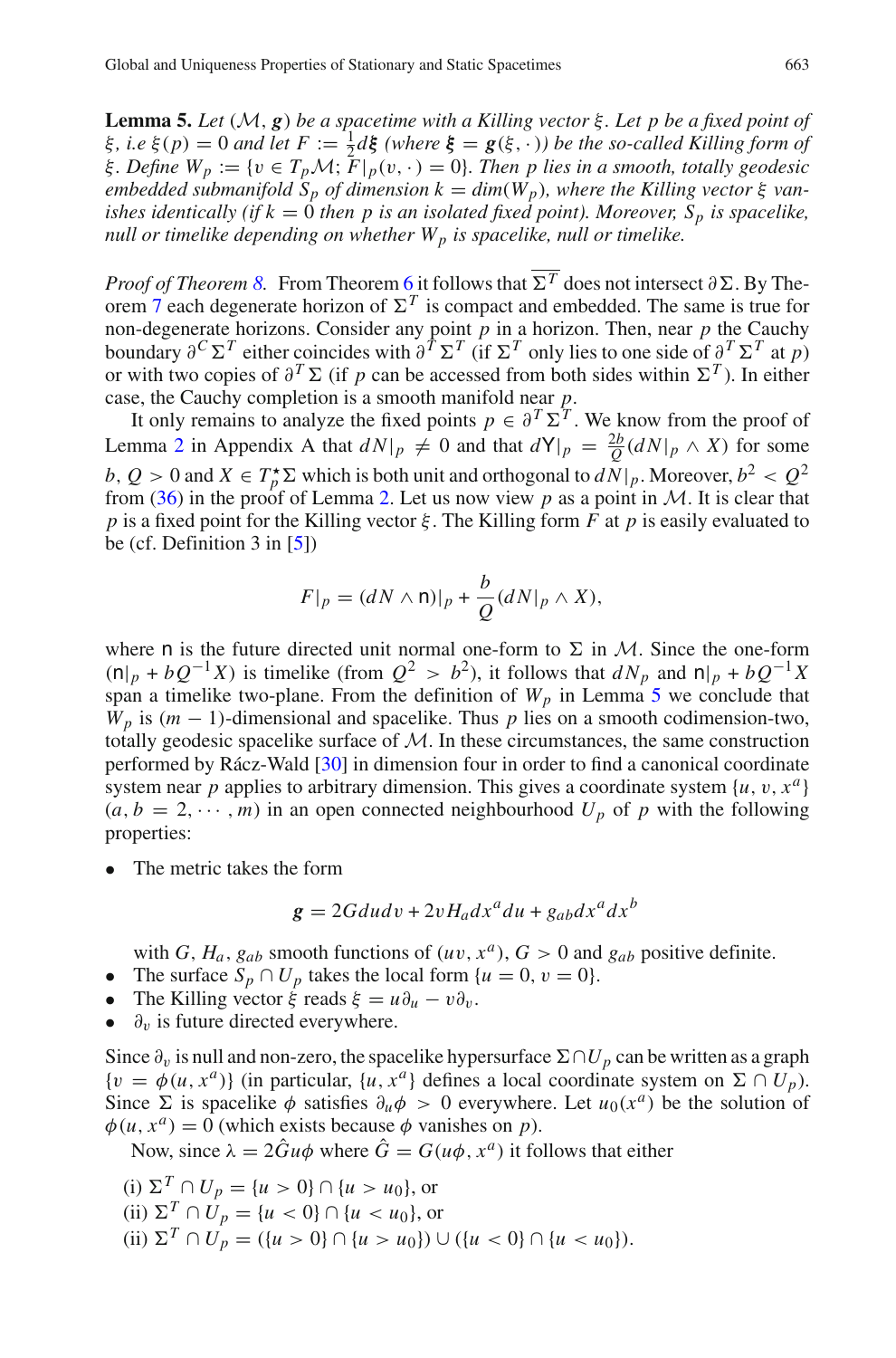The corresponding Cauchy boundaries are:

For (i):  $\{u = \max(0, u_0(x^a)), x^a\}.$ For (ii):  $\{u = \min(0, u_0(x^a)), x^a\}.$ For (iii): The disjoint union of both.

It is now obvious that the Cauchy boundary is a  $C^0$  manifold (actually locally Lipschitz) without boundary The uniqueness statement follows from hypothesis **A2**.

*Acknowledgements.* M.M. is very grateful to Miguel Sánchez, for valuable discussion on this subject. The authors wish to thank also Greg Galloway and Piotr Chrusciel for their kind responses and criticism on a first draft of the article. They wish also to thank the Albert Einstein Institute and the University of Salamanca for their hospitality and support. M.M. wishes the acknowledge financial support under the projects FIS2009- 07238 and FIS2012-30926 (Spanish MICINN) and P09-FQM-4496 (Junta de Andalucía and FEDER funds).

#### Appendix A: Fixed Points Have  $I_1 < 0$

<span id="page-31-0"></span>In this Appendix we prove Lemma [2.](#page-19-4) Let *p* be a fixed point in  $\partial^T \Sigma^T$ . In fact, the lemma also holds for the more general case of  $p \in \partial^T {\lambda > 0}$ . For the purpose of the proof it is convenient to assume  $p \in \partial^T {\lambda > 0}$  and extend the definition of the horizon given in Definition [8](#page-18-0) to any leaf  $\mathcal{L}_{\alpha}$  intersecting  $\partial^{T} \{\lambda > 0\}$ . The constancy of the surface gravity and Proposition [7](#page-19-5) also hold for such horizons.

We know that  $I_1 \leq 0$  on  $\{\lambda > 0\}$  (see [\(17\)](#page-19-2)) and, by continuity  $I_1(p) \leq 0$ . So, we only need to exclude the possibility  $I_1 = 0$ . Let us assume that  $I_1|_p = 0$  and find a contradiction.

Our aim is to show that there exists a non-degenerate horizon  $\mathcal{H}_{\alpha}$  satisfying  $p \in \overline{\mathcal{H}_{\alpha}}$ . Since  $I_1 = -2\kappa_\alpha^2$  (see Proposition [7\)](#page-19-5) and  $\kappa_\alpha$  is constant and non-zero on a non-degenerate horizon, we would contradict  $I_1|_p = 0$ . To that aim we only need to find a smooth path  $\gamma(s)$  lying on a non-degenerate horizon and containing  $p$  in its closure.

First we note that  $dY|_p \neq 0$  and  $dY|_p \neq 0$ . Indeed, if  $dY|_p = 0$ , then  $Z|_p = 0$  and the definition of  $I_1$  (together with  $I_1 = 0$ ) implies  $dY|_p = 0$ . However, in Lemma 1 in [\[5](#page-32-4)] it is proved that a fixed point cannot have  $dY = 0$  and  $dN = 0$  unless the Killing data *N*, *Y* vanishes identically, which is not the case (the proof of Lemma 1 in [\[5\]](#page-32-4) is done explicitly in dimension  $m = 3$  but it carries through to arbitrary dimension with trivial changes). Thus,  $dN|_p \neq 0$ , and then the vanishing of  $I_1|_p$  also implies  $dY|_p \neq 0$ .

Now, in Lemma 8 in [\[5](#page-32-4)] it is proved (again the proof is done there in dimension 3, but extends to arbitrary dimension) that there exists a positive constant *b* and a unit one-form  $X \in T_p^{\star} \Sigma$  orthogonal to  $dN|_p$  such that

$$
d\mathsf{Y}|_p = \frac{2b}{Q} \left( dN|_p \wedge X \right),\tag{35}
$$

<span id="page-31-2"></span>where  $Q = |dN|_p|_g$ . Evaluating  $I_1$  at  $p$  we find

$$
I_1|_p = 2(b^2 - Q^2). \tag{36}
$$

<span id="page-31-1"></span>Imposing  $I_1|_p = 0$  we conclude  $b = Q$ . Let us now evaluate the Hessian of  $\lambda$  at p. Since  $\lambda = N^2 - |Y|_g^2$  and *p* is a fixed point a simple calculation yields

$$
\text{Hess}_g \lambda|_p = -2Q^2 X \otimes X.
$$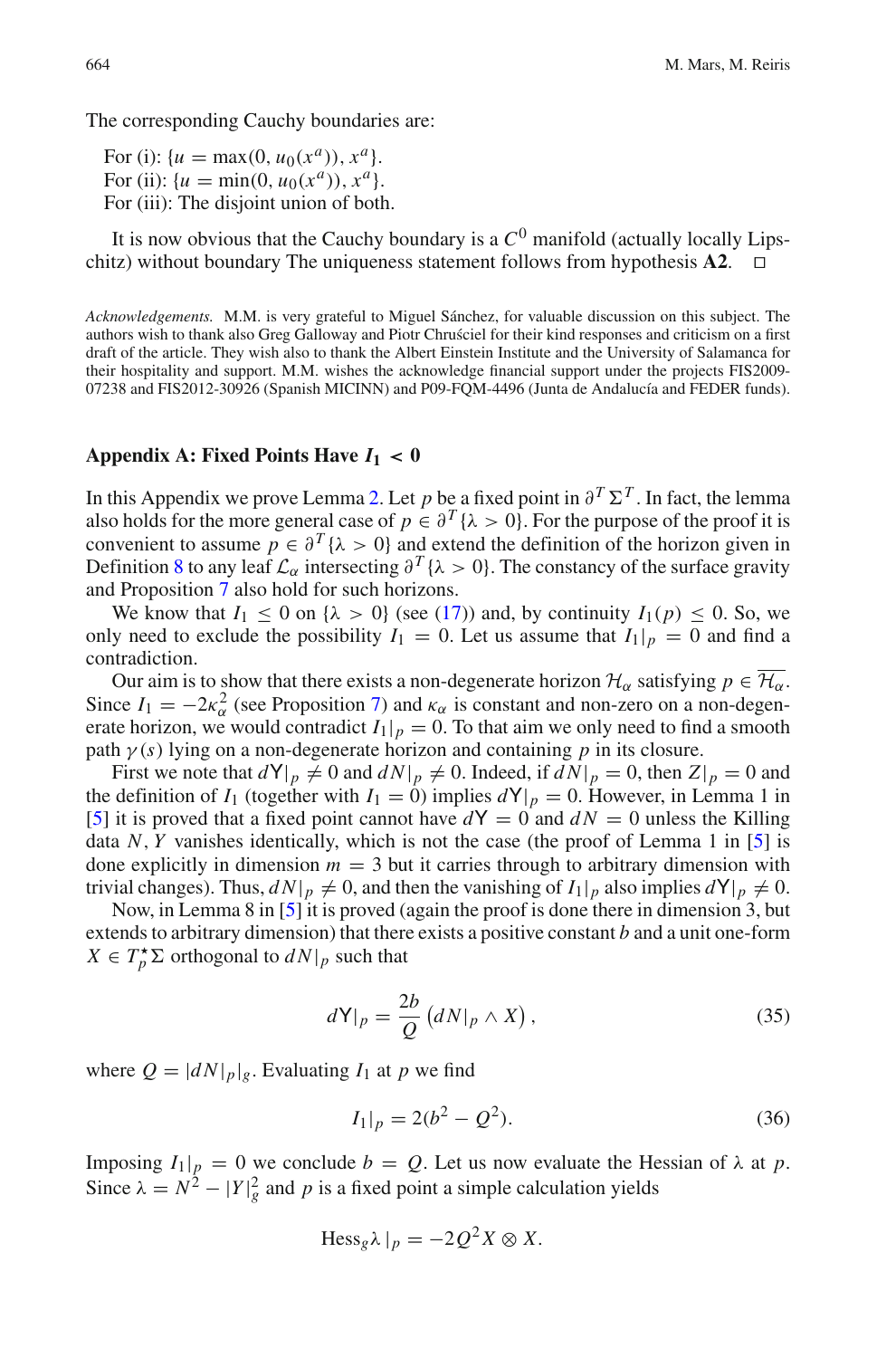By the Gromoll-Meyer splitting Lemma [\[19\]](#page-33-20) there exist coordinates  $\{y, x, z^A\}$  *A* = 3,  $\cdots$ , *m*, in an open neighbourhood *W<sub>p</sub>* of *p* such that  $\lambda$  takes the form  $\lambda = -Q^2 y^2 + Q^2 z$  $f(x, z<sup>A</sup>)$  on  $W_p$  for some function *f* and, moreover, *p* has coordinates  $(0, \cdots 0), X =$  $dy|_p$ ,  $dN|_p = Qdx|_p$  and *f* vanishes at *p* together with its gradient and its Hessian. From [\(35\)](#page-31-2) we also have  $Y = Q(x dy - y dx) + O(2)$ , where  $O(2)$  means a smooth quantity which vanishes at *p* together with its covariant derivative. We are now in a position where the path  $\gamma(s)$  mentioned above can be constructed.

For that we need to investigate the region  $\{\lambda > 0\}$  near p. This region corresponds to  $f > Q^2 y^2$ . Since  $p \in \partial^T {\lambda > 0}$  it is clear that  $p \in \{f > 0 \} \cap {\gamma = 0}$ . If there exists a smooth curve  $\tilde{\Gamma}(s) \subset \{y = 0\}$  approaching *p* and satisfying  $f(\tilde{\Gamma}(s)) > 0$  then we are done because the curve  $\Gamma(s) := \{y = Q^{-1} \sqrt{f(\tilde{\Gamma}(s))}, \tilde{\Gamma}(s)\}\$  has the desired properties because (i) it lies on  $\partial^T {\lambda > 0}$  and (ii) *d* $\lambda$  is nowhere zero on the curve (because  $y \neq 0$ there) and hence  $\Gamma(s)$  lies on a non-degenerate horizon.

So, it only remains to show that the curve  $\tilde{\Gamma}(s)$  exists. Define  $\mathcal{V} \subset \{y = 0\}$  as the set of points where the component  $Y_y$  does not vanish. Since  $Y_y = Qx + O(2)$  it is clear that *V* intersects {  $f > 0$ } and also that there exists a smooth curve  $\tilde{\Gamma}(s)$  fully contained in *V* which approaches *p*. Our last step is to show that in fact  $V \subset \{f > 0\}$ . Consider a smooth curve  $\hat{\Gamma}(s)$  starting on a point  $q \in \mathcal{V} \cap \{f > 0\}$ . As long as f remains positive on this curve, consider the smooth curve  $\overline{\Gamma}(s) := \{y = Q^{-1} \sqrt{f(\hat{\Gamma}(s))}, \hat{\Gamma}(s)\}\$  which lies on a non-degenerate horizon. The *y* component of the equation  $d\lambda = 2\kappa_{\alpha} Y$  on  $\overline{\Gamma}(s)$ reads

$$
-Q\sqrt{f(\hat{\Gamma}(s))} = \kappa_{\alpha}Y_{y}.
$$

Since  $\kappa_{\alpha}$  is constant and  $Y_{y} \neq 0$  on *V*, it follows that  $f(\hat{\Gamma}(s))$  cannot become zero while remaining inside *V*. This implies  $V \subset \{f > 0\}$  as claimed, and the lemma is proved. □

#### <span id="page-32-1"></span><span id="page-32-0"></span>**References**

- 1. Beig, R., Chru´sciel, P.T.: Killing vectors in asymptotically flat space-times: I. Asymptotically translational killing vectors and the rigid positive energy theorem. J. Math. Phys. **37**, 1939–1961 (1996)
- <span id="page-32-11"></span>2. Bunting, G., Masoodul Alam, A.K.M.: Nonexistence of multiple black holes in asymptotically euclidean static vacuum space-time. Gen. Rel. Grav. **19**, 147–154 (1987)
- <span id="page-32-8"></span>3. Camacho, C., Neto, A.L.: *Geometric theory of foliations*. Boston, MA: Birkhauser, Boston Inc., 1985
- <span id="page-32-9"></span>4. Carrasco, A.: Trapped surfaces in spacetimes with symmetries and applications to uniqueness theorems. Ph.D. Thesis, 2011
- <span id="page-32-4"></span>5. Carrasco, A., Mars, M.: On marginally outer trapped surfaces in stationary and static spacetimes. Class Quantum Grav. **25**, 055011 (2008)
- <span id="page-32-5"></span>6. Carrasco, A., Mars, M.: Uniqueness theorem for static spacetimes containing marginally outer trapped surfaces. Class Quantum Grav. **28**, 175018 (2011)
- <span id="page-32-10"></span>7. Chavel, I.: *Riemannian geometry, a modern introduction*. Cambridge Studies in Advanced Mathematics **98**, Cambridge: Cambridge University Press, 2006
- <span id="page-32-7"></span>8. Chruciel, P.T., Galloway, G.J.: Uniqueness of static black-holes without analyticity. Class Quantum Grav. **27**, 152001 (2010)
- <span id="page-32-6"></span>9. Chrusciel, P.T.: The classification of static vacuum space-times containing an asymptotically flat spacelike hypersurface with compact interior. Class Quantum Grav. **16**, 661-687 (1999), [http://arxiv.org/abs/](http://arxiv.org/abs/gr-qc/9809088v2) [gr-qc/9809088v2,](http://arxiv.org/abs/gr-qc/9809088v2) 2010, Correction to published article
- <span id="page-32-2"></span>10. Chru´sciel, P.T.: 'No hair' theorems - foklore, conjectures, results. Contemporary Math. **170**, 23–49 (1994)
- <span id="page-32-12"></span>11. Chrusciel, P.T.: The classification of static vacuum space-times containing an asymptotically flat spacelike hypersurface with compact interior. Class Quantum Grav. **16**, 661–687 (1999)
- <span id="page-32-3"></span>12. Chru´sciel, P.T., Lopes Costa, J.: On uniqueness of stationary black holes. Astérisque **321**, 195–265 (2008)